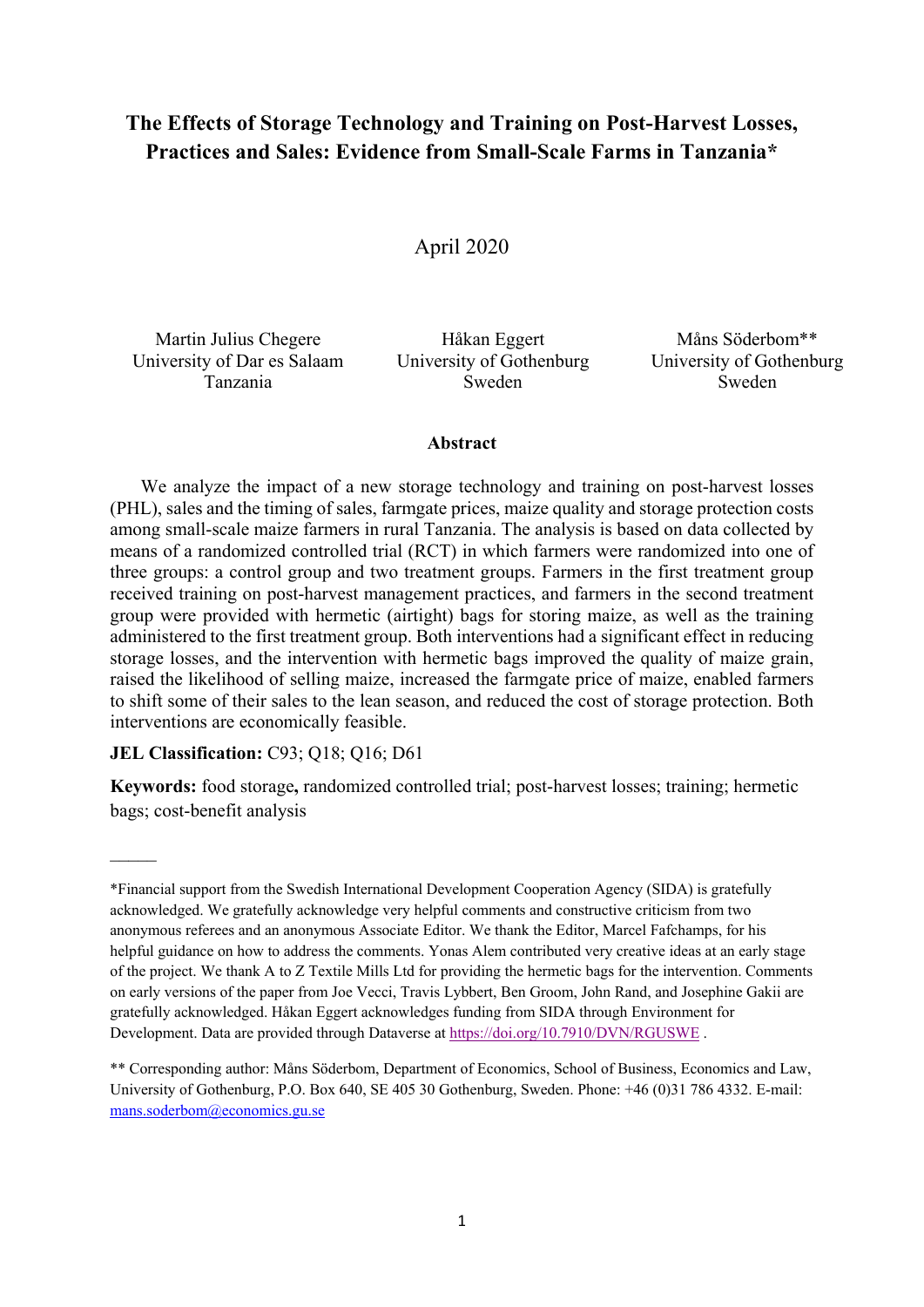# **I. Introduction**

Food insecurity, poor nutrition, hunger, and low incomes are chronic problems facing millions of poor smallholder farming households in Sub-Saharan Africa (SSA). Productivity growth in African agriculture has been stagnant over several decades. Several explanations for the weak performance of the sector have been proposed. These include credit constraints, failure to transfer new knowledge to the farm level, limited access to individual savings accounts, lack of information about input quality, uncertainty, and behavioral mechanisms (Bold et al., 2017; Brune et al., 2016; Duflo et al., 2011; Liu, 2013; Suri, 2011; Vandercasteelen et al., 2020). This literature has primarily focused on farmers' decisions prior to harvest, e.g. type of crop, type of seed, and decisions on irrigation and fertilizer.

However, it is increasingly recognized that reducing post-harvest losses (PHL) may offer a more cost-effective and environmentally sustainable way to promote food and nutrition safety than focusing solely on increased productivity (FAO and the World Bank, 2010). This is reflected, for example, in the Sustainable Development Goal (SDG) target 12.3, which calls for halving per capita global food waste at the retail and consumer levels and reducing food loss along production and supply chains (including post-harvest losses) by 2030. Estimates of PHL in African agriculture vary substantially (see e.g. Kaminski and Christensen, 2014; Ambler et. al., 2018), but losses appear to be considerable and costs non-negligible. Figures reported by the World Bank indicate that post-harvest physical grain losses in SSA range from 10 to 20 percent of the total grain production, at a value of USD 4 billion per year (World Bank, 2011). Survey evidence for Tanzania indicates that 10-20% of the harvest is lost during the postharvest stage (Chegere, 2018). Farmers face new challenges too. For example, some of the traditional post-harvest practices used by East African maize farmers have become less effective due to climate change and new pests like the Larger Grain Borer (Gitonga et al., 2013; Ndegwa et al.,  $2016$  $2016$  $2016$ .<sup>1</sup> New PHL reduction technologies have been developed and promoted,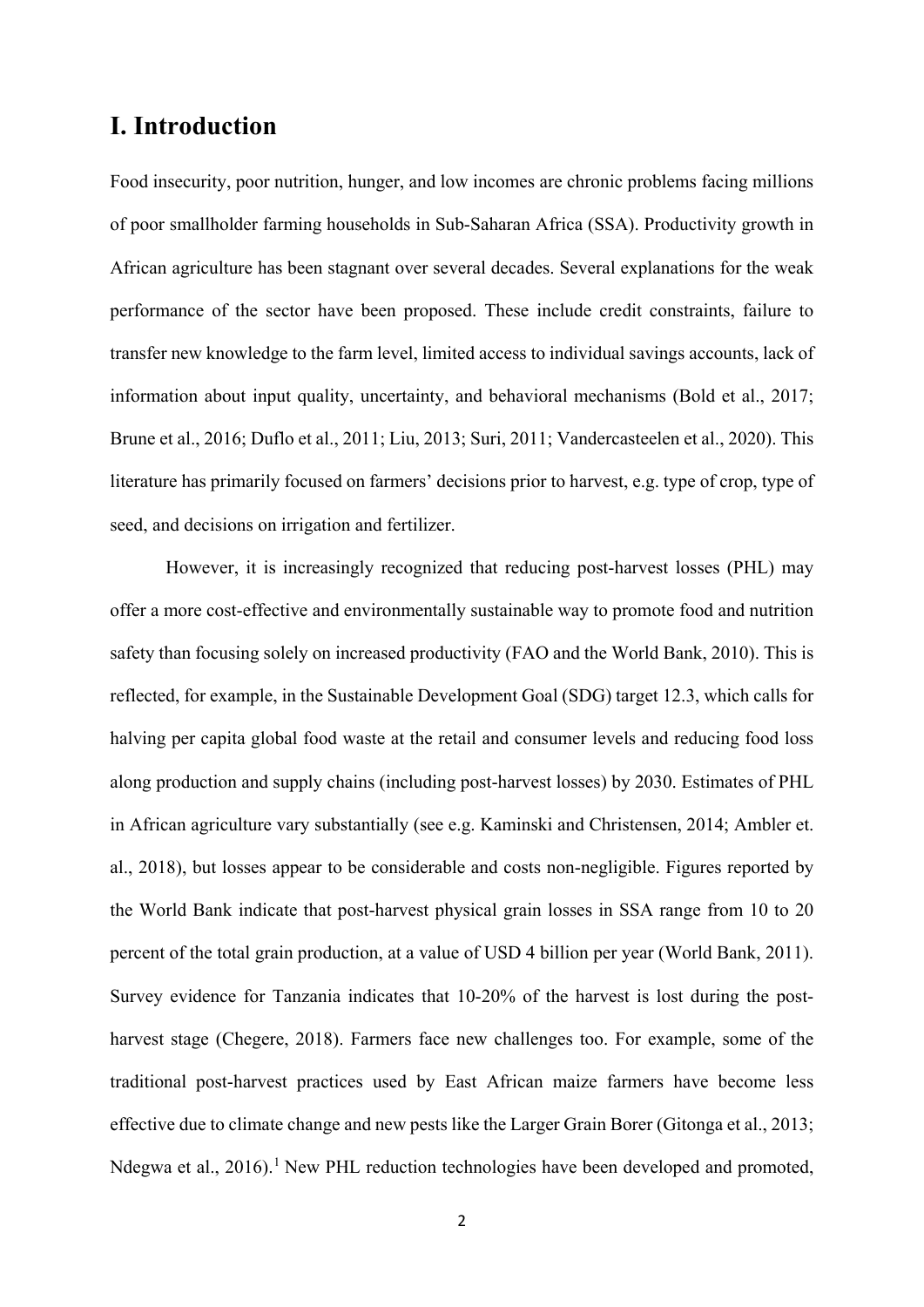but the adoption rate is low, especially among smallholder farmers (World Bank, 2011). FAO and the World Bank (2010) estimate that about half of the USD 940 billion needed for investment to eradicate hunger in SSA by 2050 should be geared toward the post-harvest sector including investments in cold and dry storage, rural roads, and rural and wholesale market facilities.

In this paper, we contribute to a small but growing literature that emphasizes the importance of post-harvest practices and management for the economic performance of agriculture (Sheahan and Barrett, 2017). Using a randomized controlled trial (RCT), we investigate whether a short training program, combined with a relatively simple and cheap storage method through the use of hermetic bags, can boost profitability in Tanzanian maize farming. We consider a reasonably broad range of outcome variables, including PHL, the timing of sales, farmgate price, maize quality and insecticides used to protect stored maize. Our data cover almost the entire period from when maize is harvested to just a month before the next harvesting season, enabling us to do a cost-benefit analysis based on the full benefits and costs incurred by the farmer in the post-harvest system. We estimate the discounted payback period of the training program on storage practices at four years and combining training with distribution of hermetic storage bags, the discounted payback period falls to two years. These estimates suggest that small-scale investments in storage methods can be quite profitable.

Our paper relates to the study by Basu and Wong (2015) where married or once-married female farmers in east Indonesia were offered free weather-sealed storage drums and storage sacks, or lean-season consumption loans that should be repaid after harvest, as part of the experiment. The authors consider the effects of these treatments on consumption, health and seasonal differences. Our study is complementary, in that we focus on the effects of training and better storage on farming decisions and outcomes following the harvest. We do not consider effects on consumption or income. Another important paper close to ours is that by Aggarwal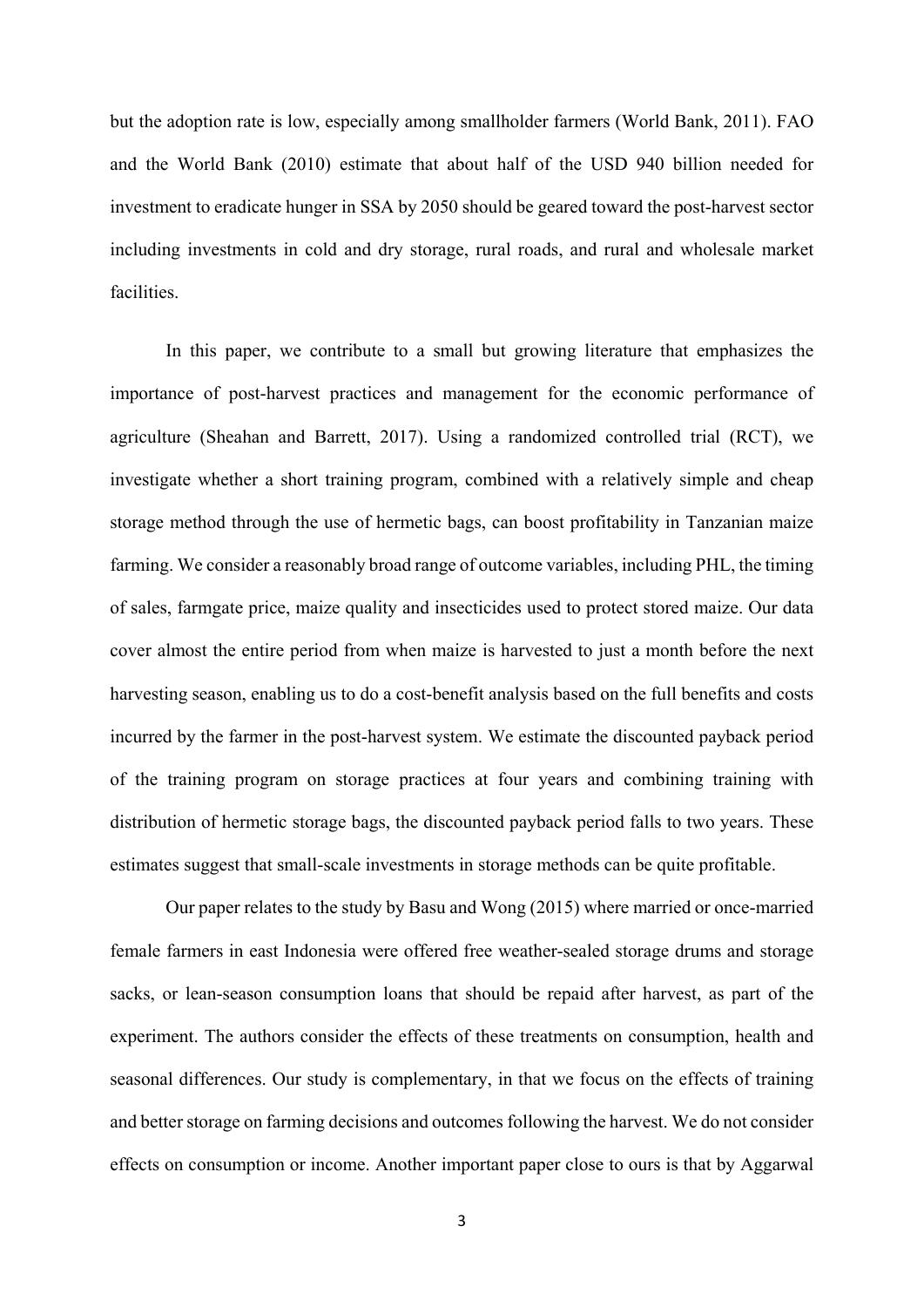et al. (2018), in which farmers in Western Kenya organized in Rotating Savings and Credit Associations (ROSCAs) were invited to join a three-armed RCT aimed at addressing the saving needs of farmers. The intervention underlying the study combined physical storage technology and mental accounting aspects (labeling) in a collective setting (group savings). As noted by Aggarwal et al. (2018), their intervention could have worked through many channels including safe-keeping, mental accounting, or peer-effects. Our paper is complementary in several ways. Our experiment is designed differently, to enable us to estimate the causal effects of training and an improved storage technology in a non-collective setting without mental accounting aspects. Our experiment involved no explicit references to storage as savings, and, unlike Aggerwal et al. (2018), we did not provide encouragement that the stored maize be used for later sale. These differences in the experimental design matter for the interpretation of the results: first, our findings shed light on the effects of improved storage technology and training without additional treatment; second, they apply for a setting in which farmers decide on storage, consumption and sales with no reference to collective group mechanisms, and with no requirement that the farmers move the maize out of their own homes.

The design of our field experiment is as follows. We began by randomly drawing 21 villages in the Kilosa district, in the Morogoro region. We randomly assigned the villages to two treatment groups – *training and bags* (six villages) and *training only* (six villages) – and the control group (nine villages). In the *training and bags* treatment group, 120 farmers in the six villages were trained on maize post-harvest handling and storage techniques. They were then provided with hermetic bags and trained on how to use them. Agronomists, specialized in maize production and post-harvest management, and with field experience in working with farmers, designed and conducted the training. In the *training only* treatment group, 120 farmers received the same training on maize harvesting and post-harvest handling, including the benefits of effective storage in reducing PHL and various technologies available to achieve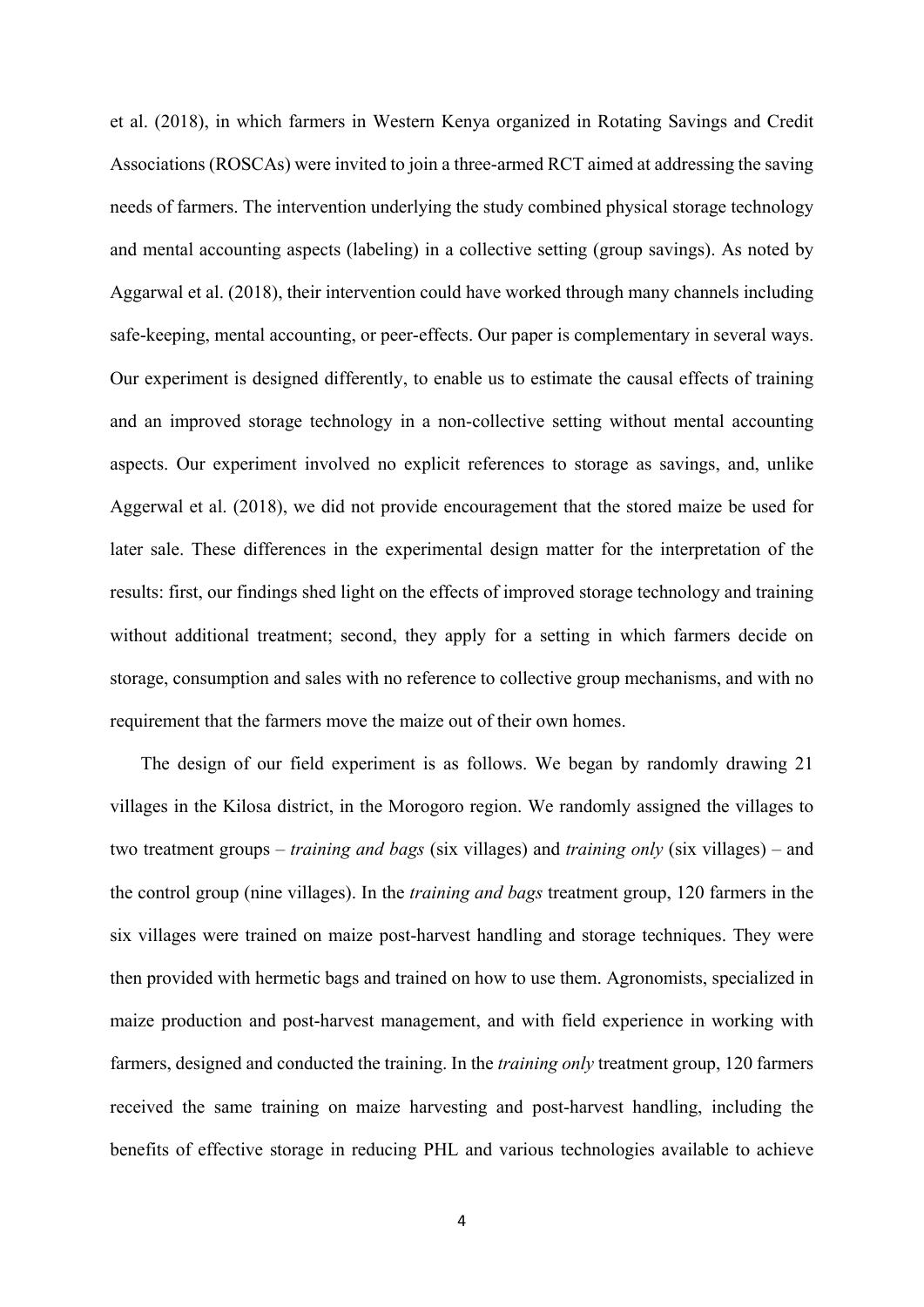them, but were not given hermetic bags. In both treatment groups, subjects were given the training manuals and a leaflet with verbal and pictorial explanations and illustrations about postharvest technologies. The control group consisted of 180 farmers from nine control villages, who continued with business as usual. By comparing outcomes across the treatment and control groups, we can credibly estimate the causal effects of our interventions, i.e. the training and the storage bags. As the training provided to the farmers is reasonably generic, the results of the *training only* treatment may be more generalizable to other contexts than the results of the *training and bags* treatment.

The paper is organized as follows: Section II presents context, focusing on PHL; Section III presents the experimental design; Section IV describes the data; Section V describes the estimation strategy; Section VI presents the results; Section VII provides a cost-benefit analysis of the economic effectiveness of the interventions; and Section VIII contains the conclusion.

# **II. Storage and Post-Harvest Losses**

Maize is the staple food crop in most of SSA. In Eastern and Southern Africa, production is highly seasonal, while consumption is relatively constant during the year (Gitonga et al., 2013). Gilbert et al. (2017) find average differences in monthly maize wholesale price between peak and trough of 30%.<sup>[2](#page-45-1)</sup> Maize storage is therefore important for food security because it smooths the supply throughout the year. Burke et al. (2019) show that the share of small-scale farmers that "sell low and buy high" can be significantly reduced if credit constraints are relieved. In Tanzania, maize comprises more than 70 percent of total cereals production (Tanzanian National Bureau of Statistics, 2012) and contributes about 35 percent of the daily calorific intake. African Post-Harvest Losses Information System (APHLIS) (2019) estimates annual PHL for the region Morogoro during 2007-2012 to be around 18%.<sup>[3](#page-45-2)</sup>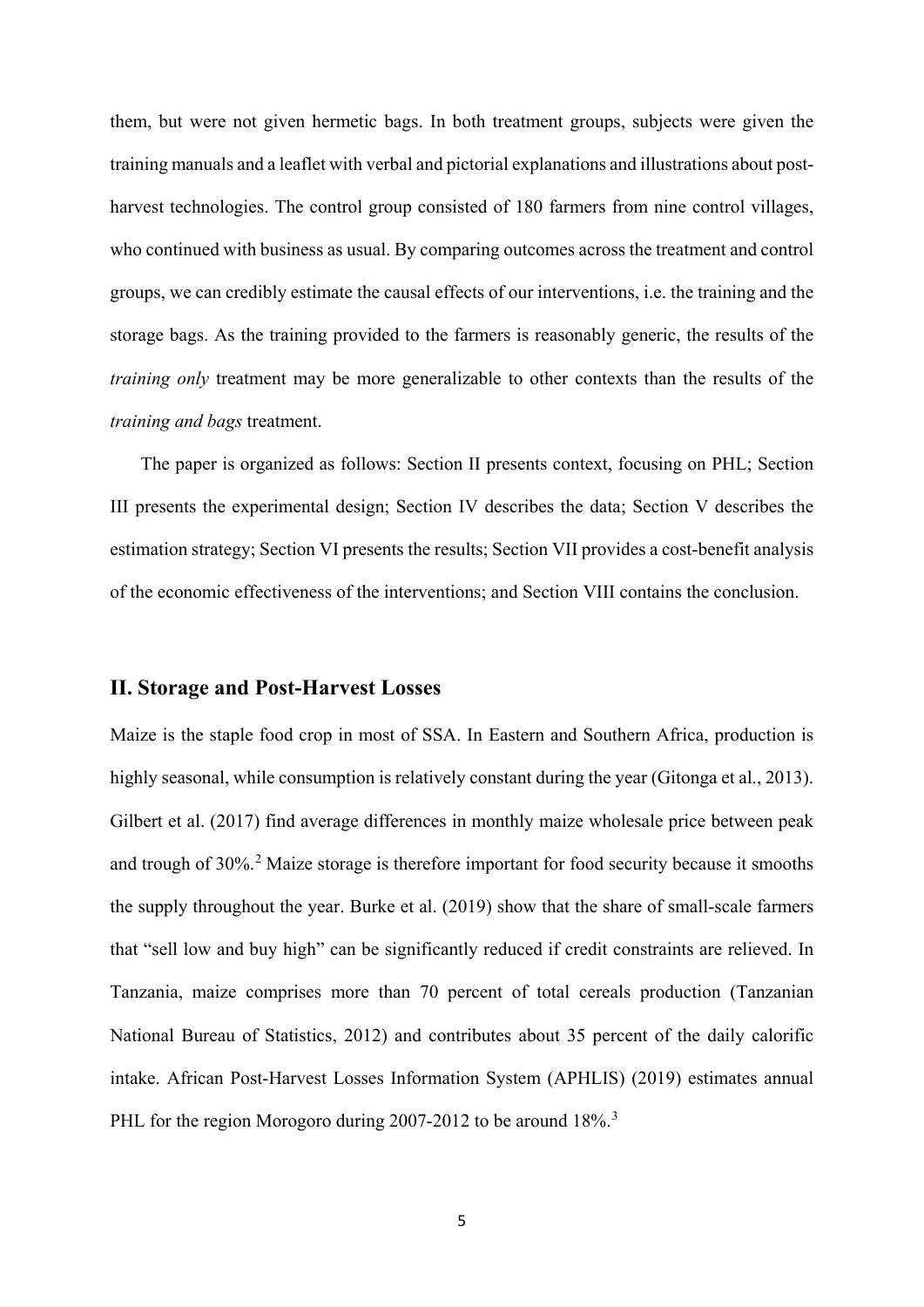Polypropylene bags (sacks) are popular for storage among small-scale farmers in Tanzania, for several reasons: the sacks are cheap; portable in case of emergencies (e.g., floods, fires); make it easy to monitor quality; can be kept in the house after loading, serving as a protection against spillage and theft; take up less space in the room (as opposed to a large woven granary that fills a whole room, whether empty or full); and are always ready for marketing, in case of an emergency or for opportunistic sales (World Bank 2011; Ndegwa et al., 2016). However, there are also significant problems associated with the use of these sacks. Since the sacks do not provide protection against moisture and storage pests, farmers try to limit storage pest infestation using pesticides, insecticidal plants and ashes (Farrell and Schulten, 2002). These methods are not always economically effective and can impact the environment and human health negatively (Meikle et al., 2002; Kumari et al., 2012; FAO and WHO, 2016). Moreover, to avoid high losses due to lack of suitable grain storage structures and absence of storage management technologies, smallholders tend to sell their maize immediately after harvest. Consequently, because they sell when the market is flooded, prices are low. In addition, they may need to buy grain for consumption at a higher price just a few months after harvest, when their stock is exhausted (Gilbert et al., 2017).

Improved storage technologies, mainly hermetic storage methods, have been developed in response to storage challenges. These include metal silos and hermetic bags. Metal silos are airtight and have proven to be effective in protecting the maize grains from both storage insects and rodent pests (FAO, 2008). Though metal silos could potentially reduce PHL and allow storage for a longer period, they are expensive and unaffordable to most small-scale farmers. Moreover, the metallic structure means that they permanently occupy space, whether they are used or not. The effectiveness of metal silos may also decrease when grain is removed because oxygen levels are likely to increase (Tefera et al, 2011; Ndegwa et al., 2016).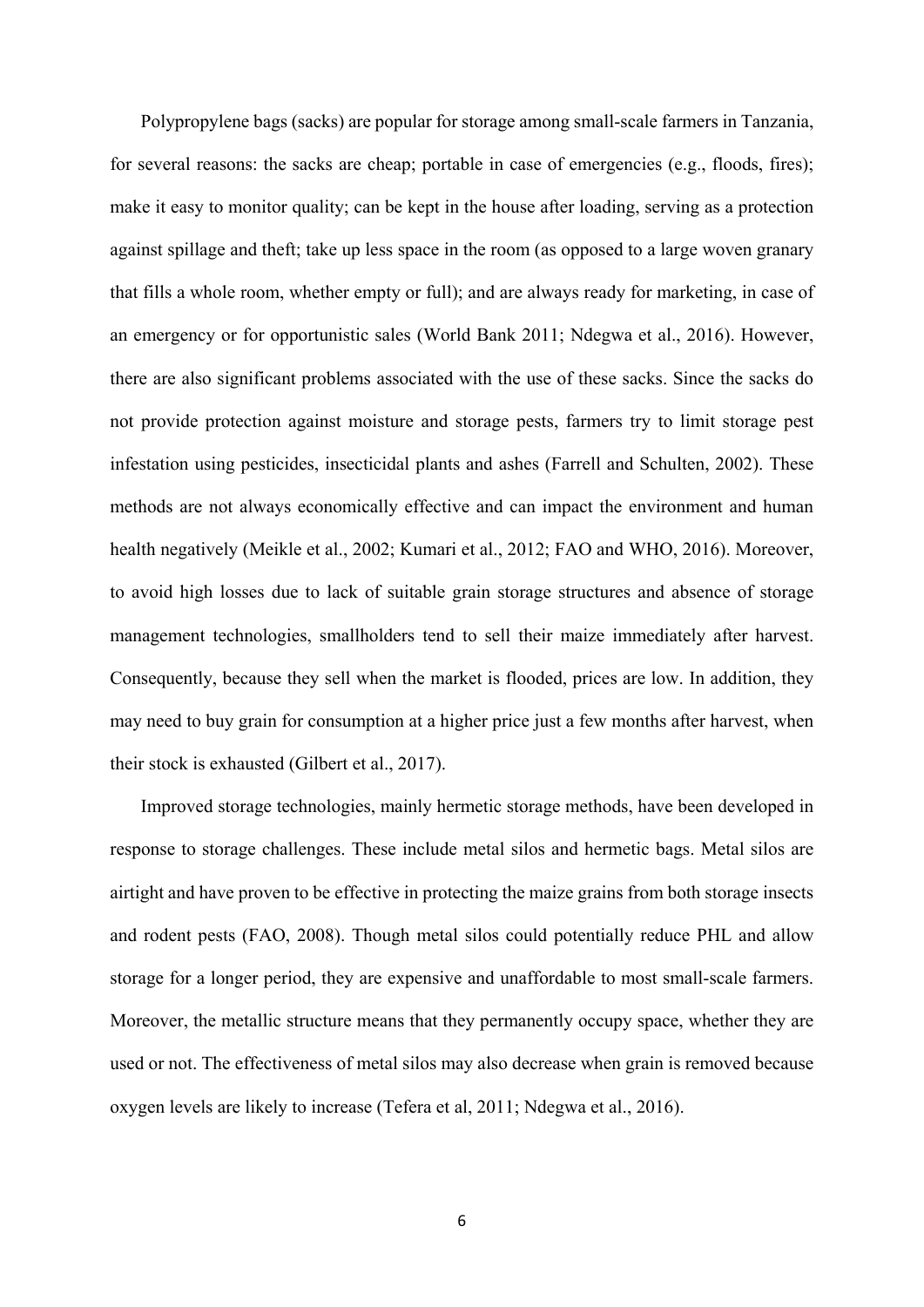Hermetic storage bags offer a recently developed technology. These bags have two or more layers. The outer layer is the normal sack (polypropylene bag) and the inner layers are special plastic (high density polyethylene) linings, which are air-proof. At a cost of about USD 2 for a 100-kilogram (kg) bag they are cheap and they are easy to use. Storage pests are killed as they are deprived of oxygen inside the bags. Once some grains are off-loaded from the bag, the bags can easily be tightened again to keep them airtight and reduce the oxygen level to prevent insect pests from surviving. Hermetic bags can also substantially reduce the occurrence of aflatoxins contamination (Maina et al, 2016). The outcome of using hermetic bags is highly dependent on post-harvest handling practices before actual storing too. Adoption of recommended postharvest handling practices reduces PHL (Chegere, 2018), and if combined with the usage of hermetic bags PHL can be reduced even more. Hermetic bags have recently been promoted by e.g. USAID in Kenya to reduce PHL (Aggarwal et al., 2018), but were unknown to all involved farmers at the time of our experiment.

## **III. Experimental design**

## **Study area**

The study was conducted in the Kilosa district in the Morogoro region in eastern Tanzania. According to the 2012 population census, the district had a population of 438,175. The district offers a variety of agro-ecological conditions for cultivation of different crops, such as maize, rice, millet, cassava, beans, bananas and cowpeas (Kajembe et al., 2013). Crop farming is the main economic activity for 55% of the households in the district (Tanzanian National Bureau of Statistics, 2012). Maize is the main food crop in Kilosa and, in a normal year, the district is a surplus producer of maize.

The Kilosa district receives an average annual rainfall of 800-1400 mm (Kajembe et al., 2013) distributed during two rain seasons, the short rains between November and January and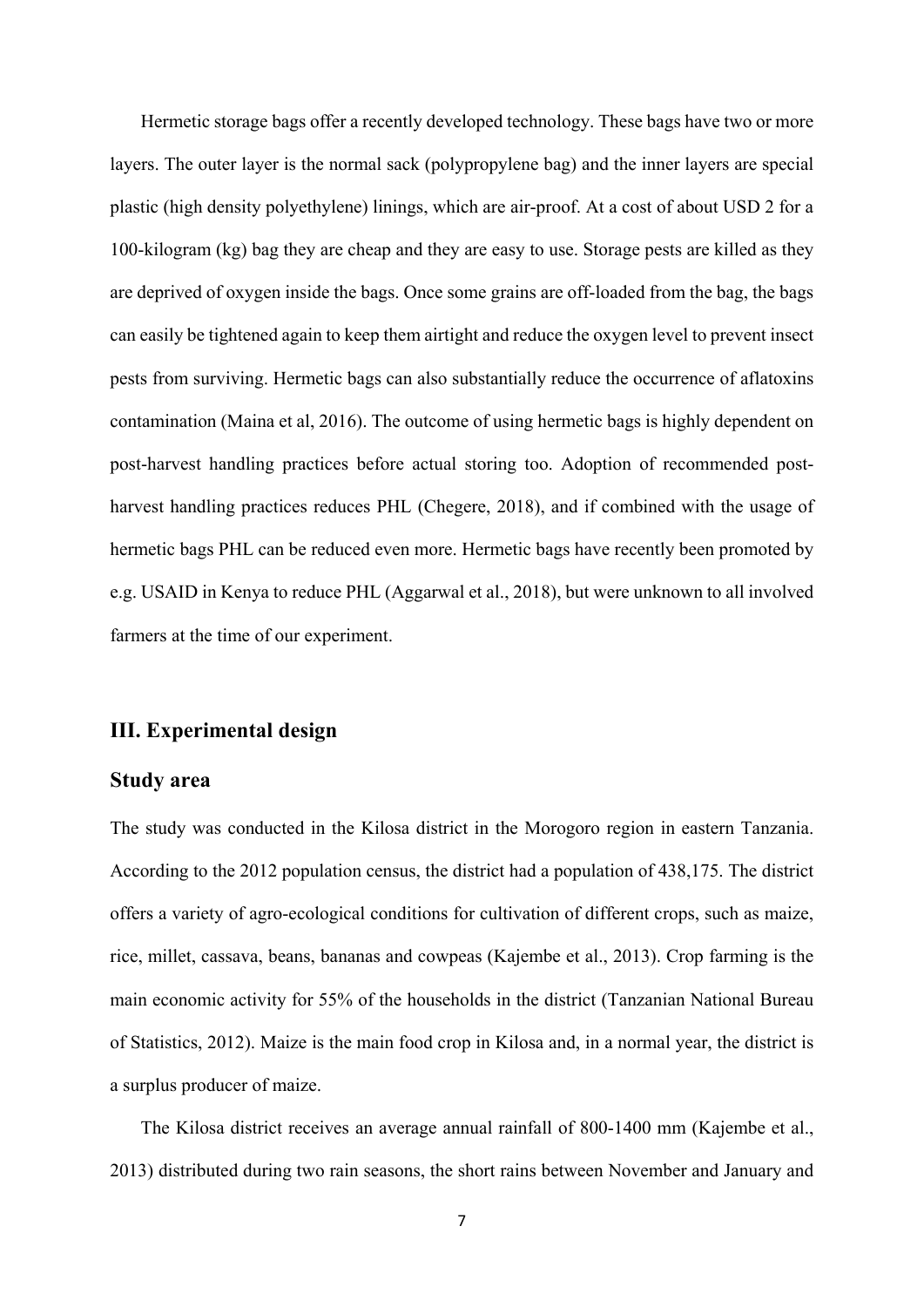the long rains between March and early June. Despite having two rain seasons, the pattern and amount of rainfall in the district allow for only one harvest of the main staples per cropping season. The climatic conditions of the Kilosa district are typical for maize production in SSA.

Despite efforts to increase production, the goals of improving food security, reducing rural poverty and ensuring environmental sustainability have been constrained by PHL. Results from the baseline survey show that PHL in maize are significantly correlated with household food insecurity and lead to income losses equivalent to a median monthly income of the sample households.

# **Sampling Framework and Data Collection**

The sampling framework comprised households in villages which met two criteria: (1) Maize is the main crop produced by the villagers and (2) maize is the main staple food in the village. The selection of these villages was done after consulting the district administrative secretary and the district agricultural officer and then confirmed by respective village leaders and village agricultural officers. This selection was important to ensure that our interventions were targeted to the most relevant group of farmers. We used a two-stage sampling process to recruit participants in our survey. In the first stage, we randomly selected 21 villages from the list of villages that met the above criteria. In the second stage, we randomly selected 20 maize-farming households from each village from the household roster obtained from the village office. In total, the sample consisted of 420 households in 21 villages. A farmer who declined was replaced by another farmer in the same village by a random sampling procedure.

During April and May 2015, prior to the main baseline survey, we carried out consultations with village agriculture extension officers, conducted interviews with farmers and village leaders, and organized focus group discussions in two villages in the Kilosa district that were not included in the main survey. Farmers normally plant one crop of maize per year, most use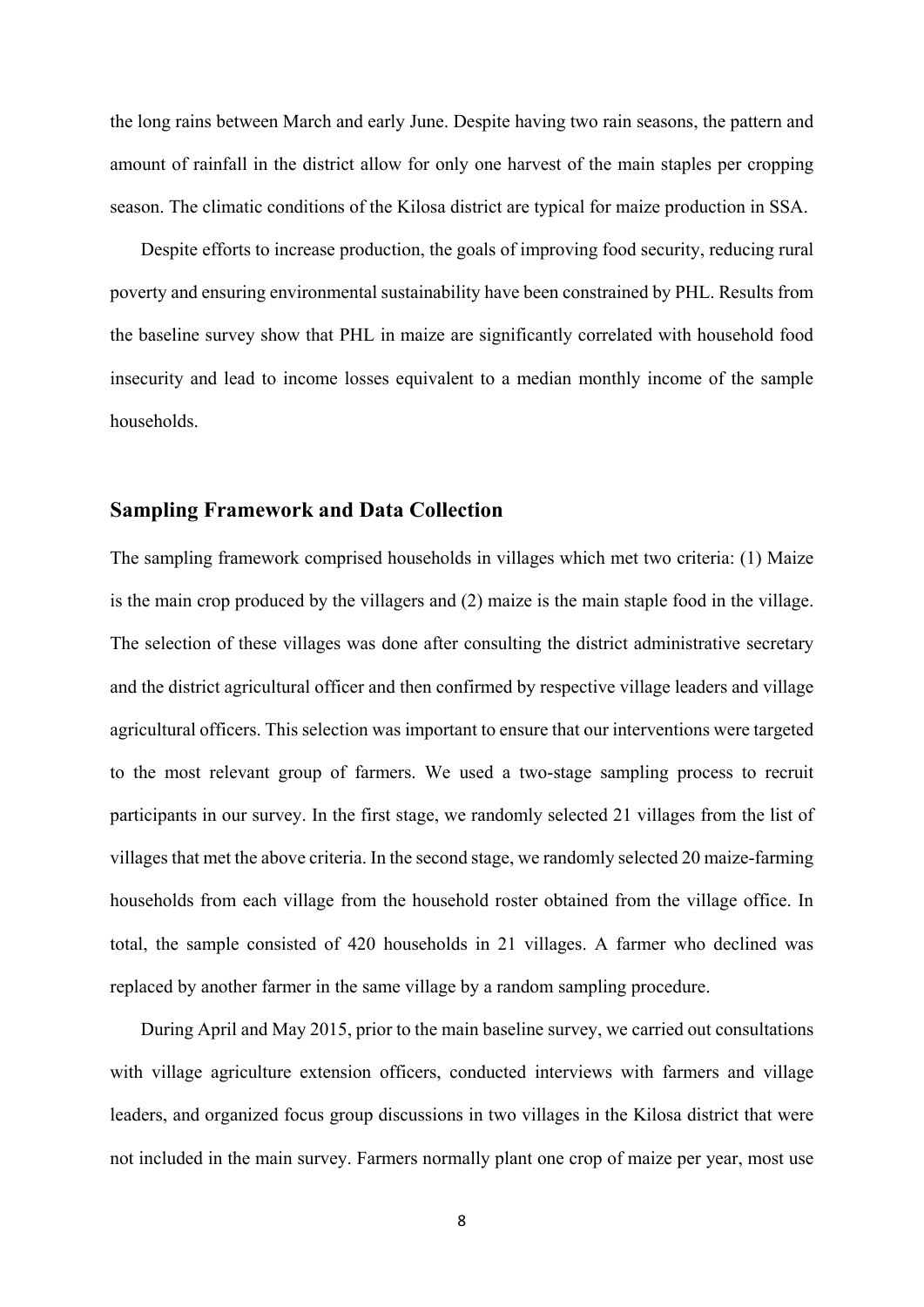propylene sacks for maize storage and none of the farmers were aware of the hermetic-bagtechnology. We also conducted a pilot survey to test our questionnaire with 20 households in one village that was not included in the main survey.

We conducted the main baseline survey between the last week of June and mid-July in 2015. By the end of July 2015, we administered the implementation of the interventions, and in June 2016 we conducted a follow-up survey focusing on agricultural outcomes. The timeline of the field work is shown in Figure A1 in the Appendix.

## **Treatment and Control Groups**

Our goal is to estimate the causal effects of post-harvest management training and hermetic storage bags on PHL and other agricultural outcomes. To achieve this goal, we implemented an RCT. We worked in collaboration with an agronomist in providing the training on postharvest management practices and with two companies manufacturing hermetic bags to distribute the bags and explain their usage. During the baseline period, only 22 percent of the farmers reported ever having attended training on PHL, and none of them had ever used hermetic bags.

In order to minimize spill-over effects from treatment groups to the control group, we assigned treatments at the village level. We randomly assigned the villages to the two treatment groups –*training and bags* (six villages) and *training only* (six villages) – and the control group (nine villages). Figure A2 in the appendix shows the map of the study area and the distribution of villages according to experimental groups.

#### *Training and bags treatment*

In the *training and bags* treatment group, 120 farmers in six villages were given training on maize post-harvest handling and storage techniques and free access to the hermetic bags and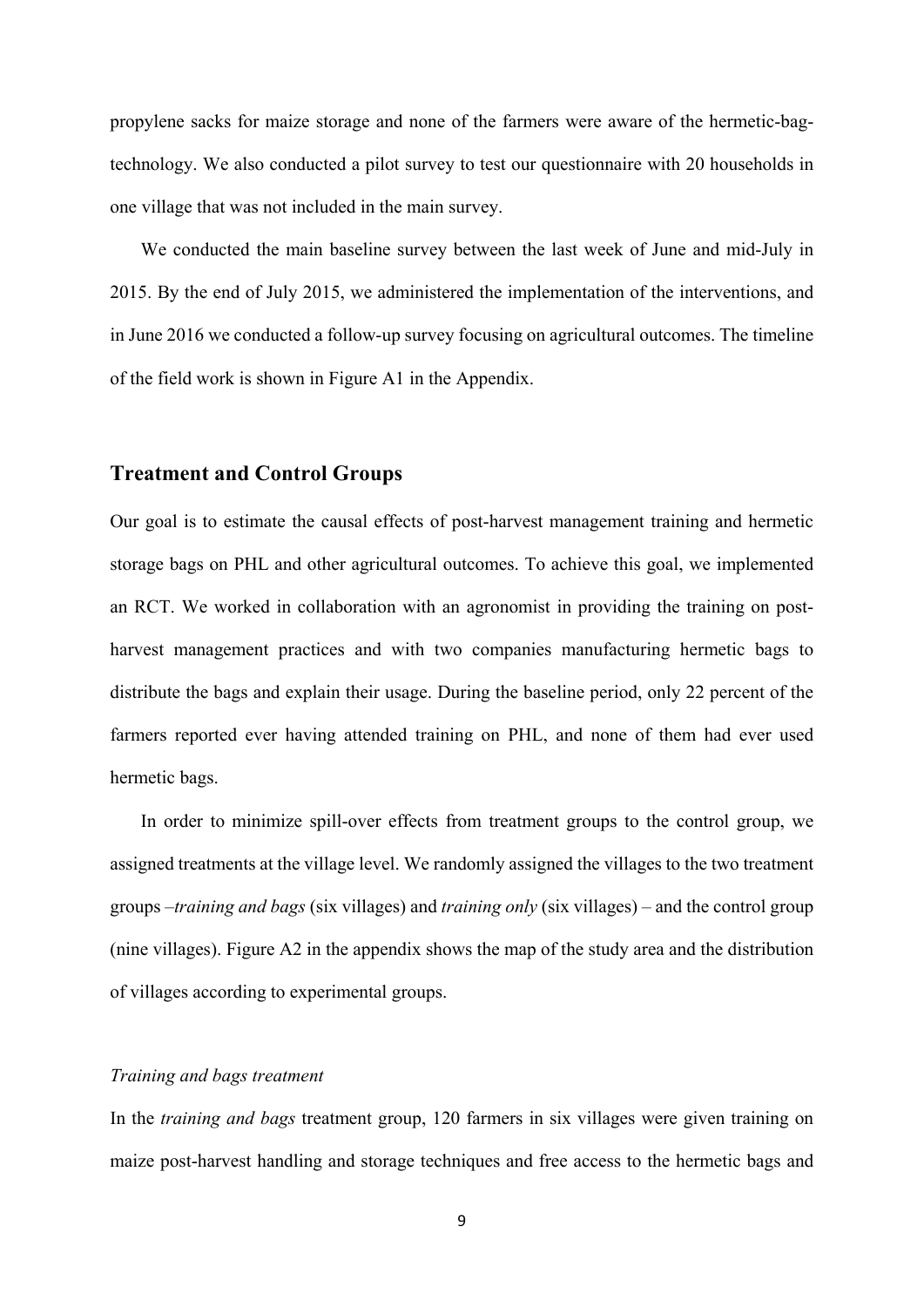training on how to use them. The training was designed by agronomists who are specialized in maize production and post-harvest management and have field experience in working with farmers. The content and material for the course were gathered from various sources, including maize harvesting and post-harvest management guidelines from the ministries and departments of agriculture in East Africa, consultation with NGOs working with maize farmers and dealing with PHL, scientific research, and field experience.<sup>[4](#page-45-3)</sup> The topics covered included: time to harvest; requirements during the harvesting process; harvesting; drying; shelling; storage and storage structures; and losses due to poor storage. The subjects were given the training manuals and a leaflet with verbal and pictorial explanations and illustrations about post-harvest technologies. The training sessions lasted almost two hours. In each village, farmers were trained in either one or two groups depending on convenience. A separate training session focused on how to use the hermetic bags. Farmers were given a two-page leaflet, and had the chance to ask questions and seek clarification as much as they wished during and after the training session. Farmers were informed about possible adverse effects of not using the bags properly. For example, storing maize with high moisture content in the hermetic bags can cause fungal growth and rot all the grain in the bag; also, it was explained to the farmers that if a bag is perforated by rodents, it loses its air-proof quality.

When the training had been completed, each farmer received hermetic bags. In the baseline survey, we had asked farmers how many acres of land they had planted in maize during the prevailing season and how much maize they expected to harvest. We gave them the number of bags that would store about 60% of their expected harvest. This was done for two reasons. First, we assumed that farmers tend to be optimistic about the amount they can harvest, in which case the expected harvest in most cases would be higher than the actual harvest. We did not want the farmers to end up with excess bags, since that could contaminate our experiment if they try to sell or re-distribute bags that they did not need. Second, it is recommended that, once the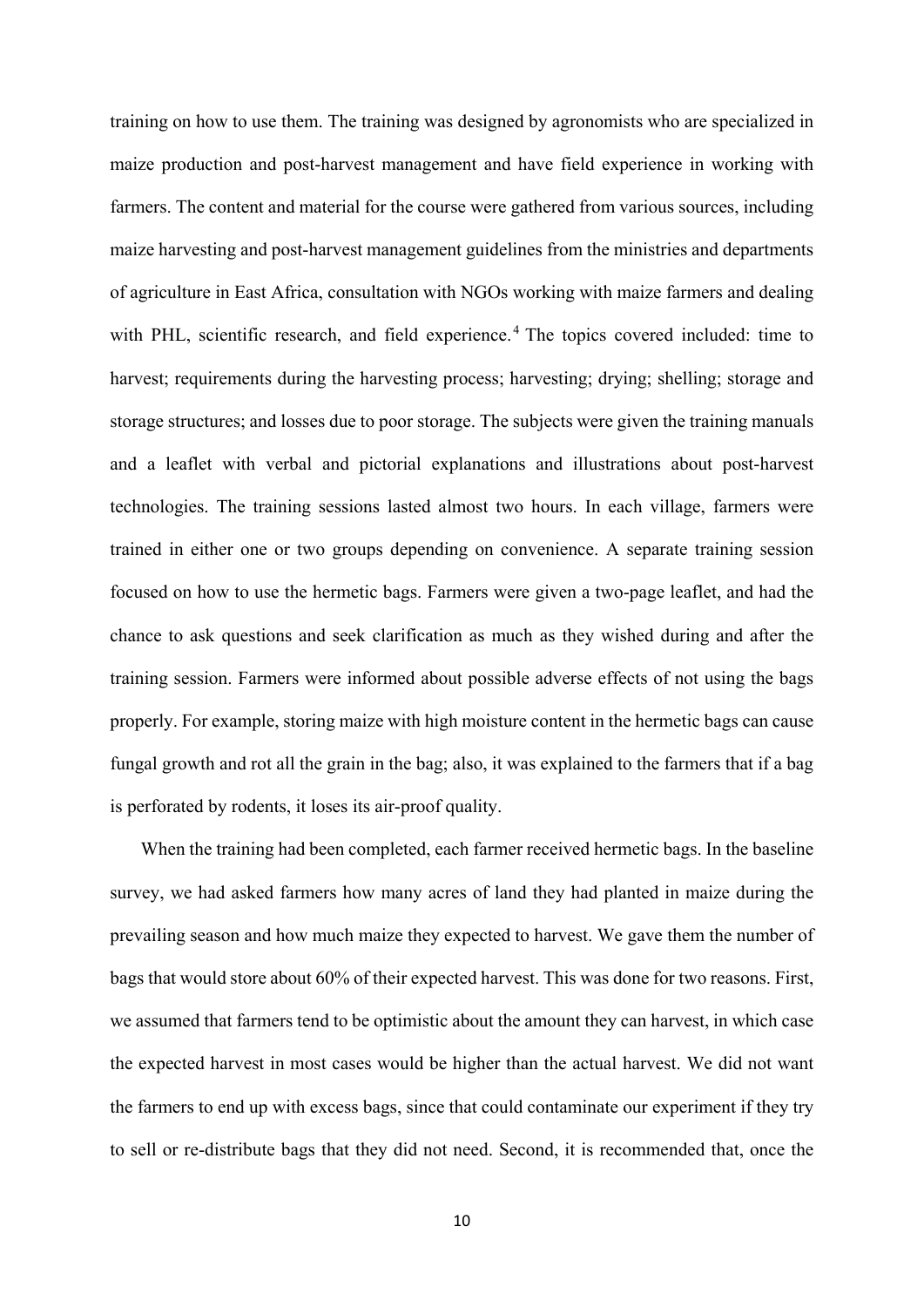grains are stored in hermetic plastic bags, the bag should remain sealed for at least six weeks to stop oxygen from entering the bag, which could revive the pests that were dying of suffocation. Thus, some of the maize, which would be used for food or sales within six weeks after storage, would not be stored in the hermetic bags.

Farmers were asked to use the hermetic bags solely for maize storage and not to give or lend them to other farmers. This was a precautionary measure to minimize the risk of contamination if bags were re-distributed to other farmers and potentially even ending up in neighboring villages. The farmers were specifically asked to inform their neighbors and relatives that they had an agreement with the researchers from the University of Dar es Salaam to use all the bags themselves, and that the researchers would be checking periodically to assess their use. In November and December 2015, random visits to about 50 percent of the farmers who received the bags were made at their homes to observe whether the bags were used and whether the farmers had any challenges in using them. Of the farmers visited, none had experienced any challenges in using the bags and everybody had used all the bags that had been given to them.<sup>[5](#page-45-4)</sup>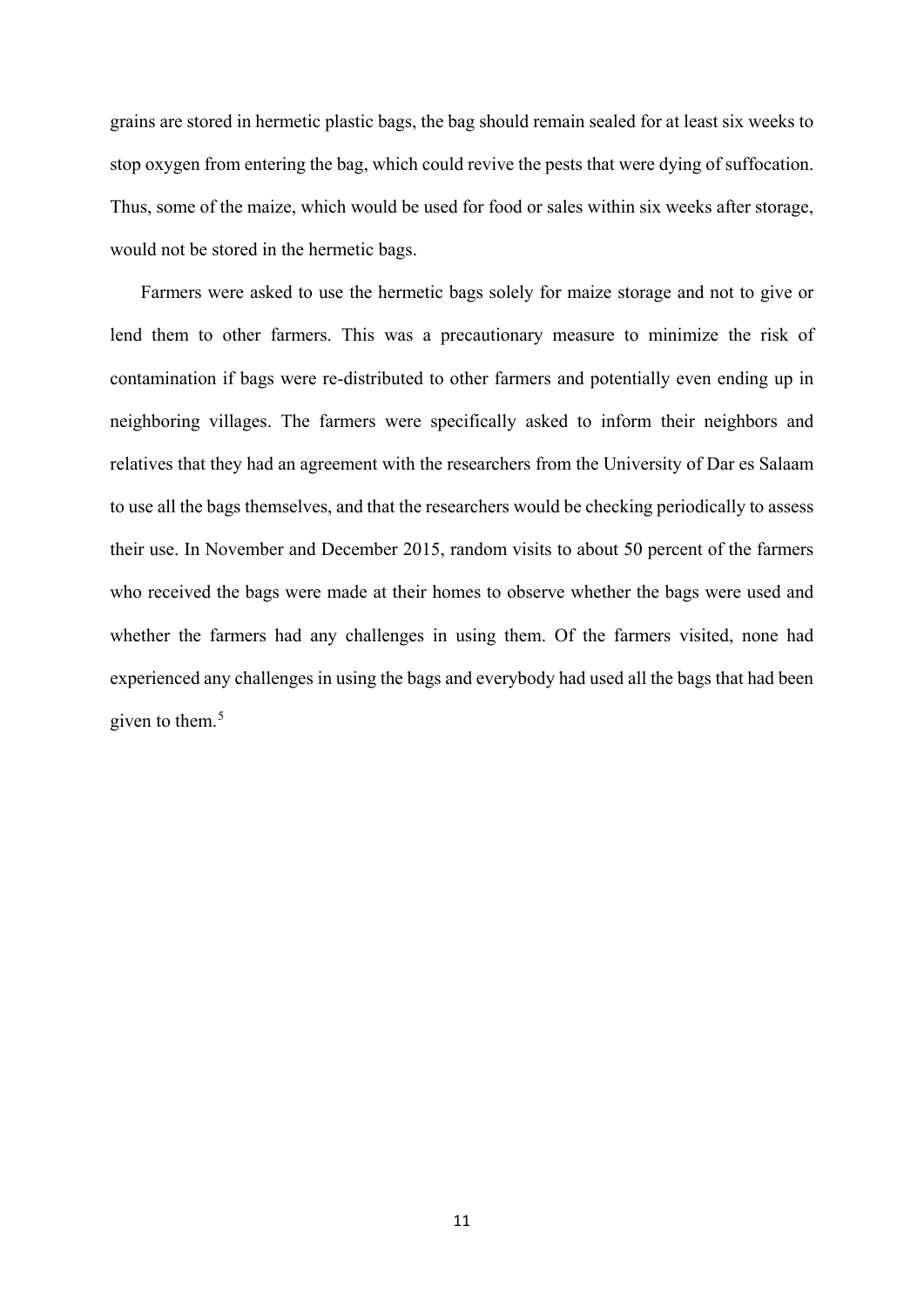#### *Training only treatment*

In the *training only* treatment group, 120 farmers received the same training on maize harvesting and post-harvest handling as administered to the *training and bags* group. However, farmers in this treatment group were not given hermetic bags. The same agronomist conducted the training on maize post-harvest management in all villages, both for the *training only* group and the *training and bags* group.

#### *Control*

The control group consisted of 180 farmers from 9 villages, who continued with business as usual. The farmers in the control group were unlikely to be contaminated by the intervention. At the time of the intervention, the technology had not spread to the region and none of the farmers were aware of the technology during the pilot interviews. During the baseline survey, only two farmers had heard of it, after visiting relatives in another region where the technology was already available.

# **IV. Data and Descriptive Statistics**

In the baseline survey we collected information on demographic and other socioeconomic characteristics, household food security and maize production practices from 420 households. We obtained recall data on PHL and post-harvest management practices in the previous agricultural season which had started in August 2014. Since the survey was carried out at the end of the maize farming season, the loss figures reported covered almost the entire post-harvest period for grain. In each household, we interviewed either the head of household or the spouse. In the follow-up survey, we interviewed 397 of the baseline households. We thus lost 23 households: twenty-two of these could not be induced to participate in the follow-up survey, resulting in an attrition rate of 5% which we consider quite low, and one household included in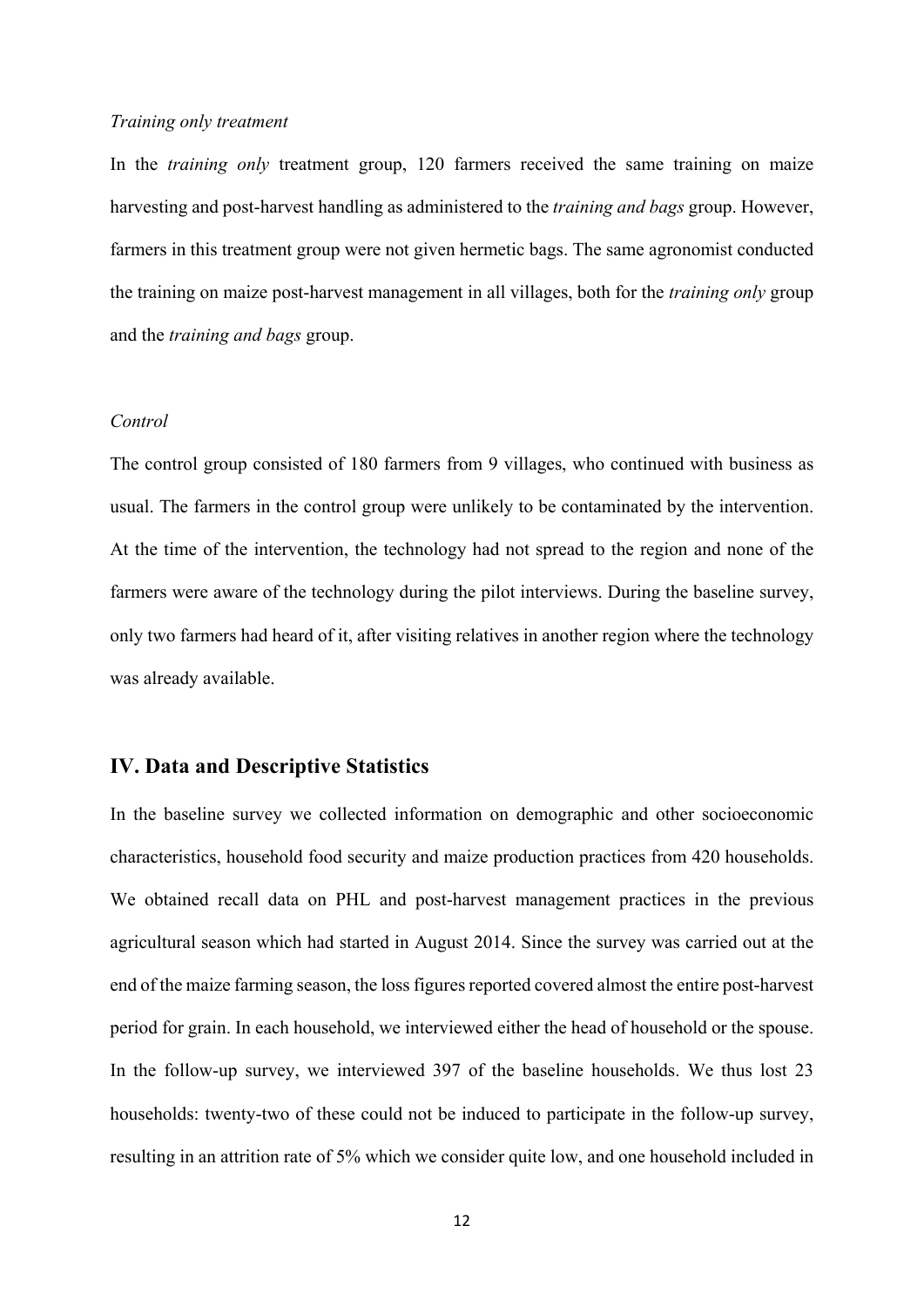the baseline was dropped because it was an outlier, operating on a large scale.<sup>[6](#page-46-0)</sup> We interviewed the same respondent in the follow-up survey as in the baseline. We drop seven households from the follow-up sample, as they could not provide essential information for our study. The estimation sample obtained from the follow-up survey thus consists of 390 respondents. For some variables that refer to the sales of maize (e.g. prices) we have fewer than 390 observations, since not all households sell maize.

The data obtained on PHL distinguish three stages: losses occurring between harvesting and storage (referred to as pre-storage losses in this study), losses occurring during storage until the time of consumption or sales (storage losses); and those occurring in the process of selling maize (marketing losses).<sup>[7](#page-46-1)</sup> The information was self-reported and involved a recall period of about ten months. The farmers reported the loss at each stage in terms of kilograms(kg), number of buckets, or number of bags, depending on what they found easiest to estimate. All the quantities were converted into kg.<sup>[8](#page-46-2)</sup> We asked the following questions to elicit data on losses:

*(i) How much was the loss from the time you harvested to storage time (taking into account all losses during transporting, drying, shelling and winnowing)?*

- *(ii) How much was the maize loss between the time you stored and the moment you used it for consumption or took it for sale?*
- *(iii) How much was the loss at the marketing stage (taking into account all the stages from taking the grain from storage to weighing and transporting it)?*

To minimize recall bias, the losses were assessed step-wise with indirect cross-checking questions for greater robustness. Enumerators were also trained and tested off the field and on the field during the pilot, to ensure effective collection of data. After the baseline data collection, the farmers were instructed to keep an account of the amount of maize they harvested, consumed and sold, at least at the end of each month, to be used in the follow-up.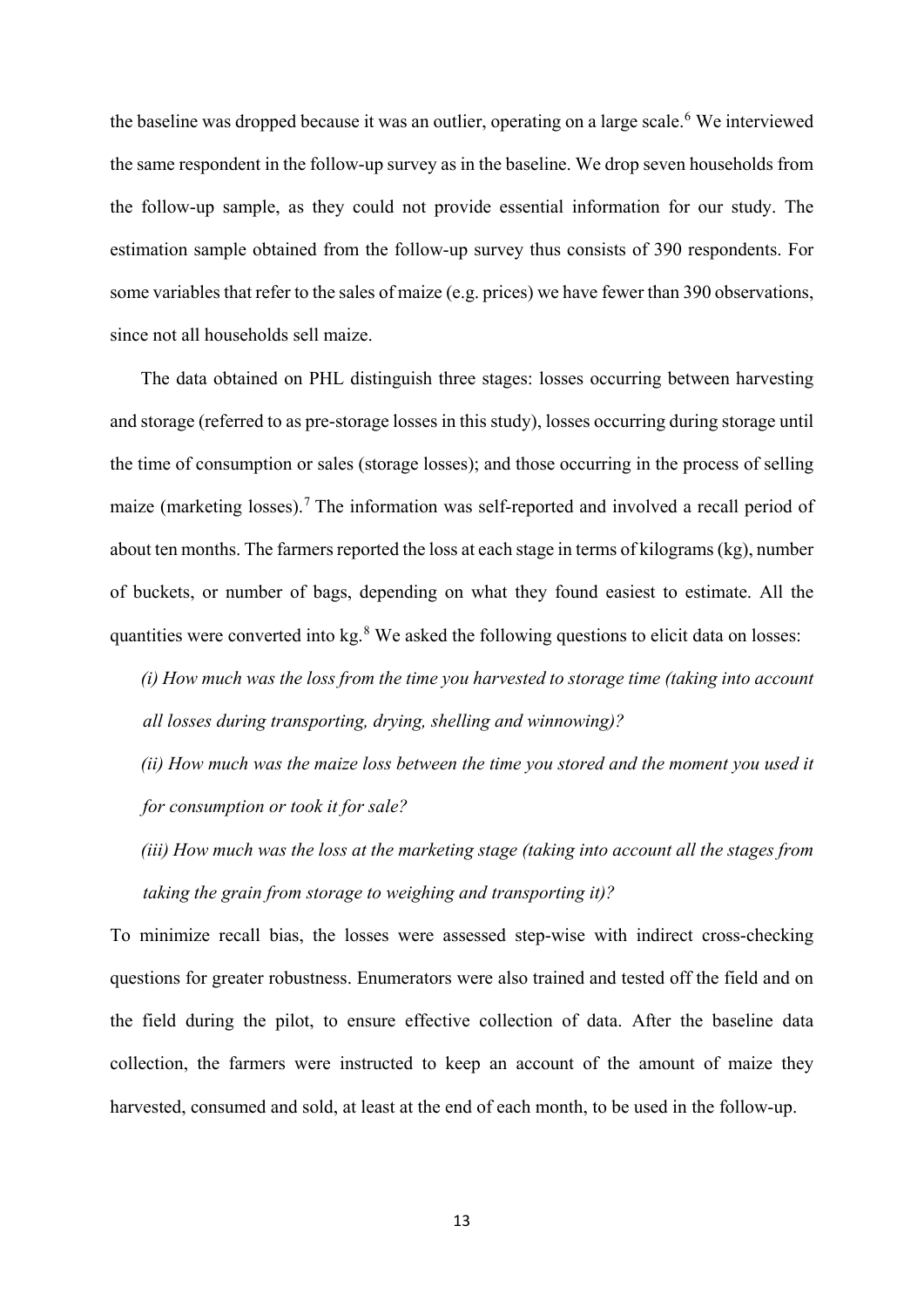Table 1 shows summary statistics for our estimation sample at the baseline. The majority of the heads of households are male (85%), their average age is 47 and their average years of education is 7.1. Households have on average 5.5 members and 3.0 active workers.<sup>[9](#page-46-3)</sup> Mean annual income is USD 1,059, which translates to approximately USD 0.60 per person per day. The average value of the stock of assets is USD 4,341. The respondents have on average 19 years of experience with maize farming. The average land size is 2.6 hectares (ha), and the average land size devoted to maize farming is 1.7 ha. The maize harvest in 2014 averaged at 2.8 tons, or about 1.6t/ha. This is higher than the national average of 1.3 t/ha and above the district average of 0.98 t/ha in 2007, reported in the Tanzania Agricultural sample survey, 2007/08. Most of the households (90%) sold some of their maize from the 2014 harvest season. Two thirds of the amount harvested was sold on average, and 51% of that was sold within three months after harvesting. On average, farmers experienced a total of 12% PHL relative to the quantity harvested. Of the three stages, farmers experienced the most losses during storage, averaging 8% of the amount harvested. The main stated causes of storage losses were rodent attacks, insect infestations, moisture and rotting. Pre-storage losses were on average 3%, occurring mainly during shelling, drying and transporting to the homestead. Marketing losses were low, about 1%, as most farmers sell their maize to agents who collect them from their homes.

Table 1 also shows mean differences across treatment and control groups. In most cases these differences are small. This is entirely as expected, since treatment and control status was randomized across the households as part of the RCT. To investigate this issue further, for each variable we carry out a statistical test of the null hypothesis that the population mean difference is equal to zero. For these tests, we assume independence across but not within villages, and thus 'cluster' on village. Because the number of villages is relatively small, we use the wild cluster bootstrap approach proposed by Cameron et al. (2008). This approach is further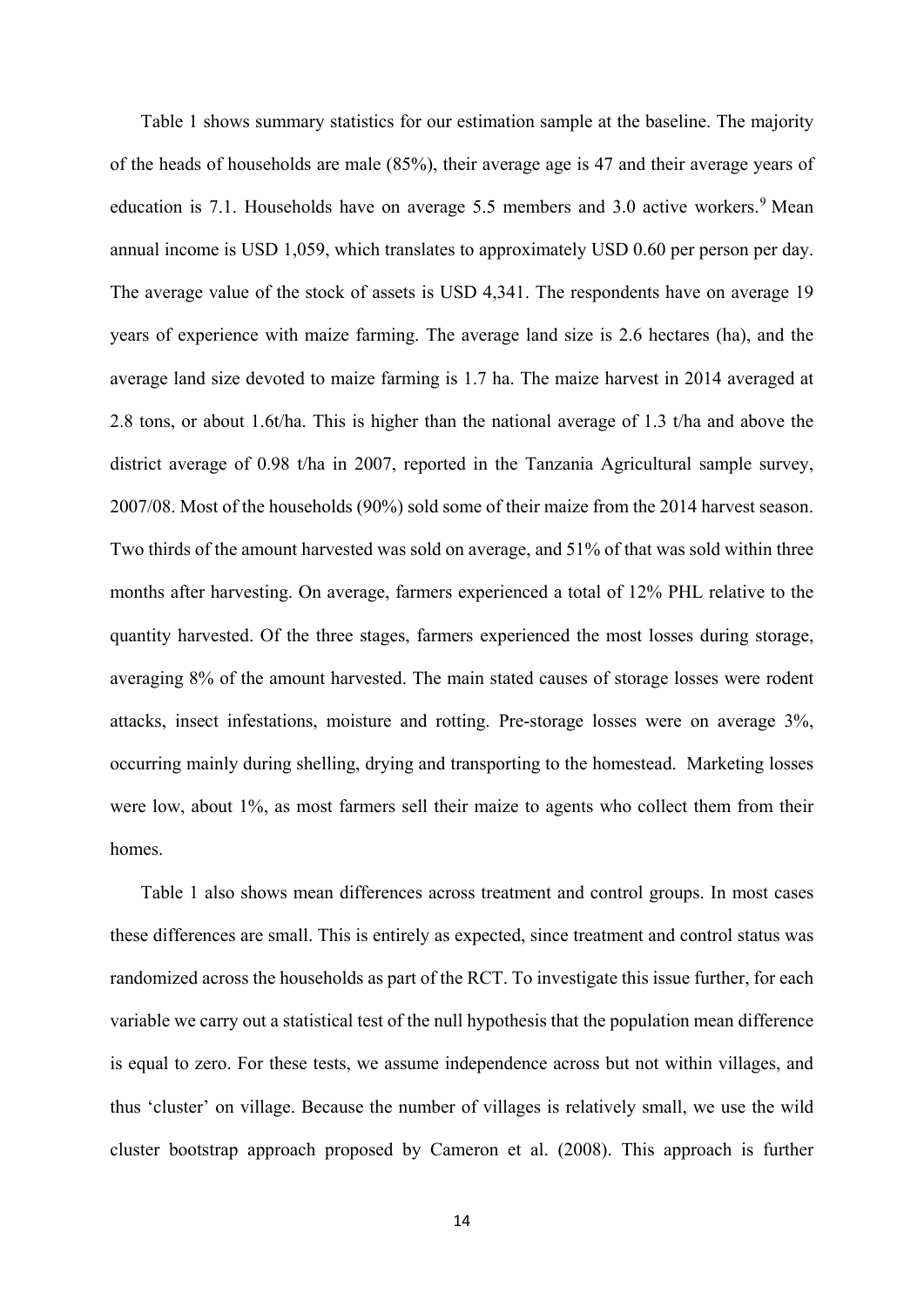discussed in the next section. We compare a total of 32 variables between the two treatment groups and the control group. Of the 96 comparisons, none is significantly different at the 1% level, and in only four cases is the difference significant at the 10% or 5% levels. In view of these results, we conclude that the randomization was successful.

# **V. Estimation of Average Treatment Effects**

Because the treatments were randomly assigned at the village level, the impact of the interventions can be identified by simple mean comparisons across the groups. Using a simple regression framework, for each outcome, the estimation equation is:

$$
Y_{iv} = \alpha + \gamma B_v + \delta T_v + X'_{iv}\beta + \varepsilon_{iv}
$$
 (1)

where  $Y_{iv}$  is the outcome variable of interest for household *i* in village v,  $\alpha$  is a constant,  $B_v$  is a dummy variable equal to 1 if the village received training on post-harvest management and hermetic bags for maize storage,  $T_v$  is a dummy variable equal to 1 if the village only received training on post-harvest management, and  $\varepsilon_{iv}$  is an error term which is uncorrelated with  $B_v$ and  $T_v$  since treatment was randomized. The coefficient  $\gamma$  measures the combined effect of post-harvest management training and hermetic maize storage bags on the outcome of interest. The effect of post-harvest management training only is measured by  $\delta$ .

We consider a wide range of outcome variables. We first examine if PHL at the pre-storage and storage stages have been affected by the treatments. We then proceed by estimating the treatment effects on maize grain qualities. We investigate whether the training and the use of storage bags affected sales, and the timing of sales. We hypothesize that the farmers with bags shift some of their maize sales, since the bags enable them to store maize and sell later when prices are higher. We also investigate directly whether the price received by farmers is affected by our treatments. In the final part of the empirical analysis, we examine the effects of the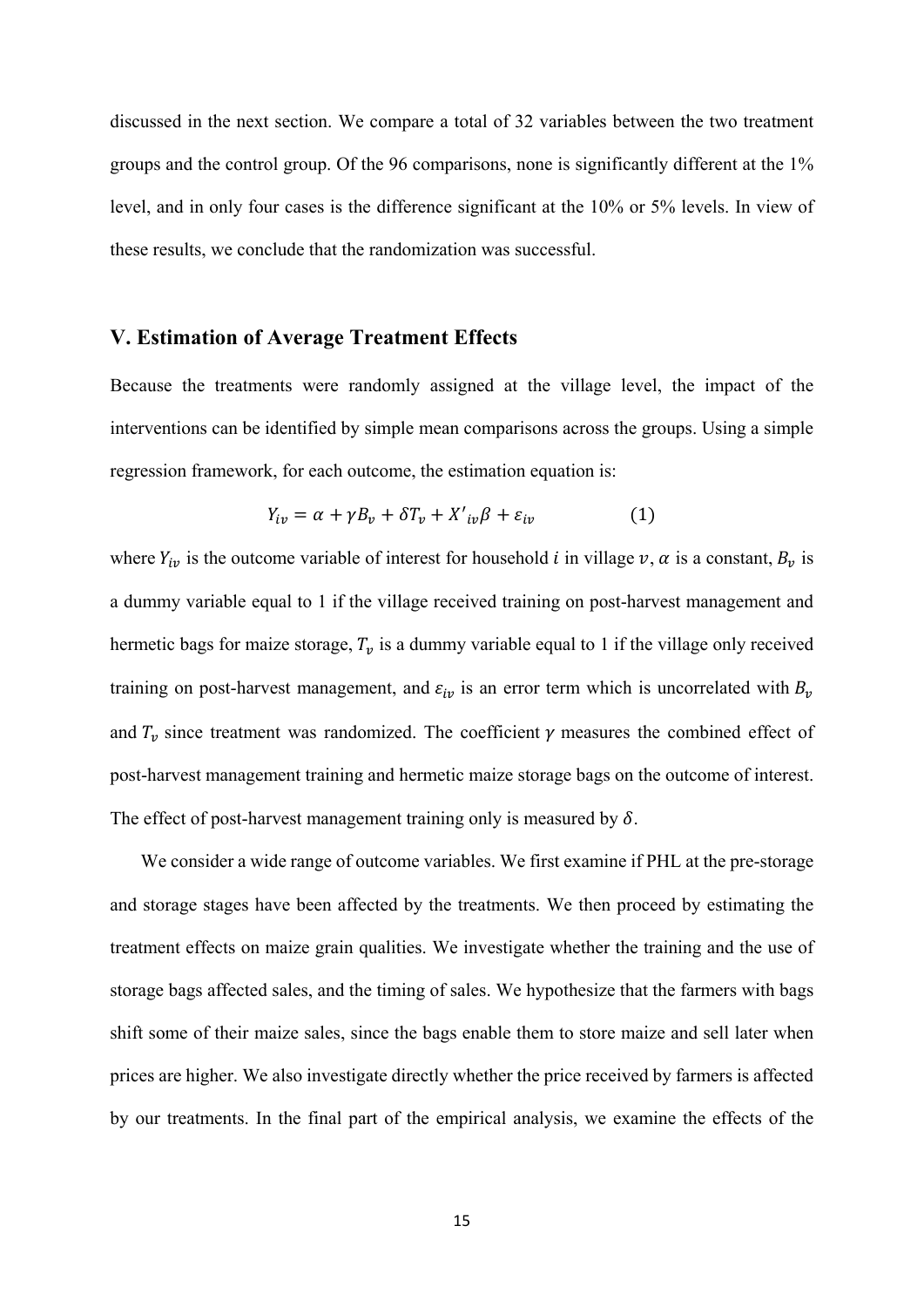training and storage bags on maize protection practices and post-harvest management practices more generally.

The issue of statistical inference has to be carefully considered in our case. We assume that the error terms are independent across but not within villages, and thus 'cluster the standard errors' at the village level. With a small number of clusters (21 in our case), the usual techniques for calculating cluster-robust standard errors based on asymptotic theory provide downwardbiased standard errors. That is, when the number of clusters is small, the standard asymptotic tests tend to over-reject the null of no effect (Bertrand et al., 2004; Cameron et al., 2008). We therefore use the wild cluster bootstrap approach proposed by Cameron et al. (2008) for inference.<sup>[10](#page-46-4)</sup> In the estimation results tables, we specifically report the p-values of tests of the null that the coefficient is 0, computed using the wild-bootstrap cluster-t procedure. We also use the randomization inference technique as outlined by Young (2019), which calculates p-values based on a distribution that is known regardless of sample size.<sup>[11](#page-46-5)</sup> Given that our sample covers only 21 villages, concerns related to small sample size are clearly potentially warranted.

### **VI. Empirical Results**

## **Impact on Post-harvest Losses**

We first examine the quantitative impact of the interventions on PHL at two stages: between harvesting and storage (pre-storage) and during storage (storage losses). Results from specifications with, and without, socioeconomic controls are shown in Table 2. The results in columns [1] and [2] imply that the *training and bags* treatment had a negative but wholly statistically insignificant effect on pre-storage losses. Similarly, the *training only* treatment has a small negative effect but again this is not statistically significant. In contrast, the treatment effects on storage losses are highly statistically significant. The results in columns [3] and [4] imply that the *training and bags* intervention reduced storage losses by 6.1 percentage points,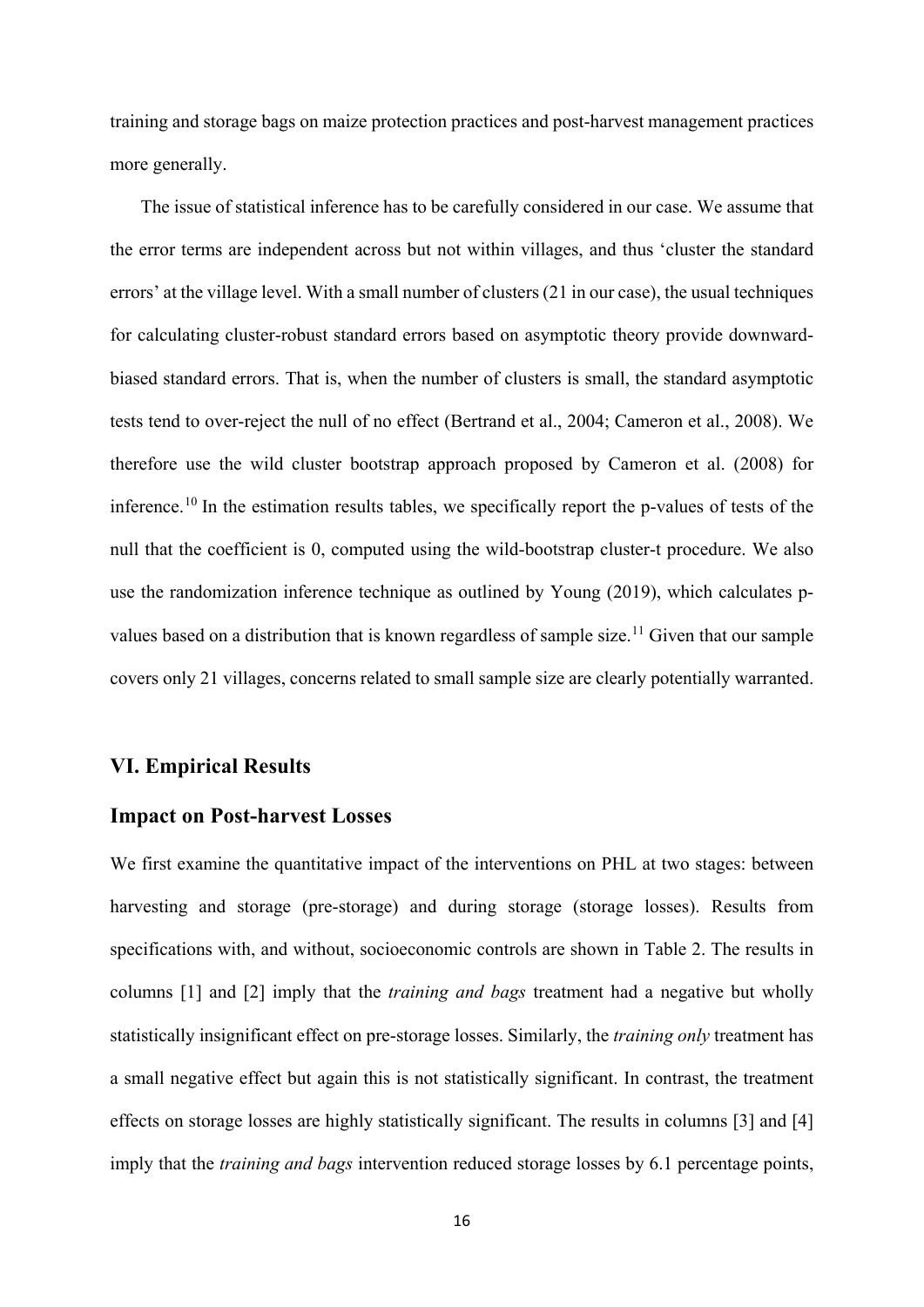which implies a 76.8% reduction. This effect is statistically significant at the 1% level. The *training only* treatment reduced storage losses by 2.3 percentage points (29.5%). This effect is statistically significant at the 5% level. We test the null hypothesis that the *training and bags* treatment effect is equal to the *training only* effect. Results are shown at the bottom of Table 2. For storage losses, we reject equality of the effects at the 1% level. There is thus some evidence that the use of hermetic bags causes lower storage losses. As expected, because of the random assignment of villages to experimental groups, the estimated effects are virtually the same after the inclusion of socioeconomic controls. It can also be noted that the inclusion of socioeconomic controls affects the p-values to a very small extent, and that the p-values obtained by means of the wild bootstrap are very similar to those obtained by means of the randomization inference approach.

# **Impact on maize grain quality, sales and price**

Physical quality of the grain is important for maize marketing as well as for consumption. Farmers were asked if the size, shape, aroma, taste and color of the maize grain were maintained after being stored. They responded whether they greatly agree  $=4$ , agree $=3$ , disagree $=2$ , or greatly disagree=1 with the statement. The farmers were also asked to compare the degree of maize infestation and rotting before and after storage, to which they responded that it remained the same=1, increased=2 or increased greatly=3. We asked farmers to state the amount of maize harvested, the amount sold, and the amount sold within three months after harvesting. We use these data to investigate whether the treatments have affected the timing of sales for the farmers who sold maize. We furthermore asked these farmers to state the highest and the lowest price of maize they obtained in their transactions. We estimate the effects of the interventions on the above qualitative outcomes, the timing of sales, and on maize prices obtained (highest, lowest, and the average of the two).<sup>[12](#page-46-6)</sup>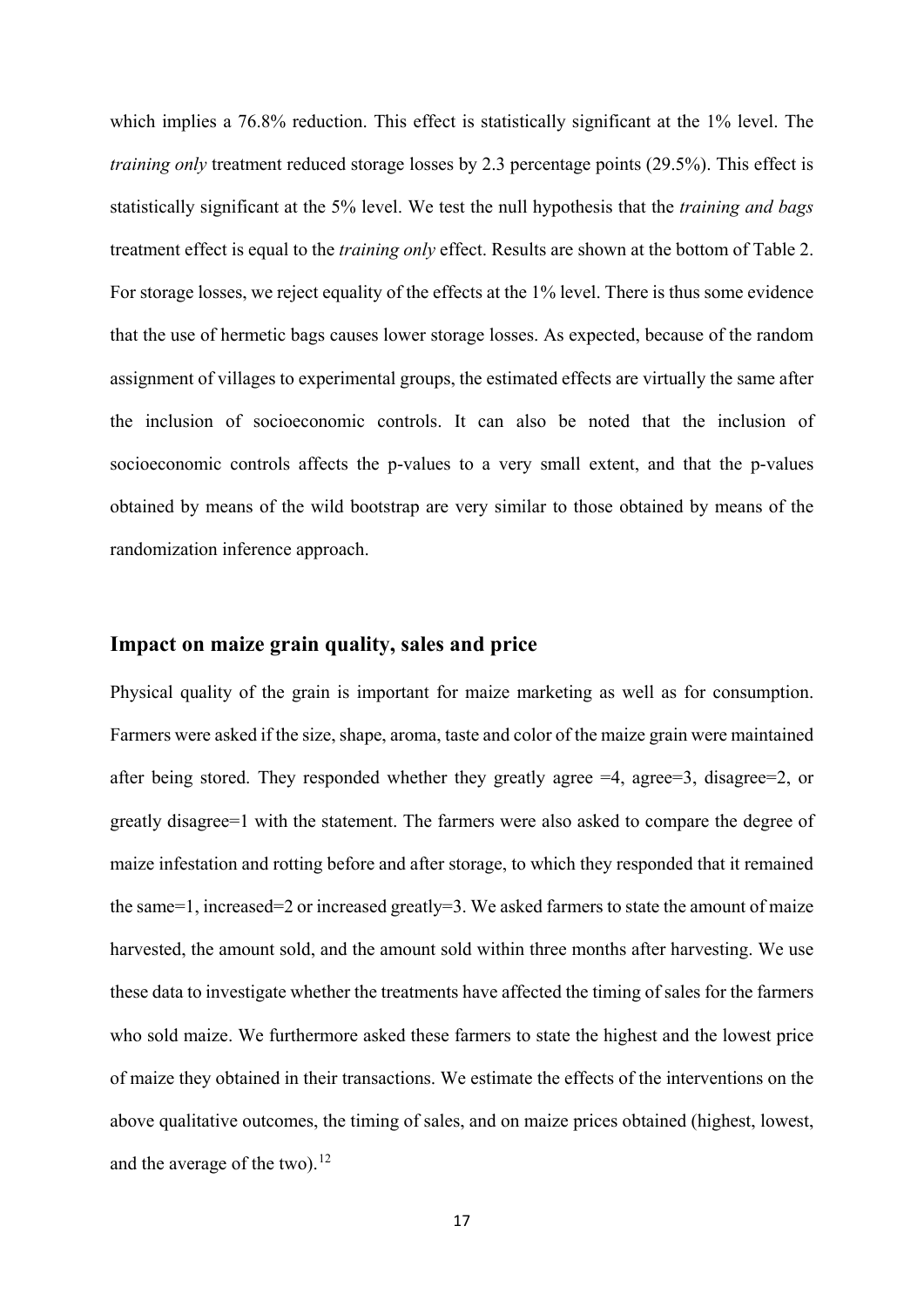Columns [1]-[4] of Table 3 show that both *training and bags* and *training only* treatments have positive effects on the physical characteristics of the stored maize grain. However, only the effects of *training and bags* on size and shape of maize, and maize aroma, are statistically significant, at 1% and 10%, respectively. Hence, there is some evidence that the use of hermetic bags, combined with training, improves the qualitative characteristics of the maize grain. The *training only* treatment is statistically insignificant in all cases. We also find that the *training and bags* treatment causes statistically significantly lower degrees of pest infestation and rotting of maize compared to the control and the *training only* groups (columns [5] and [6] of Table 3; equality of treatment effects can be rejected at the 5% level). Given the large number of characteristics that we use to proxy for quality, we construct a composite index of quality using a principal component analysis of the dependent variables in columns [1]-[6]. The effect of *training and bags* treatment on the composite quality index is positive and significant at the 5% level (Table 3, Column [7]).

Next we investigate whether better storage technology and know-how affect sales patterns. Columns [1]-[5] in Table 4 show estimates of treatment effects on the amount of maize sold, and the timing of sales. The effects of the treatments on amounts sold (measured in kg; with all observations, including those with zero sales, included) are statistically insignificant (column [1]). Next, we break down sales into two periods: an "early" period, within three months after harvesting; and a "late" period, which is later than three months after harvesting. We find that the *training and bags* treatment affects sales in the early period negatively (column [2]) and sales in the late period positively (column [3]). These differences are economically quite significant, but not statistically significant. Once we focus more closely on the *shift* in sales from the early to the late period, we are getting closer to statistical significance. In column [4], the dependent variable is the difference between late and early sales. We find that the *training and bags* treatment results in a shift of 389 kg of maize sold from the early to the late period.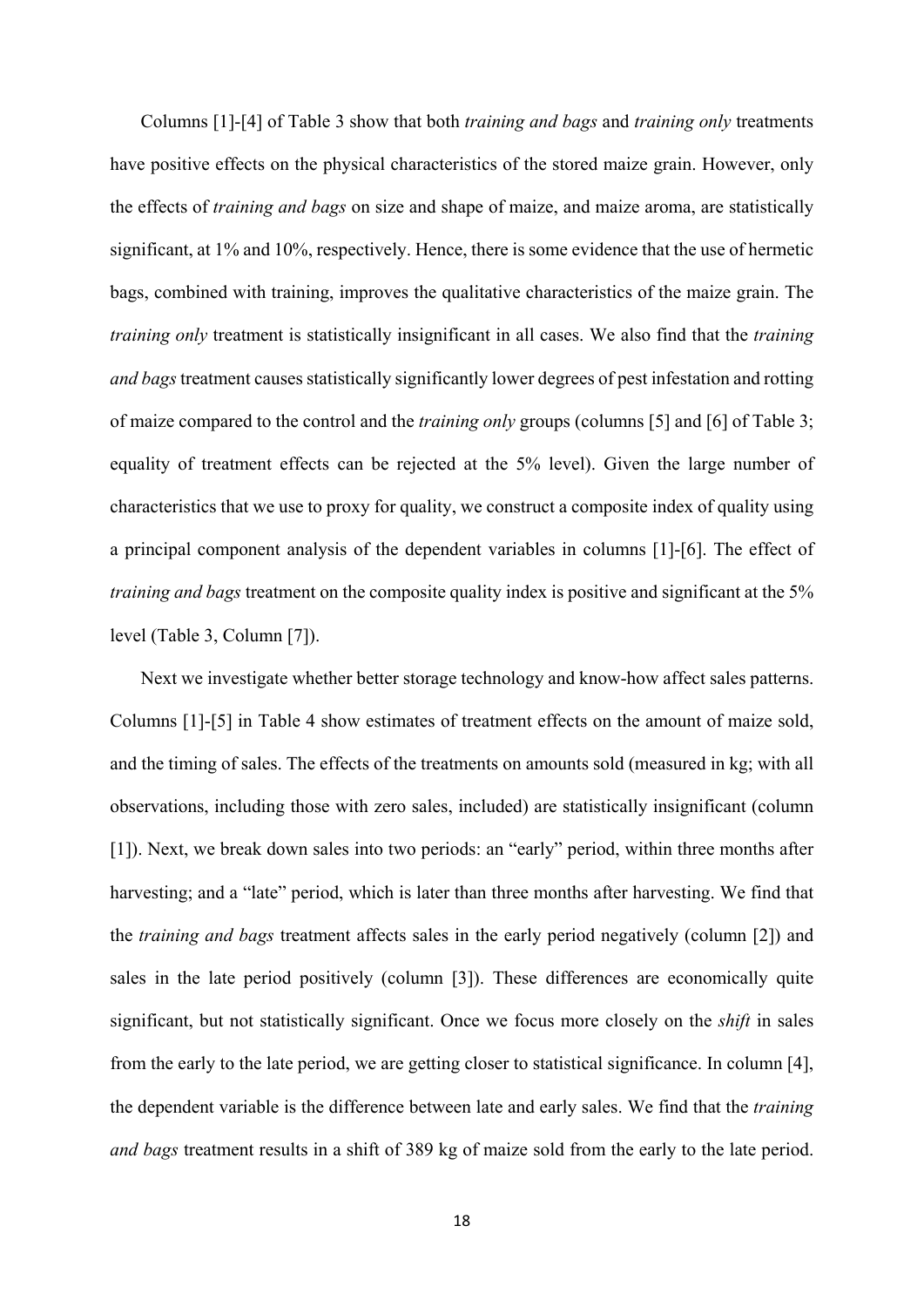The effect is not quite statistically significant, however (the p-values associated with the test of the null of no effect are 0.16 (wild-cluster bootstrap) and 0.12 (randomization inference), respectively). An alternative way of investigating whether the interventions cause a shift in sales to the later period is to consider the share of sold maize that is sold early. The effect of *training and bags* treatment is estimated at -0.12, and it is statistically significant at the 10% level (column [5]). Overall, while the statistical significance is clearly marginal, these results indicate that the *training and bags* treatment shifts some of the maize sales to the later period, when prices are higher. <sup>[13](#page-46-7)</sup> A similar result was documented for Kenyan farmers by Aggarwal et al. (2018).

Estimated treatment effects on prices are shown in Table 4, columns [6]-[8]. The results in column [6] indicate that the highest price per ton of maize obtained by households assigned *training and bags* treatment was USD 21.5 higher than for households in the control group. This effect, which is statistically significant at the 5% level, is equivalent to 8.8% of the sample average of the highest price obtained. The *training only* treatment effect is estimated at USD 10.4, but is not statistically significant. Column [7] shows that there are no significant treatment effects on the lowest maize price obtained by the households. These results are consistent with the notion that bags enable farmers to store maize longer and sell when prices are high. Column [8] shows results referring to the average of the highest and lowest price obtained ('min-max average'). These results indicate that the min-max average price for households in *training and bags* and *training only* treatments is USD 12.66 and USD 5.62 higher per ton, respectively, compared to those in the control group. The effect is statistically significant at 10% for the *training and bags* intervention but insignificant for the *training only* intervention. Based on separate regressions (see appendix, Table A1), we find a negative and highly statistically significant conditional association between price and a variable measuring the percentage of maize sold within three months of harvest. Our composite index of maize quality (see above)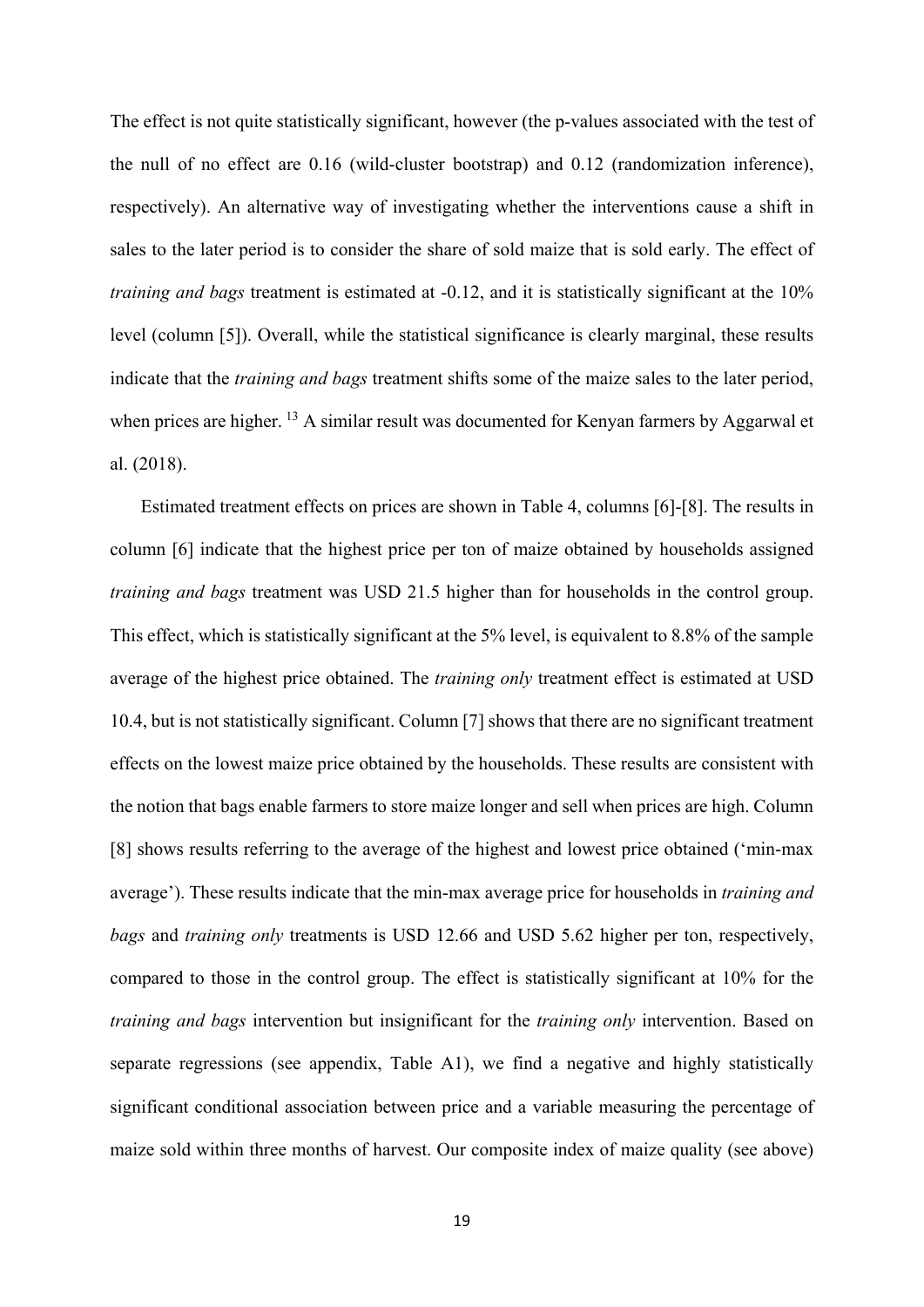is positively associated with highest price obtained (and with the min-max average) but the relationship is not statistically significant. The results thus suggest that opportunistic sales play a more significant role than maize quality on price.

## **Impact on maize protectants use and cost of protection**

One of the advantages of using hermetic bags is that it kills pests by depriving them of oxygen. This means less of a need to use insecticides, which reduces cost and lowers the probability of negative health effects caused by pesticide residues. Column [1] of Table 5 shows that the proportion of farmers who used at least one technique of protection, such as chemical protectants, ashes, plants, herbs, rat traps or rat poison, to protect their stored crops was significantly lower for those who received the hermetic bags compared to the control group. Different storage methods require different types of protections. A significantly lower proportion of farmers in the *training and bags* treatment group used chemical protectants, compared to the other groups (column [2]); on the other hand, a significantly higher proportion of those in the *training and bags* treatment group used rat traps and poison compared to those in the control group (column [3]). The latter result is intuitive because an attack by rodents on the hermetic bags will perforate them and render them useless as airtight storage.

To gauge the economic effects of the changes in protection practices associated with bag usage, we regress the total cost of protecting stored maize on the treatment and control variables. The results are shown in Table 5, column [4]. Farmers in the *training and bags* treatment group spent USD 2.6 less to protect a ton of stored maize, compared to those in the control group. There are no significant differences between the *training only* treatment and the control group with respect to protection practices or protection costs.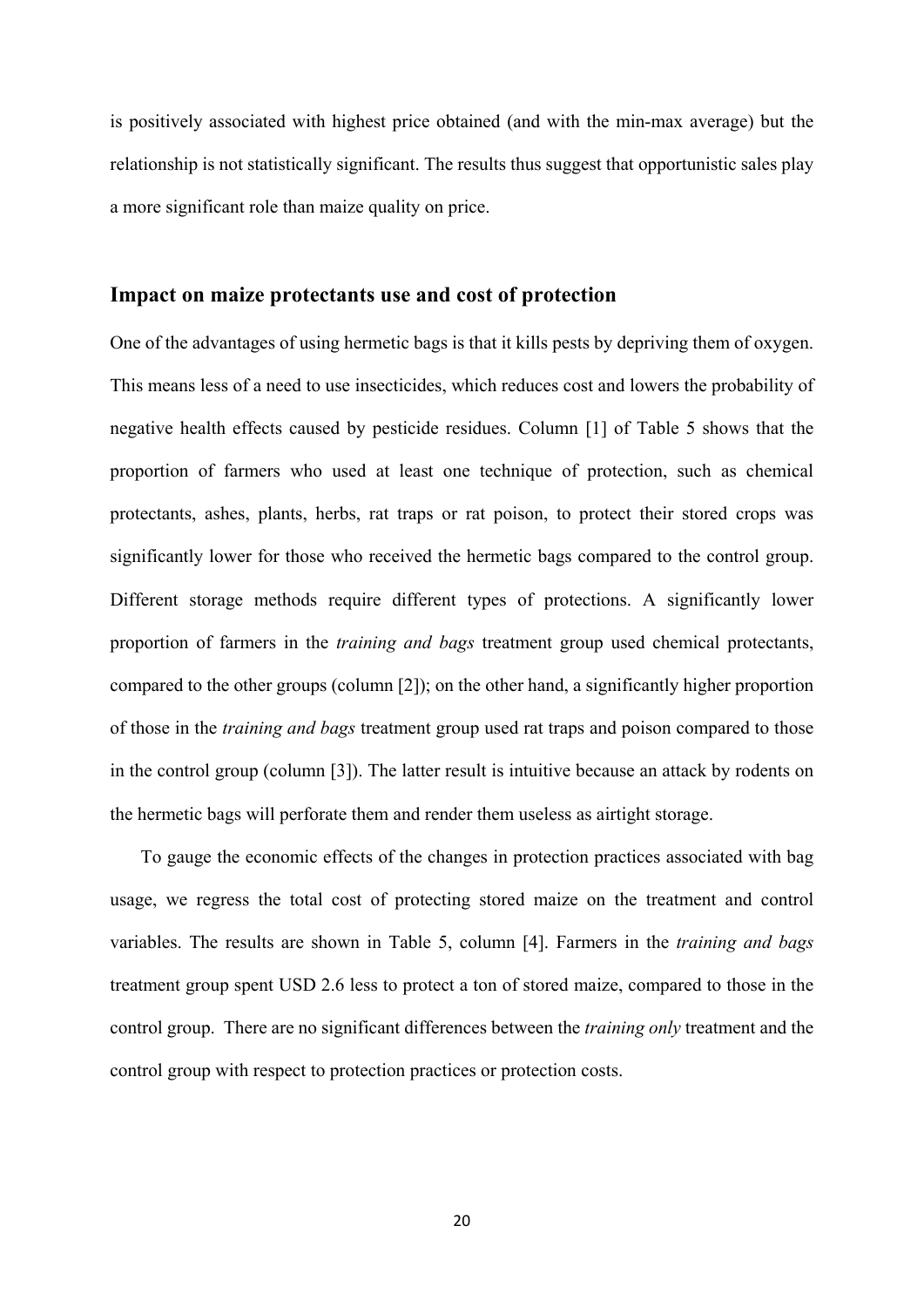# **Post-harvest Management Practices**

Table 6 presents the estimated effects of the interventions on five post-harvest management practices that were covered in the training: harvest at maturity; spreading maize after harvesting; sorting maize after harvesting; number of days maize was dried; and whether maize storage was cleaned and disinfected. The results show that, although farmers in the treatment groups to a greater extent adopted 'desirable' post-harvest management practices, compared to those in the control group, the differences are not statistically significant. Using a principal component analysis of the five post-harvest management practices, we compute a composite index of post-harvest management practices. The treatment effects on the composite index of post-harvest management practices are statistically insignificant (Table 6, column [6]). There is thus no strong evidence that the treatments affected post-harvest management practices.

# **VII. Economic Effectiveness of the Interventions**

We have found a number of channels through which the interventions affect profitability, e.g. through reduced PHL, increased market price of maize, and lower protection costs. In this section we assess the economic effectiveness of training and the use of hermetic bags. Our calculations are based on the point estimates of the relevant treatment effects, and we make no distinction between effects that are statistically significant and insignificant. Table 7 shows the calculation of the total value gained by a hypothetical average farmer in the *training only* group, compared to the average farmer in the control group. Evaluated at the average level of maize harvested among farmers in the *training only* treatment group (1,887 kg), the training reduces PHL by 10.85 kg at the pre-storage stage and by 44.34 kg at the storage stage. Assuming a price of USD 0.2 per kg of maize, these loss reductions are valued at USD 2.17 and USD 8.87, respectively. In addition, the training has a positive effect on the price (see Table 4). As already noted, we do not have a good measure of the average maize price obtained by farmers. Using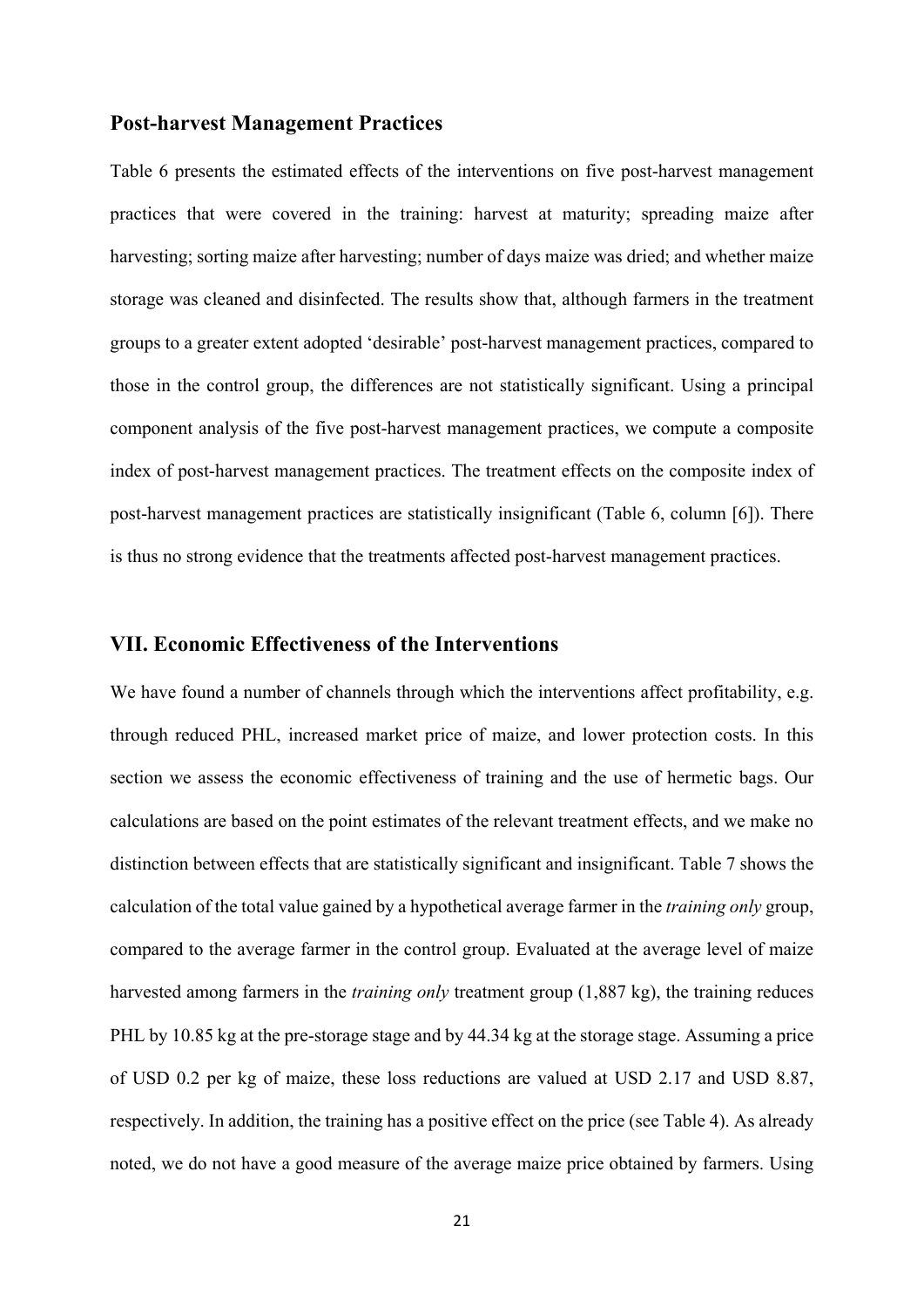the simple average of the highest and lowest price reported (i.e. our 'min-max average'; see Table 4, column [8]) as a crude proxy for the average price, and evaluating the *training only* treatment effect on price at the average amount sold in the market (1,385 kg), the price effect of training implies a gain of USD 7.56. Adjusted for the proportion of farmers who sell maize, this figure is equal to USD 5.74. So, in total, the farmer who received the *training only* treatment gains USD 16.78 compared to the case if she were in the control group.

In addition, farmers incurred more costs to adopt 'good' post-harvest management practices. We take these costs into account too, and present them in Table 8. We collected information from farmers on the labor hours and expenditures required to adopt each of the practices. We converted the labor hours into monetary terms by multiplying by the labor cost per hour in the study area.[14](#page-46-8) We obtain the total monetary costs of adoption of post-harvest management practices per ton of maize. We then multiply this cost by the average amount of maize harvested or stored, depending on the stage at which the practice is done, and then multiply by the relevant treatment effects. This yields the cost of adoption of each practice by a treated farmer relative to one in the control group.<sup>[15](#page-46-0)</sup> In total, the hypothetical average farmer incurs USD 6.73 more in costs for adoption compared to a farmer in the control group.

The estimated total net benefit of the *training only* treatment is thus USD 10.05 (USD 16.78 minus 6.73) in one season. The total cost of providing training for 120 farmers was USD 4,000, which is equivalent to USD 33.33 per farmer.<sup>[16](#page-46-1)</sup> Assuming that the discount rate is 12%, and that the net benefits during that period are constant (USD 10.05) in every season, then, with the initial investment of USD 33.33, the discounted payback period is approximately four years. <sup>[17](#page-46-2),[18](#page-46-9)</sup> Several caveats are in order, however. First, recall that maize prices are likely measured with error (see note 12), which suggests that the estimated price effects in the present study should be interpreted with caution. As noted above, the estimated price effect contributes USD 5.74 to the overall *training only* treatment effect, i.e. slightly more than half of the estimated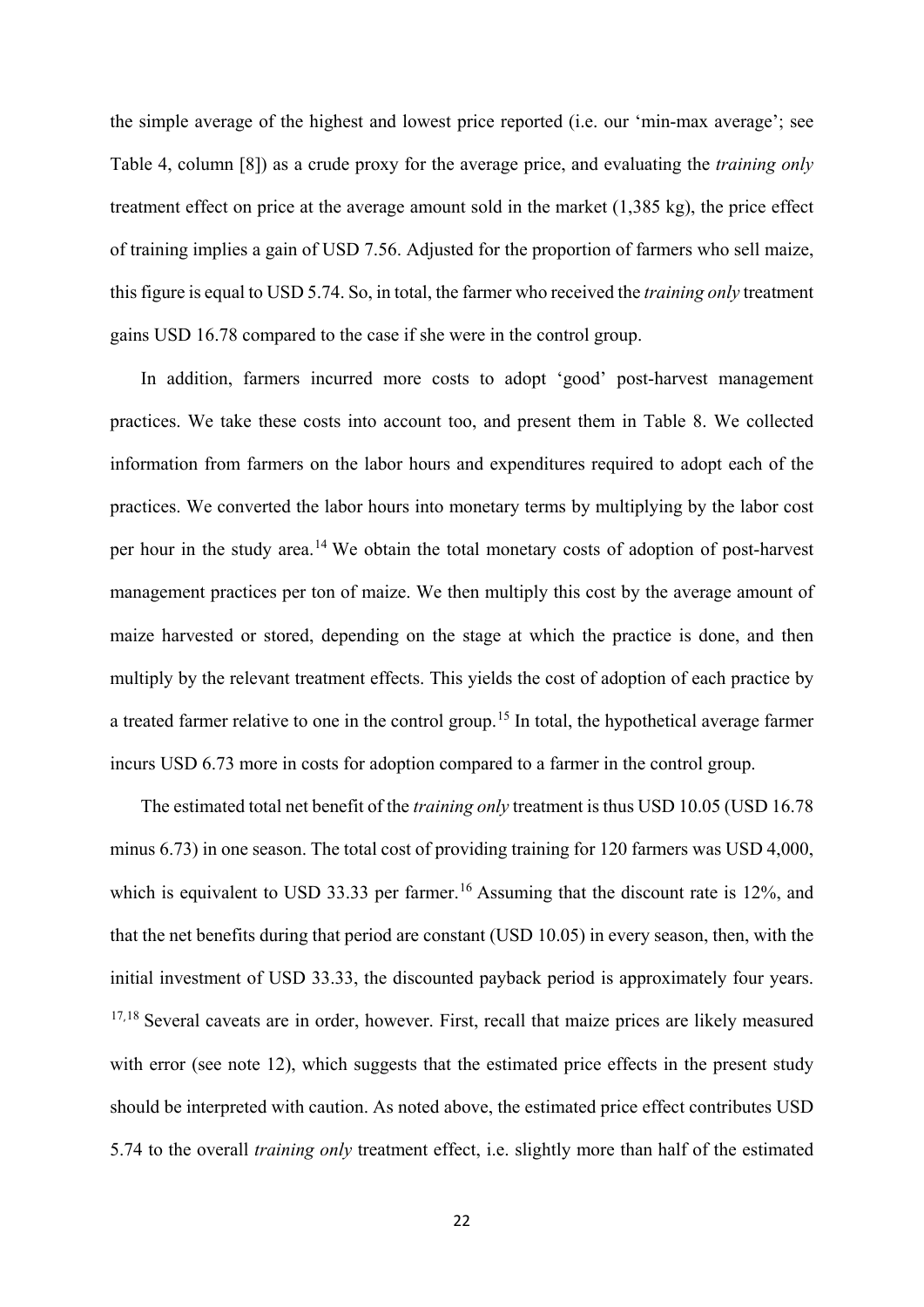effect. If the true price effect were in fact zero – a conservative scenario worth considering in our case, since the price data is unlikely of high quality – the total net benefit would decrease to USD 4.31, and the associated discounted payback period would be approximately 23 years. This can be considered a lower bound of the benefits of the intervention. Second, it is worth recalling at this point that several of the *training only* treatment effects are statistically insignificant, so the confidence interval associated with estimates above is likely quite wide. Third, we have not considered the spillover effects of the training to other people in the village, and we assume that training can be administered to twenty people per village, but in reality, more can be covered at a very small additional cost. It should be clear from these points that our effect estimates are crude, and only indicative of the magnitude of the true treatment effect.

Next, we conduct a similar analysis for the economic effectiveness of the *training and bags* treatment. Table 9 shows the calculation of the total value gained through this treatment. Evaluated at the average level of maize harvested amongst farmers in the *training and bags* treatment group (1,925 kg), the training reduces PHL by 7.32 kg at the pre-storage stage and by 116.8 kg at the storage stage. Assuming a price of USD 0.2 per kg of maize, these loss reductions are valued at USD 1.46 and USD 23.37, respectively. Evaluated at the average amount sold in the market (1,347 kg), the *training and bags* treatment effect on price (again using the results for the 'min-max average'; see Table 4) implies an additional gain of USD 17.11. Adjusted for the proportion of farmers who sell maize in the market (0.875), the value of the price effect is USD 14.97. The *training and bags* treatment also implies a reduction in the cost of protection of stored maize of 2.6 USD per ton. Evaluated at the average amount of maize stored (1,780 kg) for farmers in the *treatment and bags* group, this implies an additional gain from the treatment of USD 4.63. In total, the farmer who received the *training and bags* treatment gains USD 44.43 compared to the case if they had been in the control group.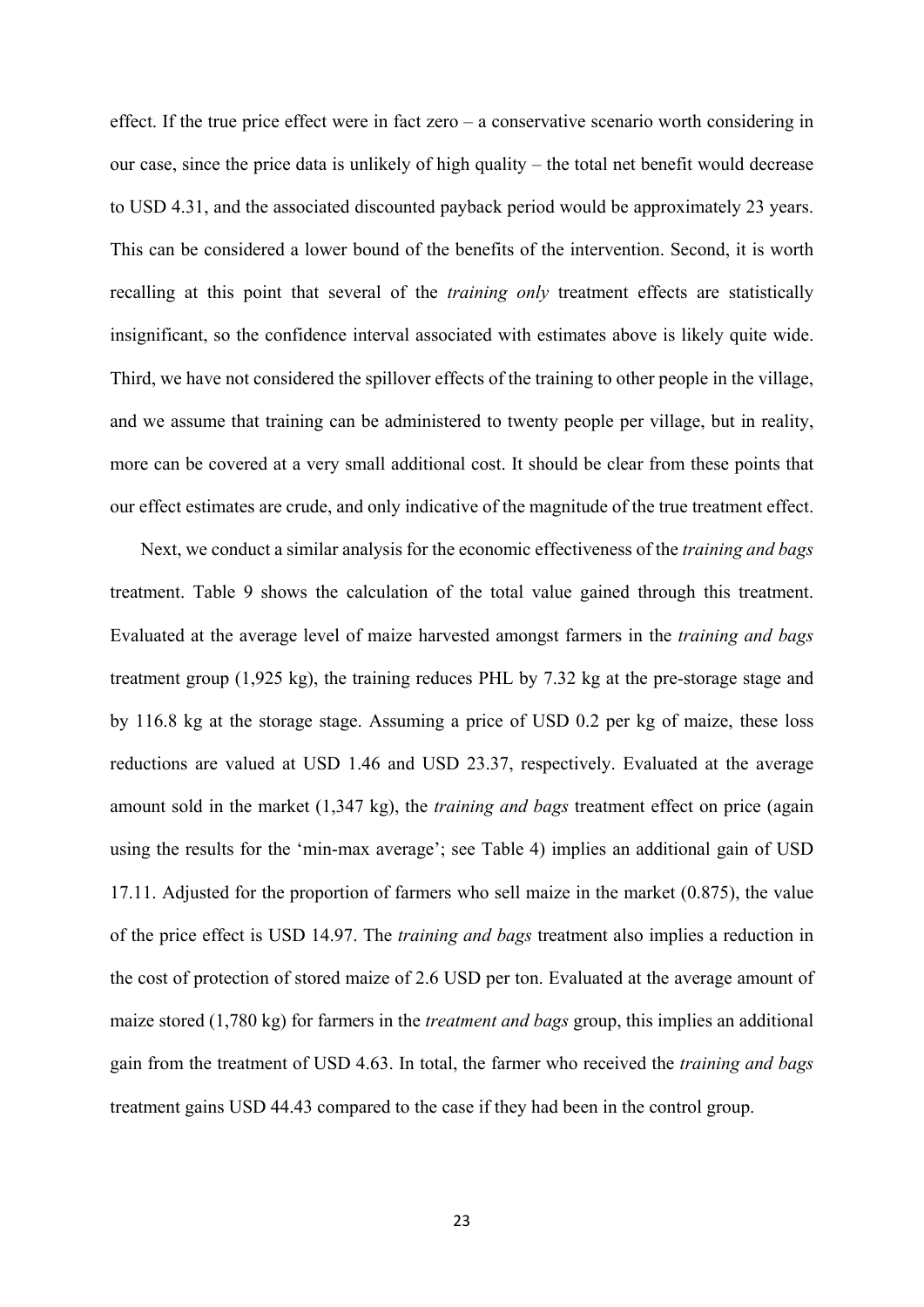The monetary costs of adoption of post-harvest management practices per ton of maize are presented in Table 10. The adoption cost for the average farmer in the *training and bags* group is USD 7.23 higher than for the control group. Therefore, the net benefit of the *training and bags* treatment is USD 37.2 (44.43 minus 7.23), for one season.

Again, the total cost of providing the post-harvest management training for 120 farmers was USD 4,000, which is equivalent to USD 33.33 per farmer. On average, a farmer in the *training and bags* treatment group received 12 hermetic bags, at total cost USD 24 (each bag costs USD 2). The total initial investment is thus USD 57.33 (33.33+24). Assuming that the net benefits during are constant at USD 37.2 per season, then, with the initial investment of USD 57.33, the discounted payback period for this intervention is slightly less than two years. In a conservative scenario, where the intervention has no effect on maize prices, the total net benefit reduces to USD 22.23 (USD 37.2 minus price effect of 14.97), implying a discounted payback period of slightly more than 3 years. These calculations imply that if the hermetic bags last for at least three seasons, they are profitable even if there is no positive effect on prices. The caveats discussed above, in relation to our estimates of the economic effectiveness of the *training only*  treatment, apply for the *training and bags* intervention too, of course.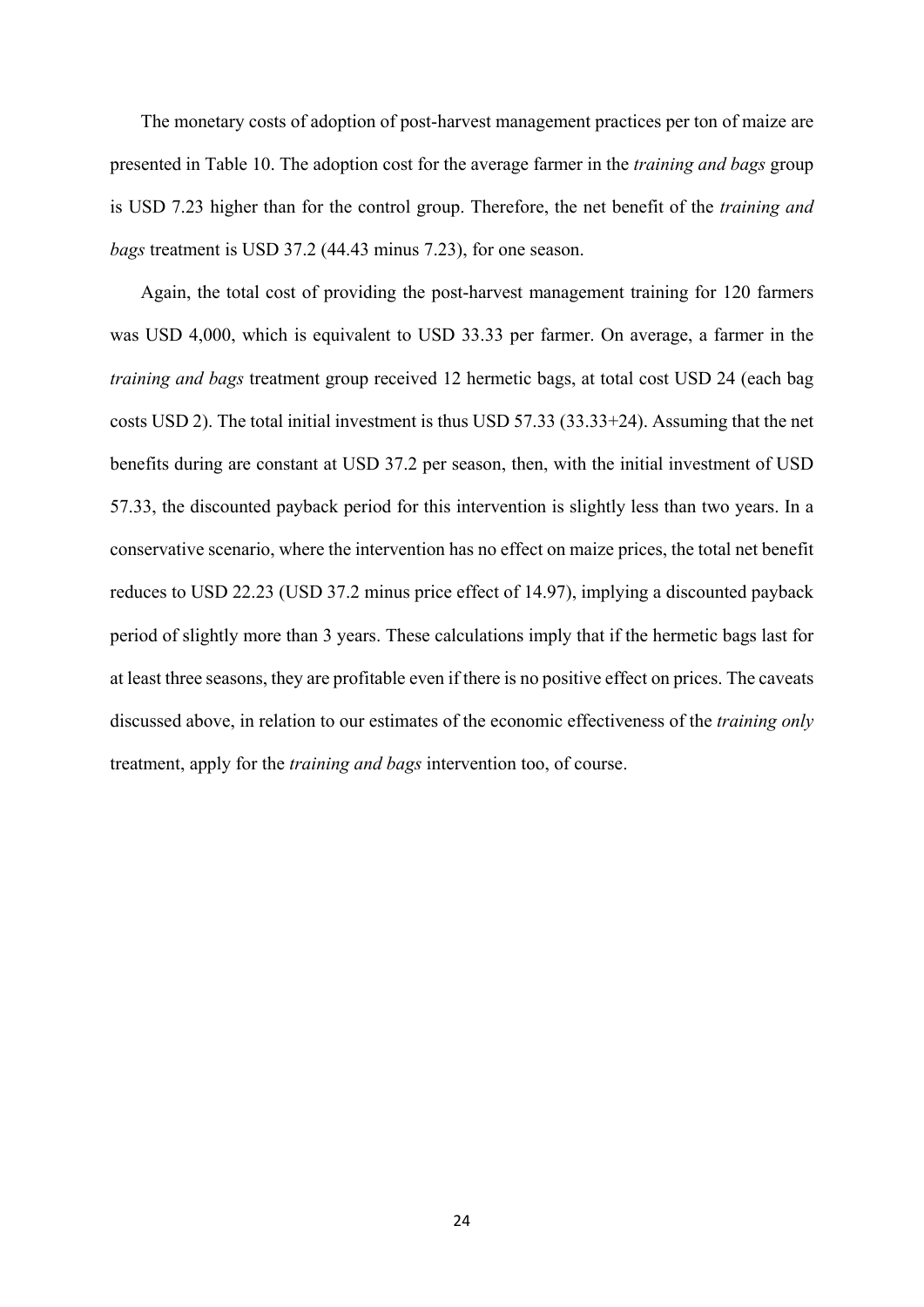# **VIII. Conclusions**

Agriculture in SSA employs two-thirds of the labour force and generates about one-third of gross domestic product (GDP) growth. According to the World Development Report (World Bank, 2008), GDP growth originating in agriculture is about four times more effective in reducing poverty than GDP growth originating outside agriculture. For this reason, policies that increase net revenues in agriculture can have a substantial impact on food security and poverty reduction. Reducing PHL and improving storage possibilities are potential low-cost options to achieve those objectives.

We have carried out an RCT experiment where Tanzanian maize farmers received training in post-harvest management and were equipped with hermetic bags. Analyzing the data from this experiment, we find that both interventions had a significant impact on PHL. A combination of both interventions led to a reduction in PHL of more than 70% or almost 7 percentage points. In addition, quality increased, and, compared to the control group, the *training and bags* group got a significantly higher price for their maize. Hence, bags and training increase income, which in turn could facilitate the financing of purchases of modern agricultural inputs, potentially leading to additional increases (Adjognon et al., 2017). It should be noted that some of the outcomes that we have studied depend on market mechanisms. The effects on, for example, prices could be quite different if training and hermetic bags were widely adopted, due to general equilibrium effects.

Our results confirm that the main mechanism driving these results is reduced storage losses. In both interventions, a greater proportion of farmers perceived that the physical characteristics of their maize grain were maintained during storage. We find that a significantly higher proportion of farmers who received hermetic bags invested more in controlling rodents, but they significantly reduced the net cost of storage protection. We observe that higher proportions of farmers in the treatment groups adopted post-harvest loss-mitigating practices,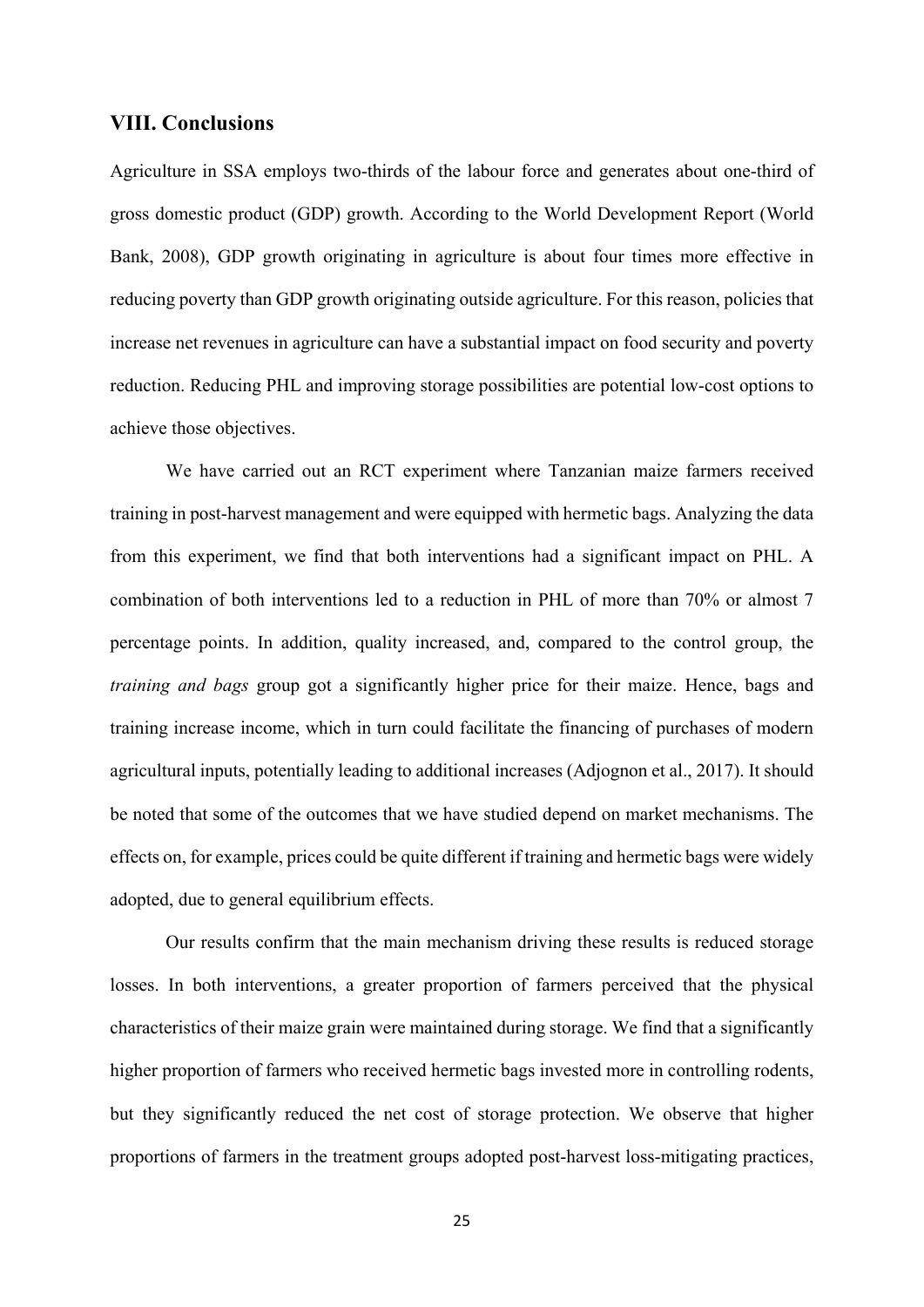compared to those in the control group. This adoption, plus the use of the hermetic bag itself, may explain the success of the intervention.

Our analysis of the economic effectiveness of the interventions shows that the training is beneficial, if the effects of the training last beyond four years. There are reasons to believe that the effects can last longer. First, the more farmers use the adopted techniques, the more they become familiar with them, and thus can implement them at a lower cost. Second, through social networks, more farmers might adopt due to learning from early adopters about the suitability, profitability, and methods of using the new technology, as documented in literature on technology adoption (Maertens and Barrett, 2013; Magnan et al., 2015).

The results in our study thus indicate non-negligible returns to training and considerable returns to training and physical capital (hermetic bags) combined. Our study relates to a much larger literature on the relative importance of physical and human capital for economic development. Bigsten et al. (2000) report far higher returns on physical than human capital in Africa's manufacturing sector, and remark that this finding is consistent with high (shadow) costs of capital. A similar argument can be made in our context. Since the purchase cost of a hermetic bag is relatively modest, other capital cost components must be substantial. In our setting, the farmers have poor access to the market for new technology and new knowledge. If the obstacles for technology and knowledge diffusion can be mitigated or removed, the gains can thus be substantial.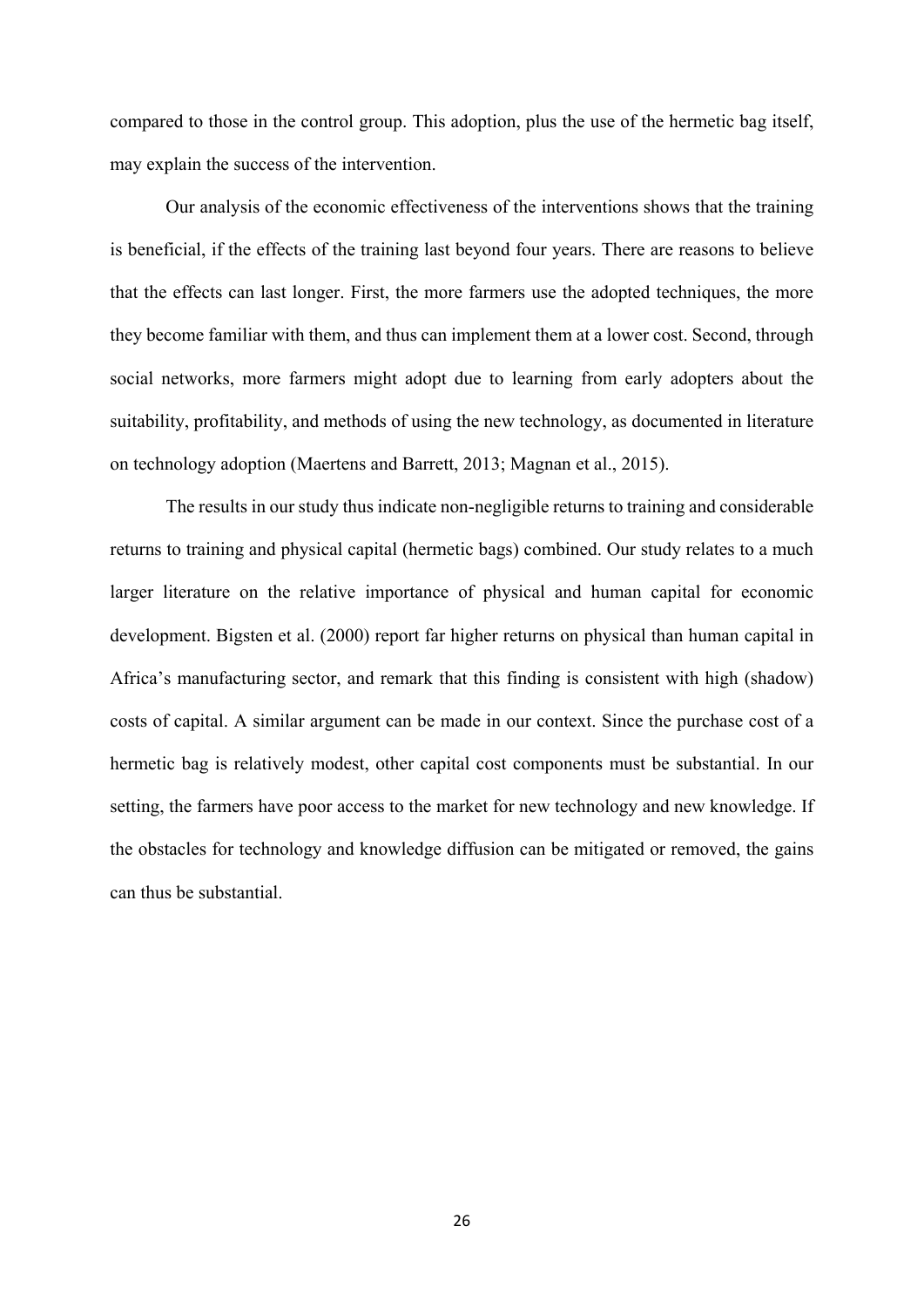# **References**

- Ambler, Kate, Alan De Brauw, and Susan Godlonton. 2018. "Measuring Postharvest Losses at the Farm Level in Malawi." *Australian Journal of Agricultural and Resource Economics* 62: 139-160.
- Adjognon, Serge G., Lenis Saweda O. Liverpool-Tasie, and Thomas A. Reardon. 2017. "Agricultural Input Credit in Sub-Saharan Africa: Telling Myth from Facts." *Food Policy* 67: 93-105.
- African Post-Harvest Losses Information System (APHLIS). 2019. *Practical Instructions for Reducing Cereal Losses after Harvest*. Accessed on 12 March 2016 [https://www.aphlis.net/en#/.](https://www.aphlis.net/en#/)
- Aggarwal, Shilpa, Eilin Francis, and Jonathan Robinson. 2018. "Grain Today, Gain Tomorrow: Evidence from a Storage Experiment with Savings Clubs in Kenya." *Journal of Development Economics* 134: 1-15.
- Basu, Karna, and Maisy Wong. 2015. "Evaluating Seasonal Food Storage and Credit Programs in East Indonesia." *Journal of Development Economics* 115: 200-216.
- Bertrand, Marianne, Esther Duflo, and Sendhil Mullainathan. 2004. "How Much Should We Trust Differences-in-Differences Estimates?" *Quarterly Journal of Economics* 119(1): 249–275.
- Bigsten, Arne, Anders Isaksson, Måns Söderbom, Paul Collier, Albert Zeufack, Stefan Dercon, Marcel Fafchamps, Jan Willem Gunning, Francis Teal, Simon Appleton, Bernhard Gauthier, Abena Oduro, Remco Oostendorp, and Catherine Pattillo. 2000. "Rates of Return on Physical and Human Capital in Africa's Manufacturing Sector." *Economic Development and Cultural Change* 48(4): 801-827.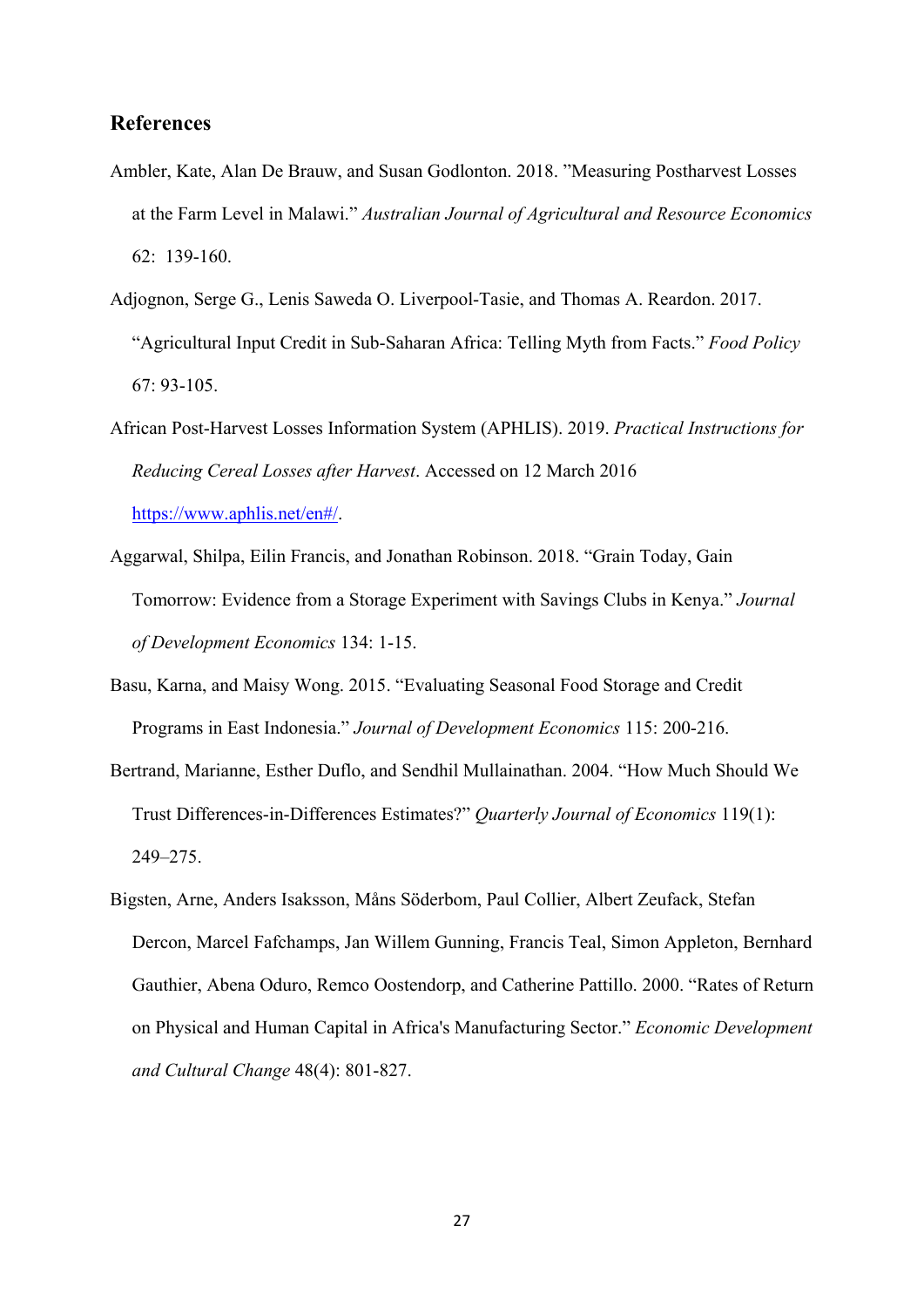- Bold, Tessa, Kayuki C. Kaizzi, Jakob Svensson, and David Yanagizawa-Drott. 2017. "Lemon Technologies and Adoption: Measurement, Theory and Evidence from Agricultural Markets in Uganda." *Quarterly Journal of Economics* 132(3): 1055-1100.
- Boxall, R.A. 2002. "Damage and Loss Caused by the Larger Grain Borer Prostephanus Truncatus." *Integrated Pest Management Reviews* 7(2): 105-121.
- Brune, Lasse, Xavier Giné, Jessica Goldberg, and Dean Yang. 2016. "Facilitating Savings for Agriculture: Field Experimental Evidence from Malawi." *Economic Development and Cultural Change* 64(2): 187-220.
- Burke, Marshall, Lauren Falcao Bergquist, and Edward Miguel. 2019. "Sell Low and Buy High: Arbitrage and Local Price Effects in Kenyan Markets". *The Quarterly Journal of Economics* 134(2): 785-842.
- Cameron, A. Colin, Jonah B. Gelbach, and Douglas L. Miller. 2008. "Bootstrap-Based Improvements for Inference with Clustered Errors." *The Review of Economics and Statistics* 90(3): 414-427.
- Chegere, Martin. 2018. "Post-Harvest Loss Reduction by Small-Scale Maize Farmers: The Role of Handling Practices." *Food Policy* 77: 103 -115.
- Duflo*,* Esther, Michael Kremer, and Jonathan Robinson. 2011. "Nudging Farmers to Use Fertilizer: Theory and Experimental Evidence from Kenya." *The American Economic Review* 101: 2350–2390.
- FAO. 2008. *Household Metal Silo: Key Allies in FAO's Fight against Hunger.* Rome, Italy: The FAO.
- FAO and World Bank. 2010. *FAO/World Bank Workshop on Reducing Post-Harvest Losses in Grain Supply Chains in Africa*. Rome, Italy: The FAO.
- FAO. 2011. *Global Food Losses and Food Waste: Extent, Causes and Prevention*. Rome, Italy: The FAO.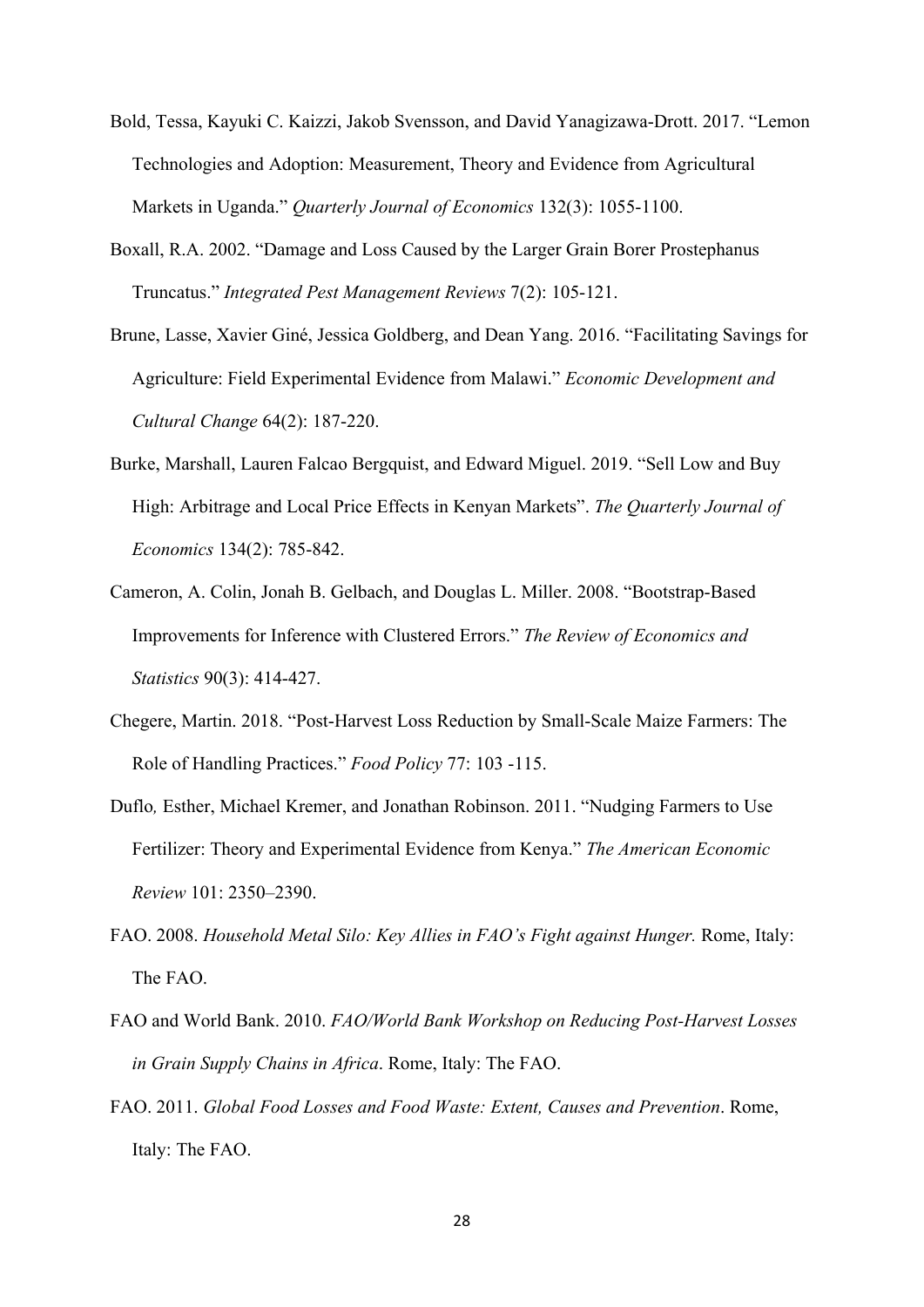- FAO and WHO. 2016. "Pesticide Residues in Food 2016." FAO Plant Production and Protection Paper 227. Rome, Italy: FAO and WHO.
- Farrell, G., and G.G.M. Schulten. 2002. "Larger Grain Borer in Africa: A History of Efforts to Limit its Impact." *Integrated Pest Management Review* 7: 67-84.
- Gilbert, Christopher L., Luc Christiaensen, and Jonathan Kaminski. 2017. "Food Price Seasonality in Africa: Measurement and Extent." *Food Policy* 67: 119-132.
- Gitonga, Zachary M., Hugo De Groote, Menale Kassie, and Tadele Tefera. 2013. "Impact of Metal Silos on Households' Maize Storage, Storage Losses and Food Security: An Application of a Propensity Score Matching." *Food Policy* 43: 44-55.
- IFAD. 2016. *Economic and Financial Analysis of rural investment projects: Case studies*. Rome, Italy: FAO/IFAD.
- Kajembe, Geroge C., Dos Santos A. Silayo, Adam B.S. Mwakalobo, and Khamaldin Mutabazi. 2013. "The Kilosa District REDD+ Pilot Project, Tanzania: A Socioeconomic Baseline Study." International Institute for Environment and Development, London.
- Kaminski, Jonathan, and Luc Christiaensen. 2014. "Post-Harvest Loss in Sub-Saharan Africa: What do Farmers Say?" *Global Food Security* 3: 149–158.
- Kumari, Ratna B., G. V. Ranga Rao, K. L. Sahrawat, and P. Rajasekhar. 2012. "Occurrence of Insecticide Residues in Selected Crops and Natural Resources." *Bulletin of Environmental Contamination and Toxicology* 89(1): 187-192.
- Liu, Elaine M. 2013. "Time to Change what to Sow: Risk Preferences and Technology Adoption Decisions of Cotton Farmers in China." *Review of Economics and Statistics* 95(4): 1386-1403.
- Maertens, Annemie, and Christopher B. Barrett. 2013. "Measuring Social Networks' Effects on Agricultural Technology Adoption." *American Journal of Agricultural Economics* 95(2): 353-359.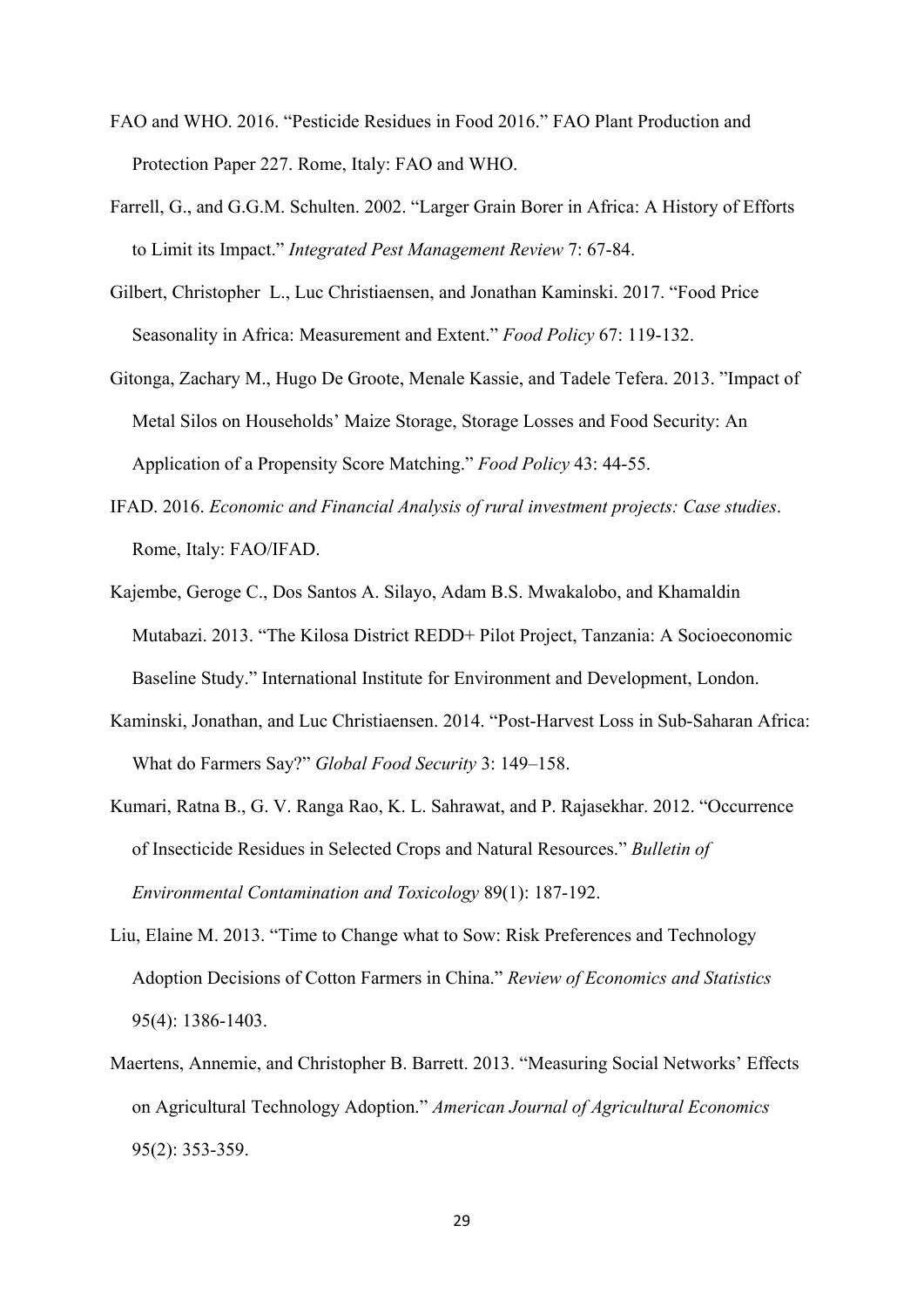- Magnan, Nicholas, David J. Spielman, Travis J. Lybbert, and Kajal Gulati. 2015. "Leveling with Friends: Social Networks and Indian Farmers' Demand for a Technology with Heterogeneous Benefits." *Journal of Development Economics* 116: 223-251.
- Maina, Angeline, John Wagacha, Francis Mwaura, James Muthomi, Charles Woloshuk. 2016. "Postharvest Practices of Maize Farmers in Kaiti District, Kenya and the Impact of Hermetic Storage on Populations of Aspergillus Spp. and Aflatoxin Contamination." *Journal of Food Research*, 5(6), 53.
- Meikle, W.G., R.H. Markham, C. Nansen, N. Holst, P. Degbey, K. Azoma, and S. Korie. 2002. "Pest Management in Traditional Maize Stores in West Africa: a Farmer's Perspective." *Journal of Economic Entomology* 95(5): 1079-1088.
- Ndegwa Michael K., Hugo De Groote, Zachary M. Gitonga, and Anani Y. Bruce. 2016. "Effectiveness and Economics of Hermetic Bags for Maize Storage: Results of a Randomized Controlled Trial in Kenya." *Crop Protection* 90: 17-26.
- Sheahan, Megan and Christopher B. Barrett. 2017. "Food Loss and Waste in Sub-Saharan Africa: A Critical Review." *Food Policy* 70: 1-12.
- Suri, Tavneet. 2011. "Selection and Comparative Advantage in Technology Adoption." *Econometrica* 79(1): 159–209.
- Tanzanian National Bureau of Statistics (2012). *National Sample Census of Agriculture 2007/08. Volume V: Regional Report: Morogoro Region.* Dar es Salaam: Tanzania National Bureau of Statistics.
- Tefera, Tadele, Fred Kanampiu, Hugo De Groote, Jon Hellin, Stephen Mugo, Simon Kimenju, Yoseph Beyene, Prasanna M. Boddupalli, Bekele Shiferaw, and Marianne Banziger. 2011. "The Metal Silo: An Effective Grain Storage Technology for Reducing Post-Harvest Insect and Pathogen Losses in Maize while Improving Smallholder Farmers' Food Security in Developing Countries." *Crop Protection* 30: 240–245.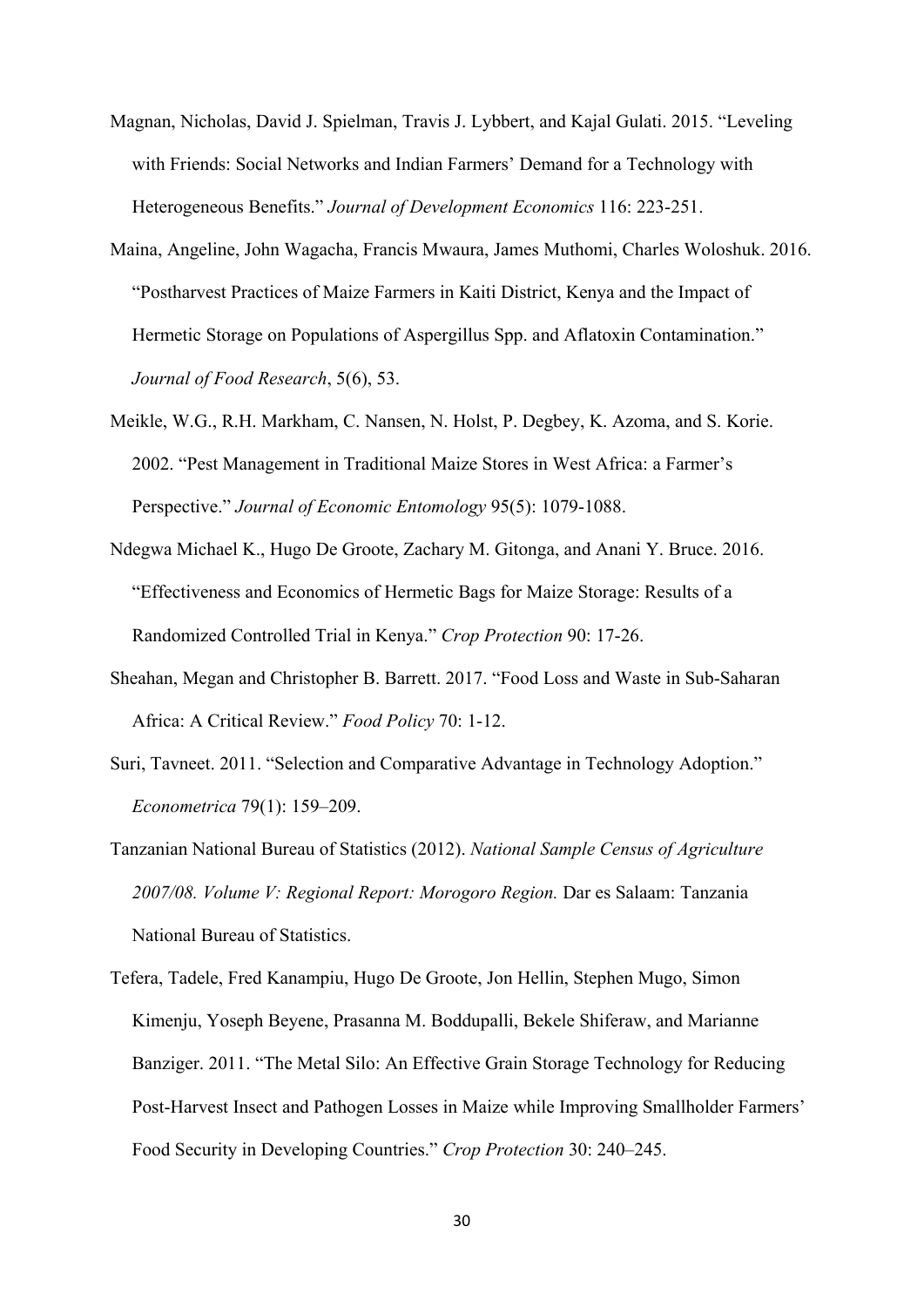- Vandercasteelen, Joachim., Dereje, Mekdim., Minten, Bart., and Taffesse, Alemayehu. S. 2020. "From Agricultural Experiment Station to Farm: The Impact of the Promotion of a New Technology on Farmers' Yields in Ethiopia." *Economic Development and Cultural Change* 68(3): 965-1007.
- World Bank. 2008. *World Development Report 2008; Agriculture for Development*. Washington DC, USA: The World Bank.
- World Bank. 2011. "Missing Food: The Case of Post-harvest Grain Losses in Sub-Saharan Africa." Report No. 60371-AFR. Washington DC, USA: The World Bank
- Young, Alvyn. 2019. "Channeling Fisher: Randomization tests and the Statistical Insignificance of Seemingly Significant Experimental Results." *Quarterly Journal of Economics* 134(2): 557-598.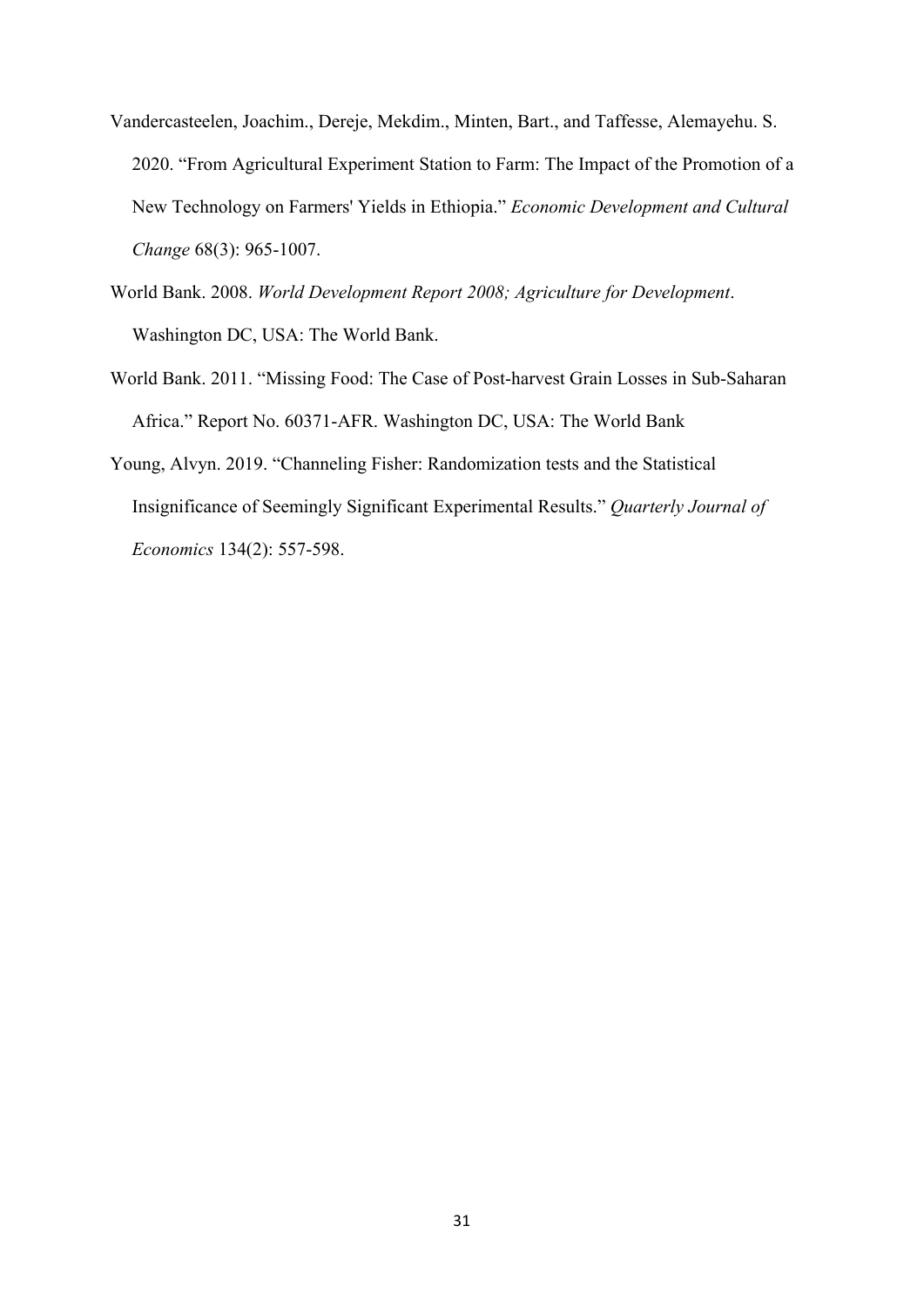|                                     |     | <b>ALL</b> |       | 1-CONTROL |       | 2-TRAINING |       | 3-TRAIN+BAGS |       | $[1 - 2]$ | $[1 - 3]$ | $[2 - 3]$ |
|-------------------------------------|-----|------------|-------|-----------|-------|------------|-------|--------------|-------|-----------|-----------|-----------|
| Variable                            | Obs | Mean       | Stdv  | Mean      | Stdv  | Mean       | Stdv  | Mean         | Stdv  | Diff      | Diff      | Diff      |
| Socioeconomic characteristics       |     |            |       |           |       |            |       |              |       |           |           |           |
| <b>Sex</b>                          | 390 | 0.85       | 0.35  | 0.84      | 0.37  | 0.87       | 0.34  | 0.87         | 0.34  | $-0.04$   | $-0.03$   | 0.00      |
| Age                                 | 390 | 46.89      | 12.08 | 48.54     | 11.54 | 46.53      | 11.41 | 44.74        | 13.18 | 2.01      | $3.79**$  | 1.79      |
| Years of schooling                  | 390 | 7.06       | 2.82  | 7.13      | 3.10  | 6.67       | 2.60  | 7.32         | 2.53  | 0.46      | $-0.19$   | $-0.65*$  |
| Number of active workers            | 390 | 3.04       | 1.58  | 3.06      | 1.67  | 3.13       | 1.72  | 2.93         | 1.28  | $-0.07$   | 0.13      | 0.20      |
| Household size                      | 390 | 5.47       | 2.08  | 5.65      | 2.19  | 5.50       | 2.18  | 5.15         | 1.76  | 0.15      | $0.50*$   | 0.35      |
| Yearly Income (USD)                 | 390 | 1059       | 1287  | 1065      | 1124  | 1027       | 1627  | 1081         | 1153  | 38        | $-16$     | $-54$     |
| Value of assets (USD)               | 390 | 4341       | 7078  | 4787      | 7412  | 4475       | 6853  | 3534         | 6760  | 312       | 1254      | 941       |
| Maize farming practices             |     |            |       |           |       |            |       |              |       |           |           |           |
| Maize experience (Years)            | 390 | 19.03      | 12.21 | 19.81     | 12.67 | 17.87      | 11.21 | 18.95        | 12.44 | 1.94      | 0.87      | $-1.08$   |
| Got PH training before              | 390 | 0.22       | 0.42  | 0.19      | 0.39  | 0.24       | 0.43  | 0.25         | 0.43  | $-0.05$   | $-0.06$   | $-0.01$   |
| Area of Land for agric (ha)         | 390 | 2.62       | 2.25  | 2.66      | 2.49  | 2.56       | 2.31  | 2.62         | 1.76  | 0.10      | 0.05      | $-0.06$   |
| Area of Land for maize (ha)         | 390 | 1.67       | 1.45  | 1.74      | 1.70  | 1.67       | 1.35  | 1.57         | 1.11  | 0.07      | 0.17      | 0.09      |
| Number of maize plots               | 390 | 1.36       | 0.74  | 1.34      | 0.63  | 1.33       | 0.89  | 1.44         | 0.72  | 0.00      | $-0.10$   | $-0.10$   |
| Amount harvested (kg)               | 388 | 2818       | 2781  | 2874      | 2928  | 2831       | 3131  | 2721         | 2148  | 43        | 154       | 111       |
| Amount of maize stored (kg)         | 387 | 2659       | 2609  | 2748      | 2839  | 2629       | 2795  | 2550         | 2008  | 119       | 199       | 80        |
| Sold maize (yes=1)                  | 388 | 0.90       | 0.30  | 0.88      | 0.33  | 0.91       | 0.29  | 0.93         | 0.26  | $-0.03$   | $-0.05$   | $-0.02$   |
| Amount sold (kg)                    | 349 | 1882       | 2244  | 1936      | 2436  | 1851       | 2469  | 1834         | 1691  | 85        | 102       | 17        |
| kg sold within 3 months after harv. | 349 | 958        | 1068  | 986       | 1115  | 1009       | 1261  | 870          | 766   | $-23$     | 116       | 138       |
| Average price per ton (USD)         | 348 | 179.1      | 43.30 | 177.7     | 44.47 | 180.5      | 49.28 | 179.9        | 35.17 | $-2.81$   | $-2.23$   | 0.57      |
| Weather at harvest (Sunny=1)        | 387 | 0.81       | 0.39  | 0.80      | 0.40  | 0.87       | 0.34  | 0.78         | 0.41  | $-0.07$   | 0.02      | 0.09      |
| Harvest at maturity (yes=1)         | 388 | 0.19       | 0.39  | 0.18      | 0.39  | 0.20       | 0.40  | 0.19         | 0.39  | $-0.01$   | 0.00      | 0.01      |
| Proper immediate handling (yes=1)   | 390 | 0.29       | 0.46  | 0.31      | 0.46  | 0.30       | 0.46  | 0.26         | 0.44  | 0.02      | 0.05      | 0.04      |
| Maize sorted (yes=1)                | 388 | 0.52       | 0.50  | 0.51      | 0.50  | 0.54       | 0.50  | 0.50         | 0.50  | $-0.03$   | 0.01      | 0.04      |
| Number of days maize dried          | 390 | 4.65       | 10.29 | 4.89      | 10.13 | 4.57       | 10.37 | 4.37         | 10.53 | 0.31      | 0.52      | 0.21      |
| Store disinfected (yes=1)           | 387 | 0.45       | 0.50  | 0.46      | 0.50  | 0.44       | 0.50  | 0.45         | 0.50  | 0.02      | 0.01      | $-0.01$   |
| Used any means to protect (yes=1)   | 387 | 0.80       | 0.40  | 0.76      | 0.43  | 0.79       | 0.41  | 0.86         | 0.34  | $-0.02$   | $-0.10**$ | $-0.08$   |
| Used chemical protectants           | 387 | 0.61       | 0.49  | 0.60      | 0.49  | 0.61       | 0.49  | 0.61         | 0.49  | 0.00      | $-0.01$   | $-0.01$   |
| Used traps and poisons              | 387 | 0.17       | 0.38  | 0.18      | 0.38  | 0.19       | 0.39  | 0.15         | 0.36  | $-0.01$   | 0.02      | 0.03      |
| Protections costs per ton (USD)     | 387 | 4.89       | 3.88  | 4.71      | 3.94  | 5.06       | 4.31  | 4.98         | 3.35  | $-0.35$   | $-0.28$   | 0.08      |
| Post-Harvest Losses                 |     |            |       |           |       |            |       |              |       |           |           |           |
| Pre-storage losses                  | 388 | 0.03       | 0.02  | 0.03      | 0.02  | 0.03       | 0.02  | 0.03         | 0.03  | 0.00      | 0.00      | 0.00      |
| Storage losses                      | 388 | 0.08       | 0.06  | 0.08      | 0.06  | 0.08       | 0.05  | 0.07         | 0.05  | 0.01      | 0.01      | 0.00      |
| Marketing losses                    | 388 | 0.01       | 0.01  | 0.01      | 0.01  | 0.01       | 0.01  | 0.01         | 0.01  | 0.00      | 0.00      | 0.00      |
| <b>Total Losses</b>                 | 388 | 0.12       | 0.07  | 0.12      | 0.07  | 0.12       | 0.06  | 0.12         | 0.07  | 0.01      | 0.01      | 0.00      |

TABLE 1: *Baseline Summary Statistics and Randomization Tests*

*Note:* The randomization tests are based on wild-cluster bootstrap-t p-values. \*\*\* p<0.01, \*\* p<0.05, \* p<0.1.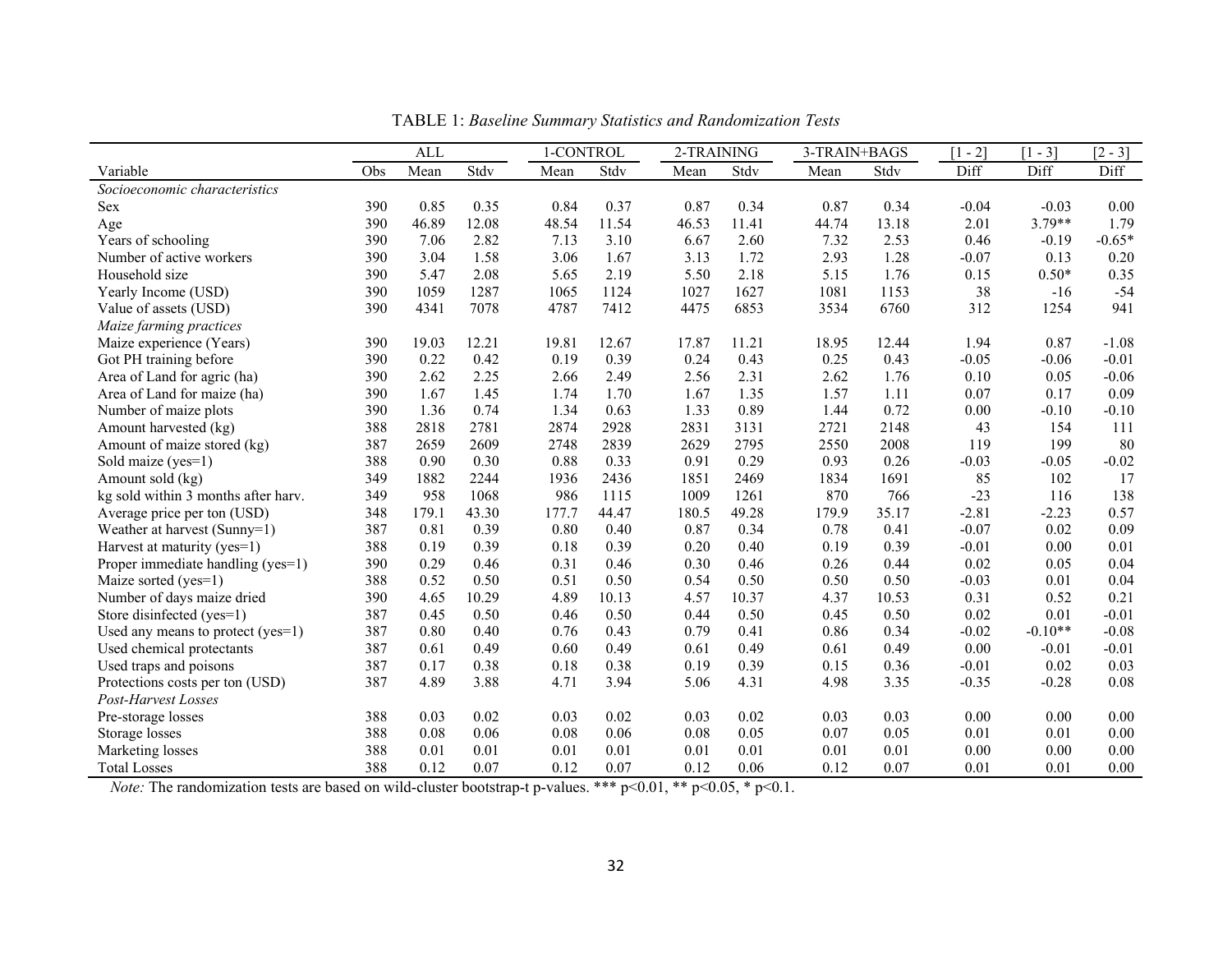|                                       | $[1]$              | $[2]$        | $[3]$          | $[4]$        |
|---------------------------------------|--------------------|--------------|----------------|--------------|
| <b>VARIABLES</b>                      | Pre-storage losses |              | Storage losses |              |
| Mean of Dep. Variable                 | 0.026              | 0.026        | 0.061          | 0.061        |
|                                       |                    |              |                |              |
| Training and bags                     | $-0.00391$         | $-0.00384$   | $-0.0609***$   | $-0.0607***$ |
|                                       | (0.5656)           | (0.5846)     | (0.0000)       | (0.0000)     |
|                                       | [0.53132]          | [0.55729]    | [0.00085]      | [0.0009]     |
| Training only                         | $-0.00564$         | $-0.00575$   | $-0.0233**$    | $-0.0235**$  |
|                                       | (0.3734)           | (0.3193)     | (0.0250)       | (0.0260)     |
|                                       | [0.37824]          | [0.32729]    | [0.02559]      | [.02759]     |
| <b>Sex</b>                            |                    | $-0.00996**$ |                | 0.00793      |
|                                       |                    | (0.0140)     |                | (0.3473)     |
| Age                                   |                    | $-0.000185$  |                | $-6.17e-05$  |
|                                       |                    | (0.2833)     |                | (0.8629)     |
| Years of schooling                    |                    | 0.000143     |                | 0.000694     |
|                                       |                    | (0.8438)     |                | (0.5546)     |
| No. of active workers                 |                    | 0.000379     |                | 0.00364      |
|                                       |                    | (0.7708)     |                | (0.3423)     |
| Wealth (USD)                          |                    | 3.10e-07     |                | $-2.46e-07$  |
|                                       |                    | (0.2202)     |                | (0.6547)     |
| Maize farming experience (years)      |                    | $-0.000226$  |                | $-0.000244$  |
|                                       |                    | (0.2082)     |                | (0.7117)     |
| Got PH Training before                |                    | $-0.00411$   |                | $-0.0128$    |
|                                       |                    | (0.2643)     |                | (0.1552)     |
| (Training and bags) - (Training only) | 0.00173            | 0.00191      | $-0.0376***$   | $-0.0372***$ |
|                                       | (0.8198)           | (0.8168)     | (0.0010)       | (0.0010)     |
| Observations                          | 390                | 390          | 390            | 390          |
| R-squared                             | 0.006              | 0.040        | 0.102          | 0.114        |

|  |  | TABLE 2: Impact on Post-harvest Losses <sup>a</sup> |  |
|--|--|-----------------------------------------------------|--|
|--|--|-----------------------------------------------------|--|

*Note*: A constant is included in all regressions. Wild-cluster bootstrap-t p-values in parentheses.

Randomization inference p-values in brackets (for treatment variables only). \*\*\*  $p<0.01$ , \*\*  $p<0.05$ , \*  $p<0.1$ . <sup>a</sup> Losses are expressed as a proportion of all maize harvested.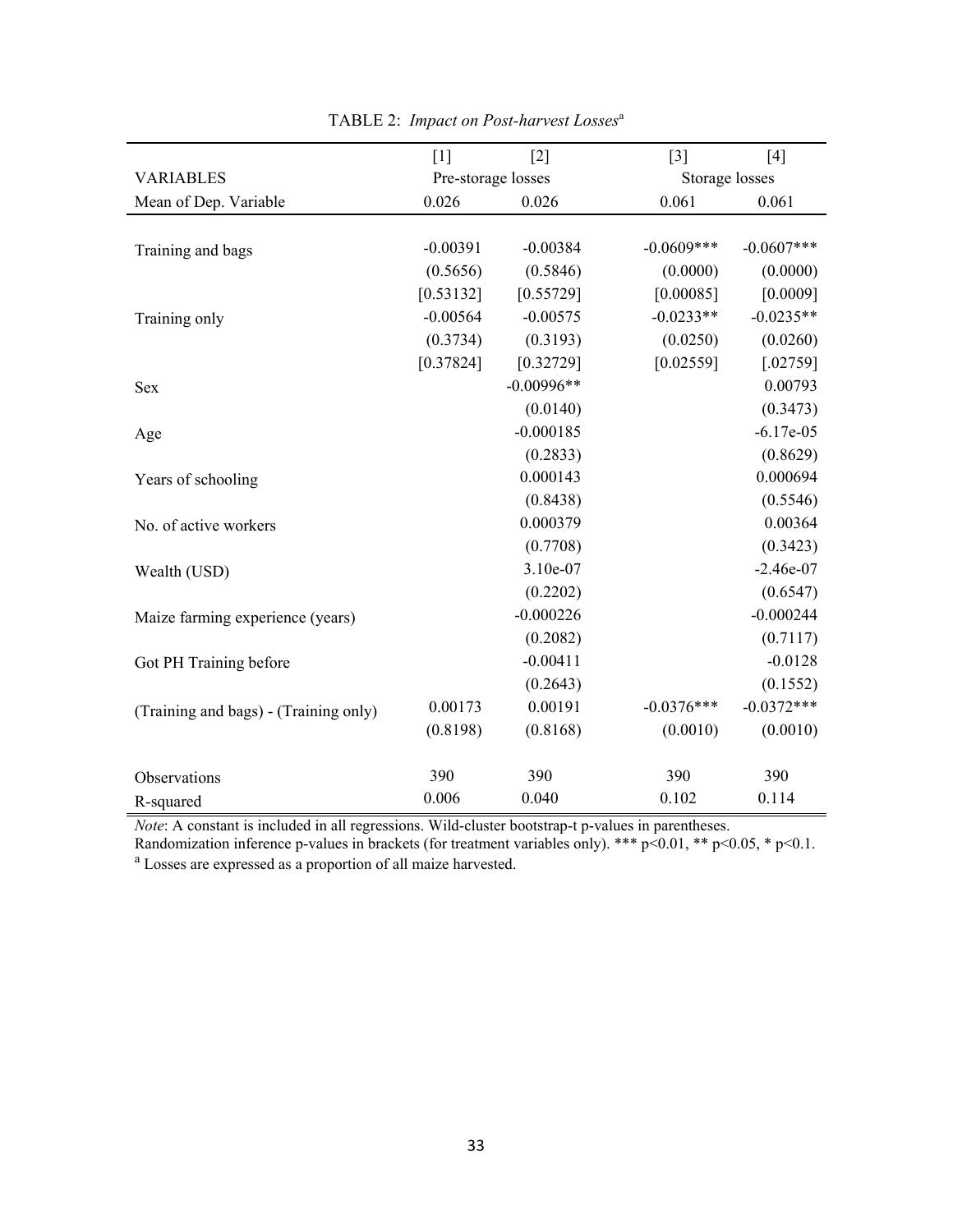|                       | $[1]$      | $[2]$      | $[3]$       | $[4]$        | $[5]$       | [6]         | $[7]$            |
|-----------------------|------------|------------|-------------|--------------|-------------|-------------|------------------|
|                       | Size and   |            |             |              | Pest        |             | Quality<br>Index |
| <b>VARIABLES</b>      | shape      | Aroma      | Taste       | Color        | infestation | Rotting     | <b>Using PCA</b> |
| Mean of dept.         |            |            |             |              |             |             |                  |
| variable              | 3.45       | 3.41       | 3.43        | 3.51         | 1.29        | 1.24        | 0.00             |
| Training and bags     | $0.494***$ | $0.453*$   | 0.410       | 0.332        | $-0.311***$ | $-0.235***$ | 1.279**          |
|                       | (0.0070)   | (0.0681)   | (0.1241)    | (0.1131)     | (0.0030)    | (0.0050)    | (0.0290)         |
|                       | [0.01883]  | [0.06978]  | [0.12573]   | [0.12672]    | [0.00385]   | [0.00485]   | [0.03681]        |
| Training only         | 0.226      | 0.202      | 0.220       | 0.173        | $-0.152$    | $-0.0836$   | 0.607            |
|                       | (0.2272)   | (0.3744)   | (0.3584)    | (0.3694)     | (0.1211)    | (0.2783)    | (0.2503)         |
|                       | [0.26635]  | [0.43218]  | [0.40421]   | [0.40721]    | [0.15246]   | [0.3163]    | [0.3133]         |
| <b>Sex</b>            | $-0.177$   | $-0.0871$  | $-0.0652$   | $-0.102$     | 0.0527      | 0.0138      | $-0.287$         |
|                       | (0.1802)   | (0.4645)   | (0.6006)    | (0.3393)     | (0.5045)    | (0.8719)    | (0.2993)         |
| Age                   | $-0.00467$ | $-0.00595$ | $-0.00400$  | $-2.30e-0.5$ | $-0.00280$  | $-0.00145$  | $-0.00589$       |
|                       | (0.2983)   | (0.3013)   | (0.3594)    | (0.9980)     | (0.2913)    | (0.6346)    | (0.5986)         |
| Years of schooling    | $-0.0124$  | 0.00804    | $-5.84e-05$ | 0.00253      | $-0.0222*$  | $-0.00719$  | 0.0161           |
|                       | (0.5235)   | (0.6106)   | (0.9970)    | (0.8749)     | (0.0871)    | (0.4955)    | (0.7007)         |
| No. of active workers | $-0.0104$  | $-0.0410$  | $-0.0257$   | $-0.0139$    | 0.0344      | 0.00687     | $-0.0764$        |
|                       | (0.7367)   | (0.1251)   | (0.3153)    | (0.6517)     | (0.1522)    | (0.7267)    | (0.2633)         |
| Wealth (USD)          | 8.28e-06   | 4.39e-06   | 1.83e-06    | 1.07e-06     | 3.13e-06    | $4.62e-06$  | 4.57e-06         |
|                       | (0.1221)   | (0.4685)   | (0.7508)    | (0.8428)     | (0.4214)    | (0.3063)    | (0.6847)         |
| Years of experience   | 0.00514    | 0.00789    | 0.00493     | 0.00371      | $-0.00136$  | $-0.000570$ | 0.0136           |
|                       | (0.2833)   | (0.1712)   | (0.3544)    | (0.2753)     | (0.6867)    | (0.8128)    | (0.2513)         |
| Got PH Training       | $-0.0384$  | 0.0384     | 0.0484      | $0.136*$     | $-0.00903$  | $-0.0518$   | 0.144            |
| before                | (0.7147)   | (0.6386)   | (0.4995)    | (0.0831)     | (0.8579)    | (0.3493)    | (0.4044)         |
| (Training & bags) -   | $0.268**$  | $0.251*$   | 0.190       | 0.159        | $-0.159**$  | $-0.1514**$ | $0.672*$         |
| (Training only)       | (0.0310)   | (0.0821)   | (0.3023)    | (0.2883)     | (0.0300)    | (0.0300)    | (0.0581)         |
| Observations          | 390        | 390        | 390         | 390          | 390         | 390         | 390              |
| R-squared             | 0.084      | 0.073      | 0.060       | 0.051        | 0.075       | 0.041       | 0.097            |

TABLE 3: *Impact on the qualitative characteristics of stored maize grain*

*Note:* A constant is included in all regressions. Wild-cluster bootstrap-t p-values in parentheses. Randomization inference pvalues in brackets (for treatment variables only). \*\*\* p<0.01, \*\* p<0.05, \* p<0.1.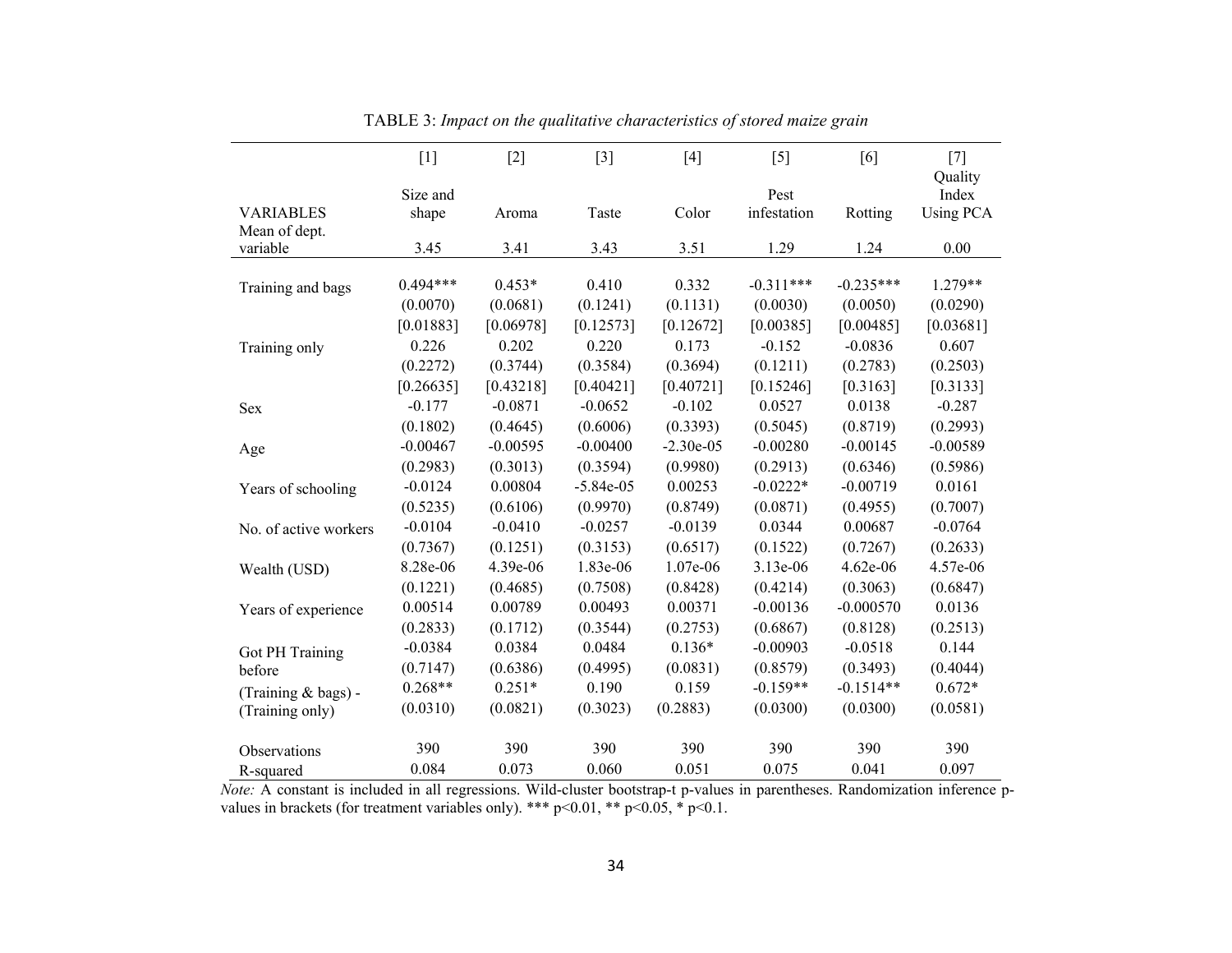|                         | $[1]$        | $[2]$           | $[3]$           | $[4]$       | $[5]$          | [6]           | $[7]$        | [8]           |
|-------------------------|--------------|-----------------|-----------------|-------------|----------------|---------------|--------------|---------------|
|                         | Amount sold  | Amount sold     | Amount sold     | Amount sold | Share of sales | Highest price | Lowest price | min-max       |
|                         | (kg)         | $(kg)$ within 3 | (kg) later than | late minus  | sold within 3  | obtained per  | obtained per | average price |
|                         |              | months of       | 3 months after  | amount sold | months         | ton (USD)     | ton (USD)    | per ton (USD) |
| <b>VARIABLES</b>        |              | harvest         | harvest         | early (kg)  |                |               |              |               |
| Mean of dept. variable  | 1,165        | 478             | 687             | 209         | 0.41           | 243.3         | 200.3        | 221.8         |
|                         |              |                 |                 |             |                |               |              |               |
| Training and bags       | $-56.3$      | $-222.7$        | 166.4           | 389.1       | $-0.120*$      | $21.50**$     | 3.83         | $12.66*$      |
|                         | (0.859)      | (0.218)         | (0.439)         | (0.161)     | (0.056)        | (0.018)       | (0.569)      | (0.079)       |
|                         | [0.860]      | [0.216]         | [0.485]         | [0.117]     | [0.053]        | [0.019]       | [0.586]      | [0.080]       |
| Training only           | $-152.4$     | $-47.1$         | $-105.3$        | $-58.2$     | (0.012)        | 10.40         | 0.84         | 5.62          |
|                         | (0.657)      | (0.841)         | (0.536)         | (0.694)     | 0.863)         | (0.132)       | (0.910)      | (0.398)       |
|                         | [0.647]      | [0.845]         | [0.539]         | [0.713]     | [0.859]        | [0.157]       | [0.911]      | [0.389]       |
| Sex                     | 560.8***     | 278.6**         | 282.2**         | 3.7         | 0.049          | 5.96          | 3.17         | 4.56          |
|                         | (0.008)      | (0.019)         | (0.027)         | (0.970)     | (0.453)        | (0.507)       | (0.726)      | (0.582)       |
| Age                     | $-8.0$       | $-0.9$          | $-7.1$          | $-6.2$      | 0.000          | $-0.432$      | $-0.445$     | $-0.438$      |
|                         | (0.456)      | (0.909)         | (0.280)         | (0.400)     | (0.948)        | (0.201)       | (0.309)      | (0.210)       |
| Years of schooling      | 46.2         | 44.9**          | 1.2             | $-43.7$     | $-0.006$       | 0.897         | 0.701        | 0.799         |
|                         | (0.166)      | (0.047)         | (0.962)         | (0.143)     | (0.507)        | (0.403)       | (0.448)      | (0.388)       |
| No. of active workers   | $-117.3***$  | $-45.9**$       | $-71.4**$       | $-25.5$     | 0.004          | 1.512         | $-0.295$     | 0.609         |
|                         | (0.006)      | (0.039)         | (0.023)         | (0.464)     | (0.812)        | (0.192)       | (0.881)      | (0.655)       |
| Wealth (USD)            | 0.038        | 0.009           | $0.029**$       | 0.020       | 0.000          | $0.001*$      | 0.000        | 0.001         |
|                         | $(0.016)$ ** | (0.201)         | (0.022)         | (0.143)     | (0.188)        | (0.073)       | (0.591)      | (0.183)       |
| Years of experience     | 3.11         | $-2.46$         | 5.57            | 8.03        | $-0.001$       | $-0.215$      | 0.127        | $-0.044$      |
|                         | (0.833)      | (0.894)         | (0.343)         | (0.368)     | (0.564)        | (0.522)       | (0.749)      | (0.904)       |
| Got PH Training before  | $-258.3$     | $-229.7**$      | $-28.6$         | 201.1       | $-0.096***$    | 8.752         | 18.721**     | 13.736**      |
|                         | (0.231)      | (0.036)         | (0.885)         | (0.363)     | (0.008)        | (0.126)       | (0.011)      | (0.011)       |
| (Training and bags) $-$ | 96.1         | $-175.6$        | 271.7           | 447.2       | $-0.132*$      | 11.10         | 2.98         | 7.04          |
| (Training only)         | (0.777)      | (0.301)         | (0.271)         | (0.082)     | (0.067)        | (0.176)       | (0.692)      | (0.316)       |
| Observations            | 390          | 390             | 390             | 390         | 310            | 310           | 310          | 310           |
| R-squared               | 0.052        | 0.051           | 0.045           | 0.038       | 0.046          | 0.106         | 0.050        | 0.086         |

TABLE 4: *Impact on sales patterns and price*

*Note:* A constant is included in all regressions. Wild-cluster bootstrap-t p-values in parentheses. Randomization inference p-values in brackets (for treatment variables only). \*\*\* p<0.01, \*\* p<0.05, \* p<0.1. For the regressions modeling amounts sold (col. [1]-4]), observations of zero sales are included. The results in col. [5]-[8] are based on the subsample of farmers selling maize, hence the number of observations for these regressions is lower than for the main sample.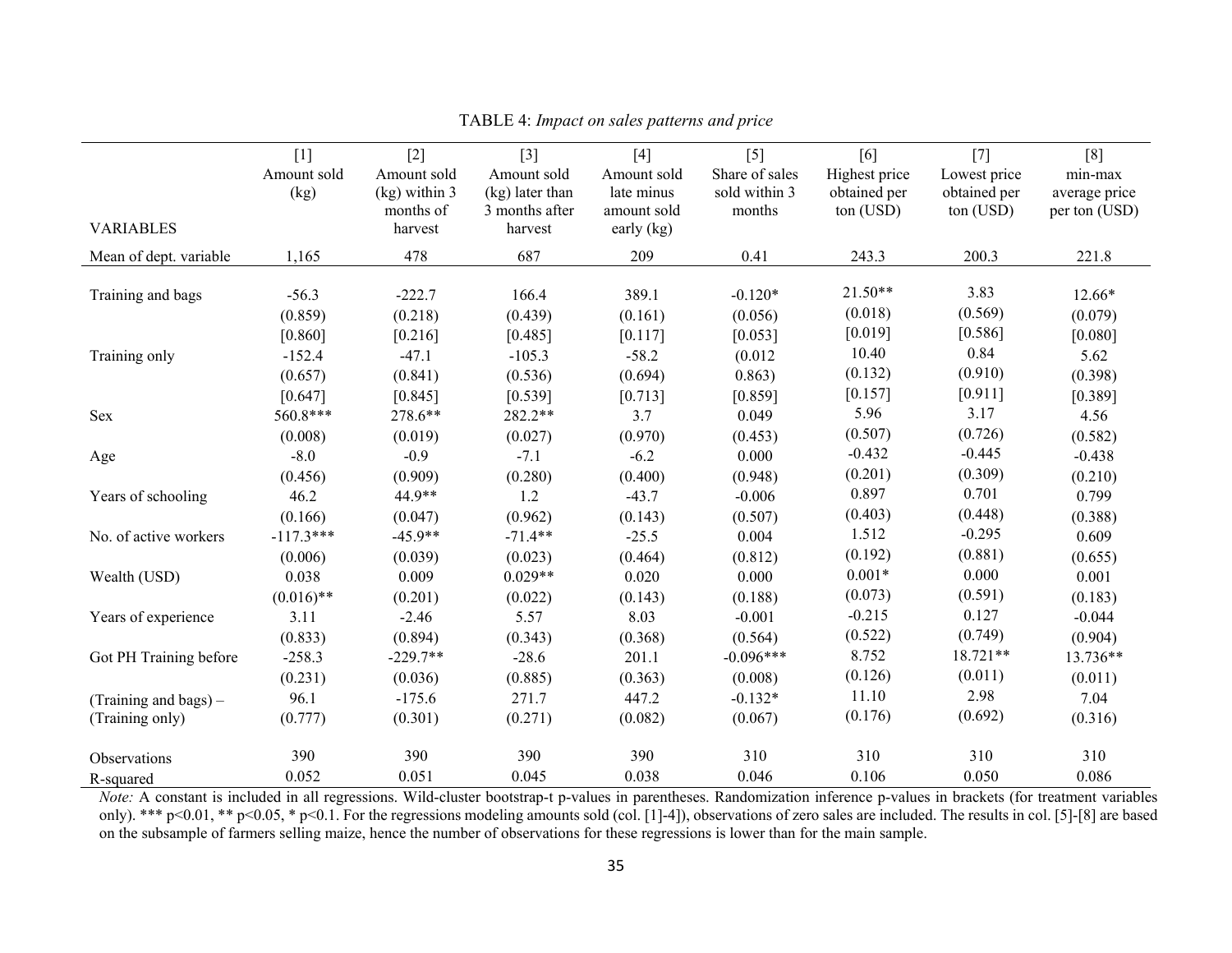|                        | $[1]$        | $[2]$         | $[3]$          | $[4]$             |
|------------------------|--------------|---------------|----------------|-------------------|
|                        |              |               |                | Cost of           |
|                        | Protected    | Used chemical | Used rat traps | protection (Per 1 |
|                        | stored maize | protectants   | and poison     | Ton)              |
| <b>VARIABLES</b>       | $(YES=1)$    | $(YES=1)$     | $(YES=1)$      | $Mean=4.53$       |
| Training and bags      | $-0.173*$    | $-0.359***$   | $0.110**$      | $-2.595**$        |
|                        | (0.0681)     | (0.0070)      | (0.0340)       | (0.0300)          |
|                        | [0.07877]    | [0.00385]     | [0.09076]      | [0.04381]         |
| Training only          | $-0.0415$    | 0.0183        | 0.00172        | 0.904             |
|                        | (0.6537)     | (0.8759)      | (0.9900)       | (0.5546)          |
|                        | [0.64797]    | [0.88573]     | [0.98763]      | [0.55106]         |
| <b>Sex</b>             | 0.0863       | $0.0864*$     | 0.0209         | $2.342***$        |
|                        | (0.1321)     | (0.0911)      | (0.6837)       | (0.0060)          |
| Age                    | 0.000259     | $-0.00326$    | $-0.000521$    | $-0.0651**$       |
|                        | (0.8378)     | (0.1471)      | (0.8669)       | (0.0150)          |
| Years of schooling     | 0.00712      | 3.84e-05      | 0.00805        | $-0.0619$         |
|                        | (0.4855)     | (0.9980)      | (0.4064)       | (0.6456)          |
| No. of active workers  | 0.00718      | 0.00440       | 0.0117         | $-0.286$          |
|                        | (0.6176)     | (0.7808)      | (0.4264)       | (0.2573)          |
| Wealth (USD)           | $-8.23e-07$  | 1.10e-06      | 2.33e-06       | $0.000306***$     |
|                        | (0.8438)     | (0.8619)      | (0.5375)       | (0.0020)          |
| Years of experience    | 0.00249      | 0.00309       | $-0.000984$    | 0.0487            |
|                        | (0.2342)     | (0.2432)      | (0.7247)       | (0.1271)          |
| Got PH Training before | 0.0121       | $-0.0116$     | 0.0198         | $-1.230$          |
|                        | (0.7858)     | (0.8599)      | (0.7197)       | (0.1712)          |
| (Training and bags) -  | $-0.1315$    | $-0.3773***$  | 0.1083         | $3.499**$         |
| (Training only)        | (0.1862)     | (0.0010)      | (0.2663)       | (0.0210)          |
| Observations           | 390          | 390           | 390            | 390               |
| R-squared              | 0.042        | 0.114         | 0.028          | 0.138             |

TABLE 5: *Impact on maize protectants use and cost of protection*

*Note:* A constant is included in all regressions. Wild-cluster bootstrap-t p-values in parentheses. Randomization inference p-values in brackets (for treatment variables only). \*\*\* p<0.01, \*\* p<0.05, \* p<0.1.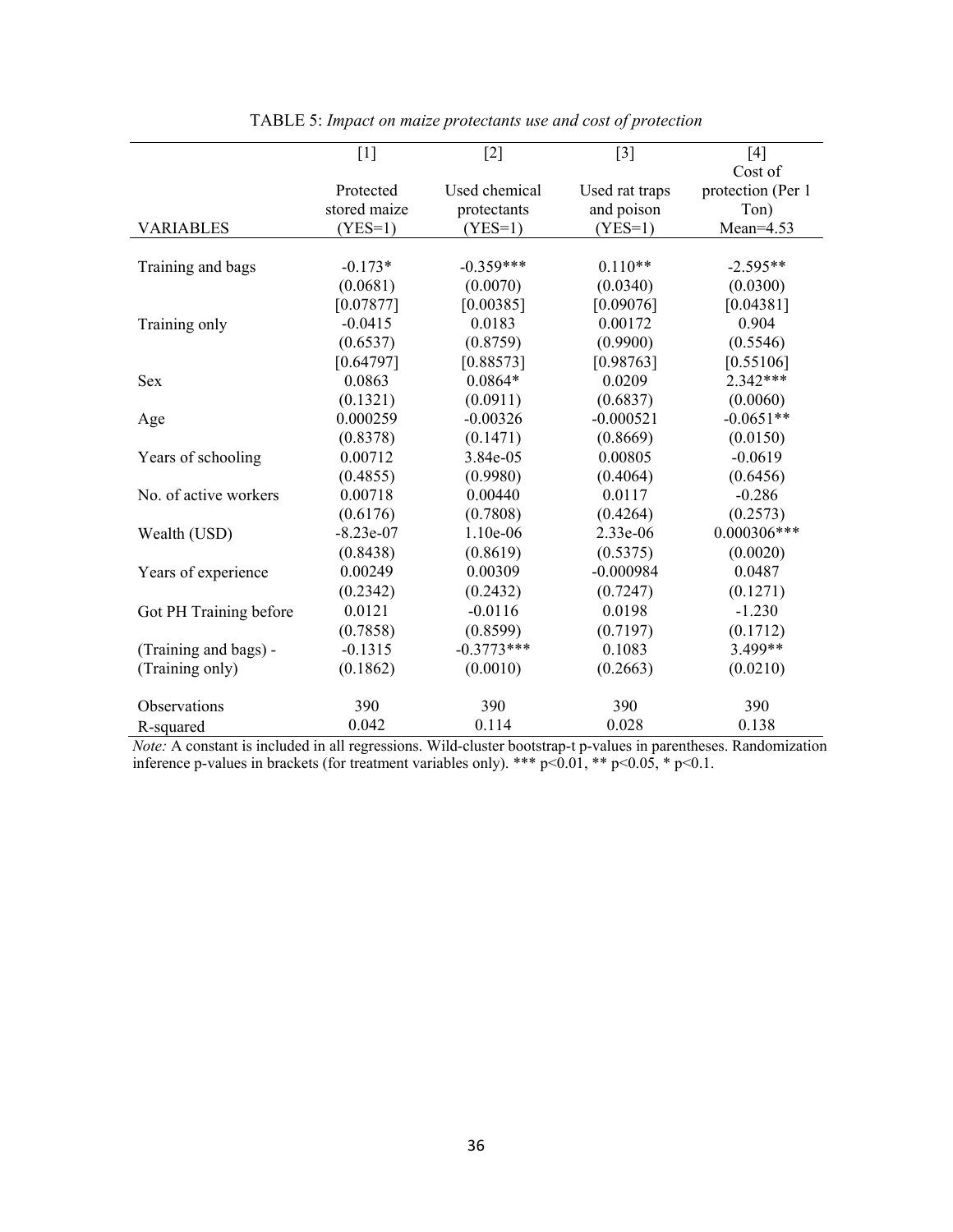|                       | $[1]$                                                 | $[2]$                                      | $[3]$                     | $[4]$                            | $[5]$                             | [6]                                              |
|-----------------------|-------------------------------------------------------|--------------------------------------------|---------------------------|----------------------------------|-----------------------------------|--------------------------------------------------|
| <b>VARIABLES</b>      | Harvested<br>immediately<br>when matured<br>$(Yes=1)$ | Maize spread<br>after harvest<br>$(Yes=1)$ | Maize sorted<br>$(yes=1)$ | Number of<br>days maize<br>dried | Store<br>disinfected<br>$(yes=1)$ | Post-harvest<br>management<br>practices<br>index |
|                       |                                                       |                                            |                           |                                  |                                   |                                                  |
| Training and bags     | 0.0644                                                | $0.146*$                                   | 0.134                     | 1.263                            | 0.0214                            | 0.309                                            |
|                       | (0.4705)                                              | (0.0581)                                   | (0.1682)                  | (0.2573)                         | (0.7838)                          | (0.2392)                                         |
|                       | [0.46539]                                             | [0.0508]                                   | [0.16469]                 | [0.24361]                        | [0.81604]                         | [0.23761]                                        |
| Training only         | 0.0584                                                | $0.111*$                                   | 0.156                     | 1.318                            | 0.00361                           | 0.300                                            |
|                       | (0.5075)                                              | (0.0781)                                   | (0.1151)                  | (0.2432)                         | (0.9630)                          | (0.2583)                                         |
|                       | [0.47414]                                             | [0.08353]                                  | [0.12449]                 | [0.22439]                        | [0.97264]                         | [0.22539]                                        |
| <b>Sex</b>            | 0.0140                                                | $-0.00820$                                 | 0.00784                   | $-0.361$                         | 0.0554                            | $-0.0127$                                        |
|                       | (0.7137)                                              | (0.9149)                                   | (0.9099)                  | (0.8168)                         | (0.3884)                          | (0.9520)                                         |
| Age                   | $0.00427*$                                            | 0.00207                                    | 0.00229                   | 0.0309                           | 0.00256                           | 0.0121                                           |
|                       | (0.0871)                                              | (0.4765)                                   | (0.3564)                  | (0.3714)                         | (0.4054)                          | (0.1211)                                         |
| Years of schooling    | 0.00598                                               | $-0.00184$                                 | 0.000327                  | 0.0432                           | 0.000194                          | 0.0153                                           |
|                       | (0.5596)                                              | (0.8599)                                   | (0.9750)                  | (0.7207)                         | (0.9830)                          | (0.6056)                                         |
| No. of active workers | 0.00124                                               | 0.000119                                   | 0.0167                    | 0.102                            | $-0.0163$                         | 0.0149                                           |
|                       | (0.9269)                                              | (0.9980)                                   | (0.2813)                  | (0.7728)                         | (0.3504)                          | (0.8138)                                         |
| Wealth (USD)          | $-5.62e-07$                                           | 9.47e-07                                   | $-3.65e-06$               | $-4.21e-05$                      | $1.31e-05***$                     | $-4.94e-06$                                      |
|                       | (0.8509)                                              | (0.8428)                                   | (0.4384)                  | (0.4044)                         | (0.0020)                          | (0.6346)                                         |
| Years of experience   | $-0.00156$                                            | $-0.00118$                                 | $-0.000357$               | 0.00238                          | 0.00117                           | $-0.00257$                                       |
|                       | (0.4795)                                              | (0.6947)                                   | (0.8799)                  | (0.9449)                         | (0.6406)                          | (0.7137)                                         |
| Got PH Training       | 0.0151                                                | 0.0233                                     | 0.0138                    | 0.958                            | 0.00426                           | 0.146                                            |
|                       | (0.7508)                                              | (0.7247)                                   | (0.7928)                  | (0.4915)                         | (0.9359)                          | (0.4354)                                         |
| (Training & bags) -   | 0.0060                                                | 0.035                                      | $-0.022$                  | $-0.055$                         | 0.01779                           | 0.009                                            |
| (Training only)       | (0.9439)                                              | (0.4314)                                   | (0.8108)                  | (0.9710)                         | (0.8188)                          | (0.9670)                                         |
| Observations          | 390                                                   | 390                                        | 390                       | 390                              | 390                               | 390                                              |
| R-squared             | 0.016                                                 | 0.018                                      | 0.030                     | 0.021                            | 0.052                             | 0.025                                            |

TABLE 6: *Effect of interventions on post-harvest management practices*

*Note:* A constant is included in all regressions. Wild-cluster bootstrap-t p-values in parentheses. Randomization inference p-values in brackets (for treatment variables only). \*\*\*  $p<0.01$ , \*\*  $p<0.05$ , \*  $p<0.1$ .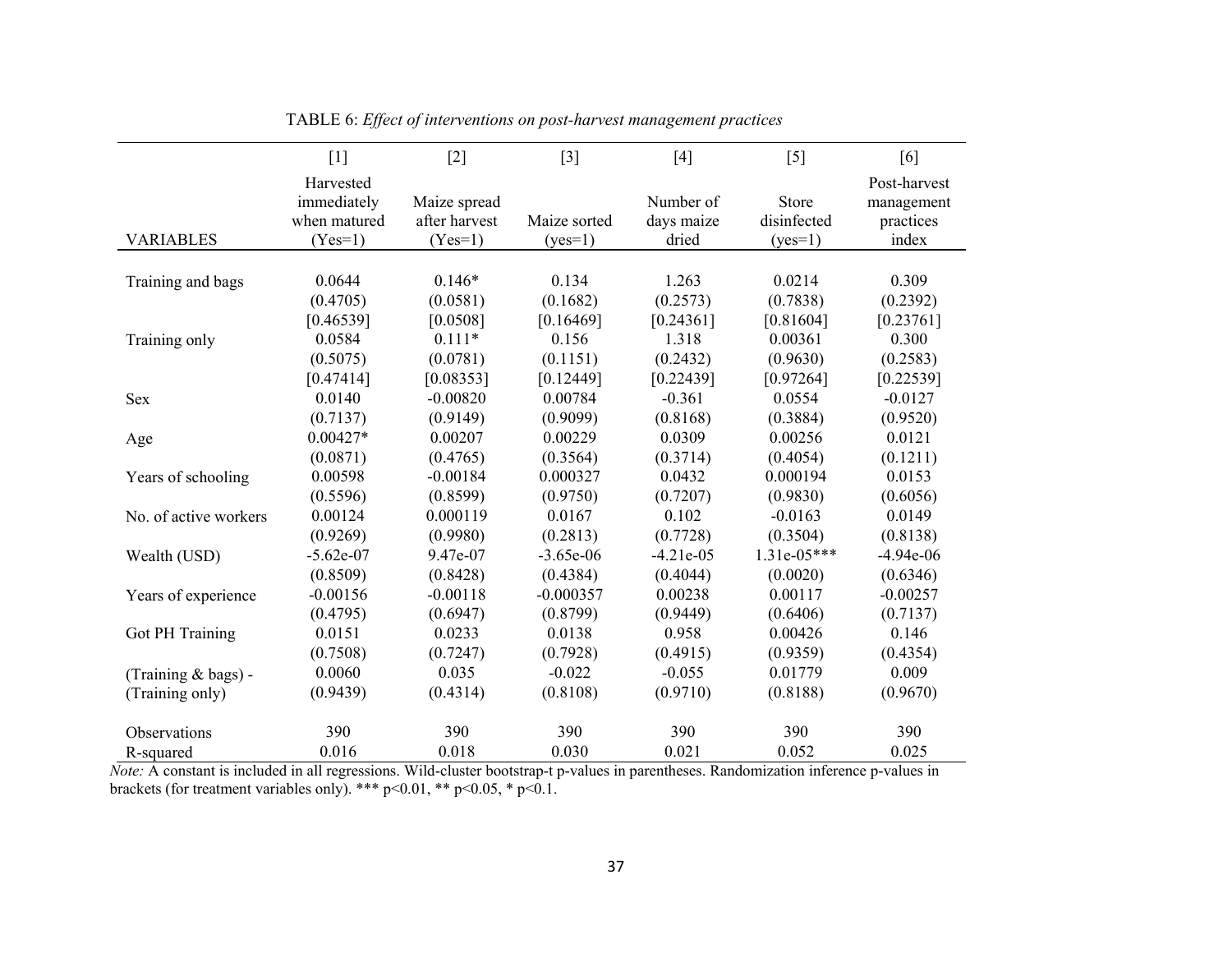|                           | kg   |              |                                   | Treatment<br>effect | Amount<br>abated | Value gained $(\$)$ |
|---------------------------|------|--------------|-----------------------------------|---------------------|------------------|---------------------|
| Amount harvested          | 1887 | $\mathbf{X}$ | Marginal pre-storage loss abated  | 0.00575             | $= 10.85$        | $= 2.17$            |
| Amount harvested          | 1887 | $\mathbf{x}$ | Marginal storage loss abated      | 0.0235              | $= 44.34$        | $= 8.87$            |
| Amount sold               | 1385 | $\mathbf{X}$ | Gain from selling at higher price | 0.0056              |                  | $= 7.56$            |
| <b>Total value gained</b> | $=$  |              | $2.17 + 8.87 + 82/108 * 7.56$     |                     |                  | $= 16.78$           |

TABLE 7: *The marginal value gained by a hypothetical average farmer in the 'training only' treatment*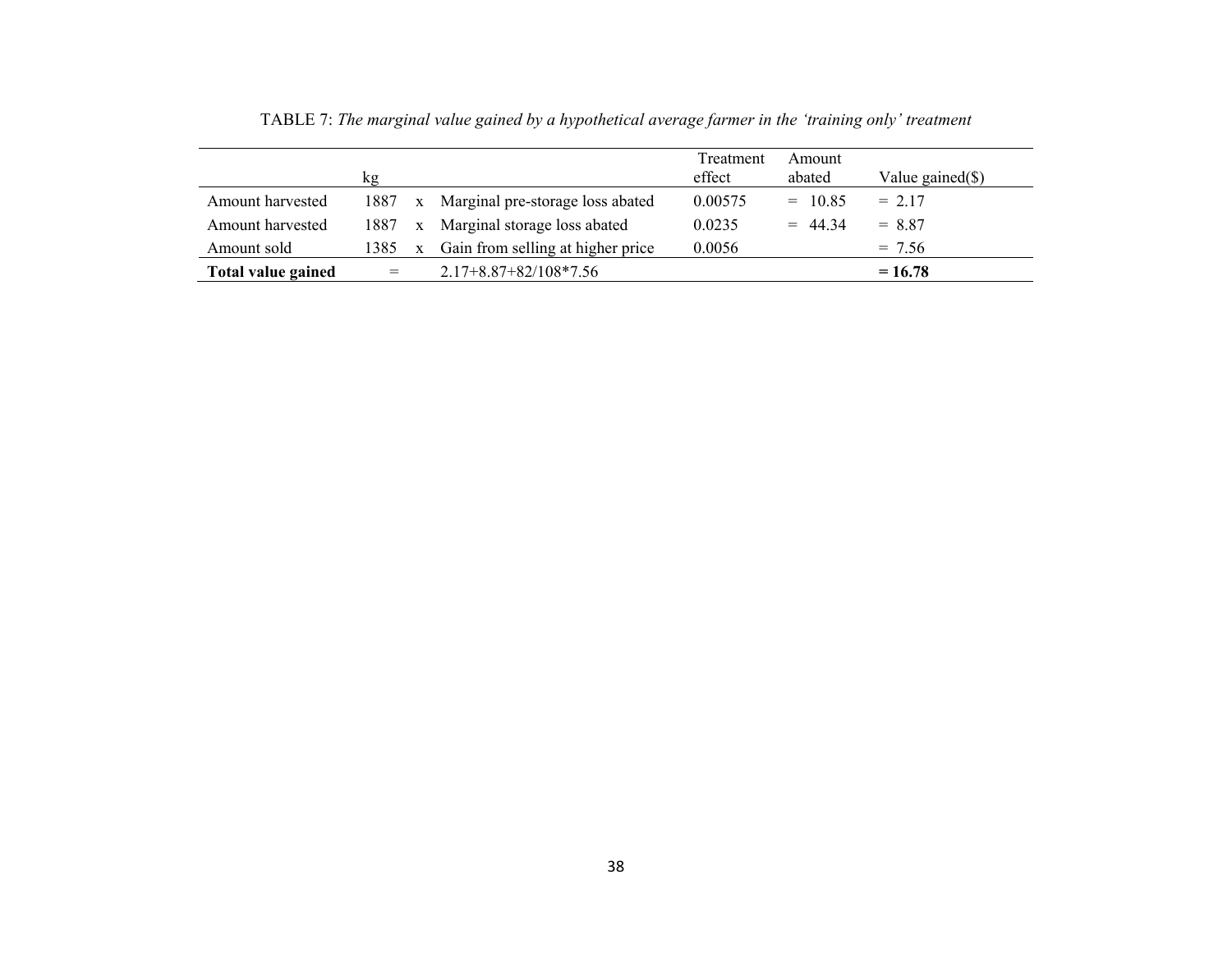|                           | [1]                        | [2]                               | $^{[3]}$                                               | $^{[4]}$                             | [5]                 | [6]                                                                 |
|---------------------------|----------------------------|-----------------------------------|--------------------------------------------------------|--------------------------------------|---------------------|---------------------------------------------------------------------|
|                           | Labour<br>hours<br>per ton | Monetary<br>cost per<br>ton (USD) | Total Monetary cost<br>per ton (USD)<br>$=0.5*[1]+[2]$ | Amount for<br>average<br>farmer(ton) | Treatment<br>effect | Cost of<br>adoption<br>$=[3]$ <sup>*</sup> $[4]$ <sup>*</sup> $[5]$ |
| Harvest at maturity       | 8.12                       |                                   | 4.06                                                   | 1.886                                | 0.058               | 0.44                                                                |
| Proper immediate handling |                            | 6.33                              | 6.33                                                   | 1.886                                | 0.111               | 1.33                                                                |
| Sorting maize             | 5.11                       |                                   | 2.56                                                   | 1.886                                | 0.156               | 0.75                                                                |
| Drying an extra day       | 3.36                       |                                   | 1.68                                                   | 1.886                                | 1.318               | 4.18                                                                |
| Disinfect store facility  | 2.10                       | 4.26                              | 5.31                                                   | 1.793                                | 0.0036              | 0.03                                                                |
|                           |                            |                                   |                                                        |                                      | <b>Total</b>        | 6.73                                                                |

TABLE 8: *The marginal cost of adoption by a hypothetical average farmer in the 'training only' treatment*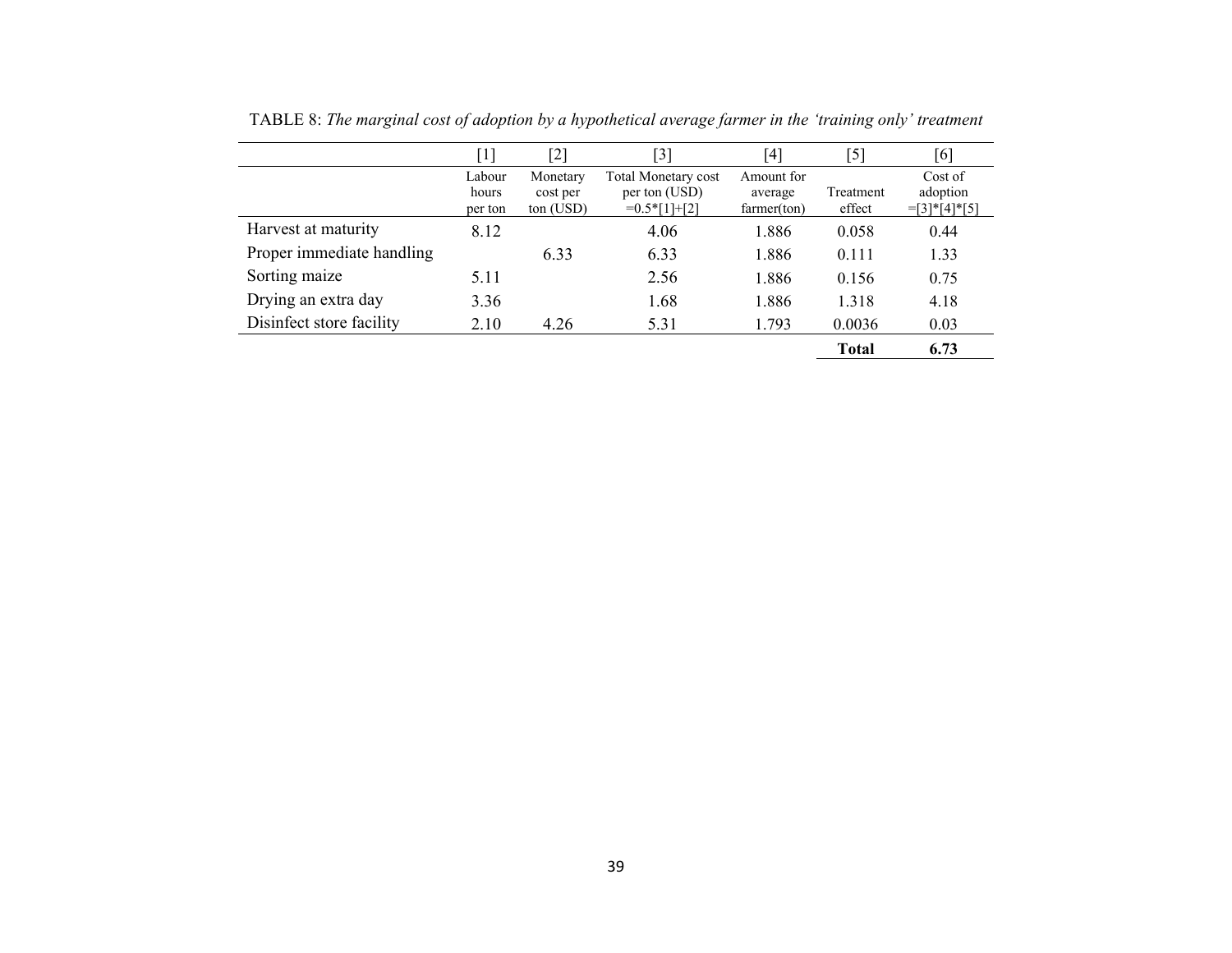|                           |      |              |                                             |        |     | Amount |                   | <b>Value</b> |
|---------------------------|------|--------------|---------------------------------------------|--------|-----|--------|-------------------|--------------|
|                           | kg   |              |                                             |        |     | abated |                   | saved        |
| Amount harvested          | 1925 |              | x Marginal pre-storage loss abated          | 0.0038 | $=$ | 7.32   | $\!\!\!=\!\!\!\!$ | 1.46         |
| Amount stored             | 1925 | $\mathbf{X}$ | Marginal pre-storage loss abated            | 0.0607 | $=$ | 116.8  | $=$               | 23.37        |
| Amount stored             | 1780 |              | x Gain from not using insecticides          | 0.0026 |     |        |                   | 4.63         |
| Amount sold               | 1347 | $\mathbf{x}$ | Gain from selling at higher price           | 0.0127 |     |        |                   | 17.11        |
| <b>Total value gained</b> | $=$  |              | $1.46 + 23.37 + 4.63 + 98/112 \times 17.11$ |        |     |        |                   | 44.43        |

TABLE 9: *The marginal value gained by a hypothetical average farmer in the 'training and bags' treatment*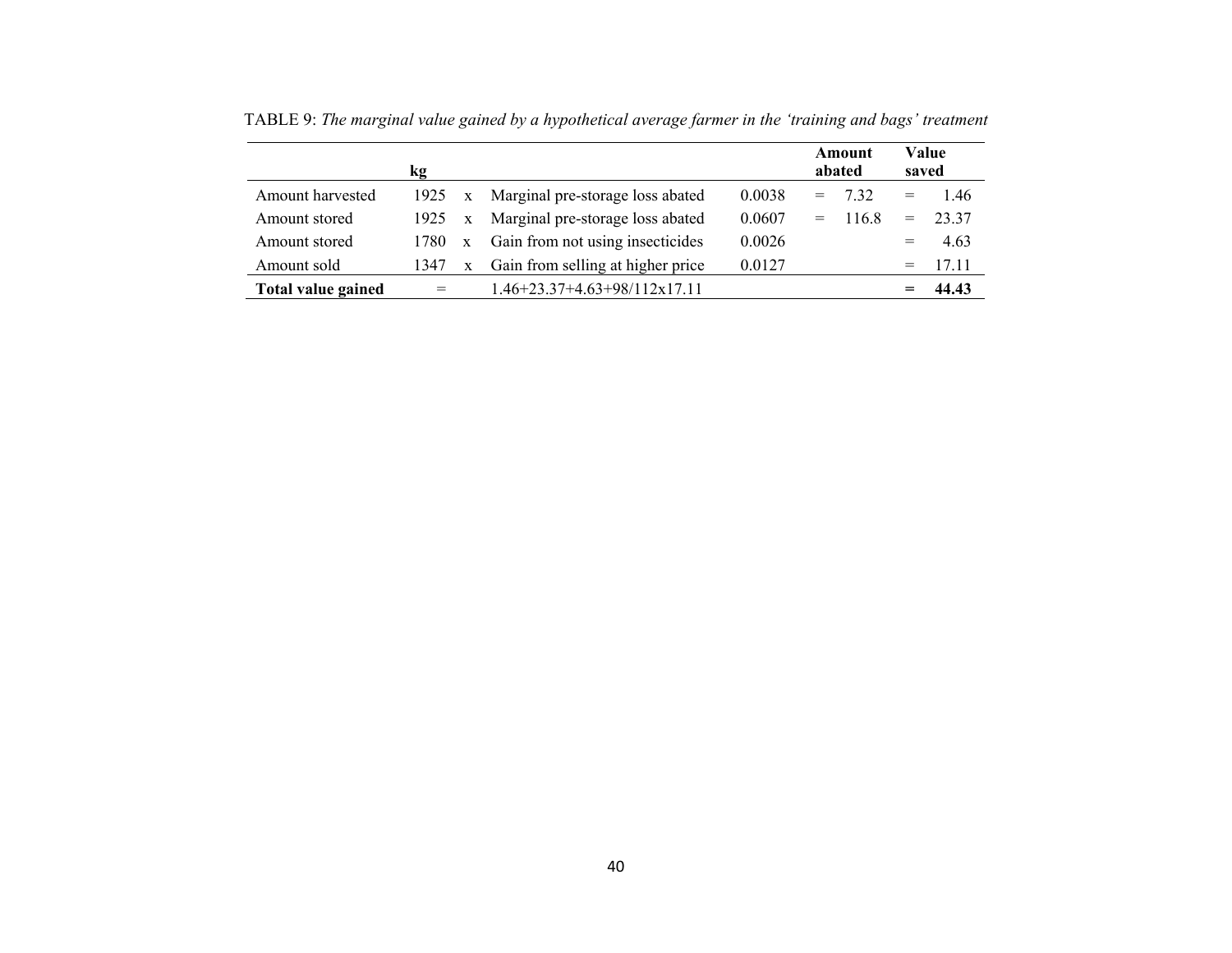|                           | $[1]$                      | [2]                               | $[3]$                                                         | $\left[4\right]$                     | [5]                 | [6]                                    |
|---------------------------|----------------------------|-----------------------------------|---------------------------------------------------------------|--------------------------------------|---------------------|----------------------------------------|
|                           | Labour<br>hours<br>per ton | Monetary<br>cost per<br>ton (USD) | <b>Total Monetary cost</b><br>per ton (USD)<br>$=0.5*[1]+[2]$ | Amount for<br>average<br>farmer(ton) | Treatment<br>effect | Cost of<br>adoption<br>$=$ [3]*[4]*[5] |
| Harvest at maturity       | 8.12                       |                                   | 4.06                                                          | 1.925                                | 0.0644              | 0.50                                   |
| Proper immediate handling |                            | 6.33                              | 6.33                                                          | 1.925                                | 0.146               | 1.79                                   |
| Sorting maize             | 5.11                       |                                   | 2.56                                                          | 1.925                                | 0.134               | 0.66                                   |
| Drying an extra day       | 3.36                       |                                   | 1.68                                                          | 1.925                                | 1.263               | 4.08                                   |
| Disinfect store facility  | 2.10                       | 4.26                              | 5.31                                                          | 1.78                                 | 0.0214              | 0.20                                   |
|                           |                            |                                   |                                                               |                                      | <b>Total</b>        | 7.23                                   |

TABLE 10: *The marginal cost of adoption by a hypothetical average farmer in the 'training and bags' treatment*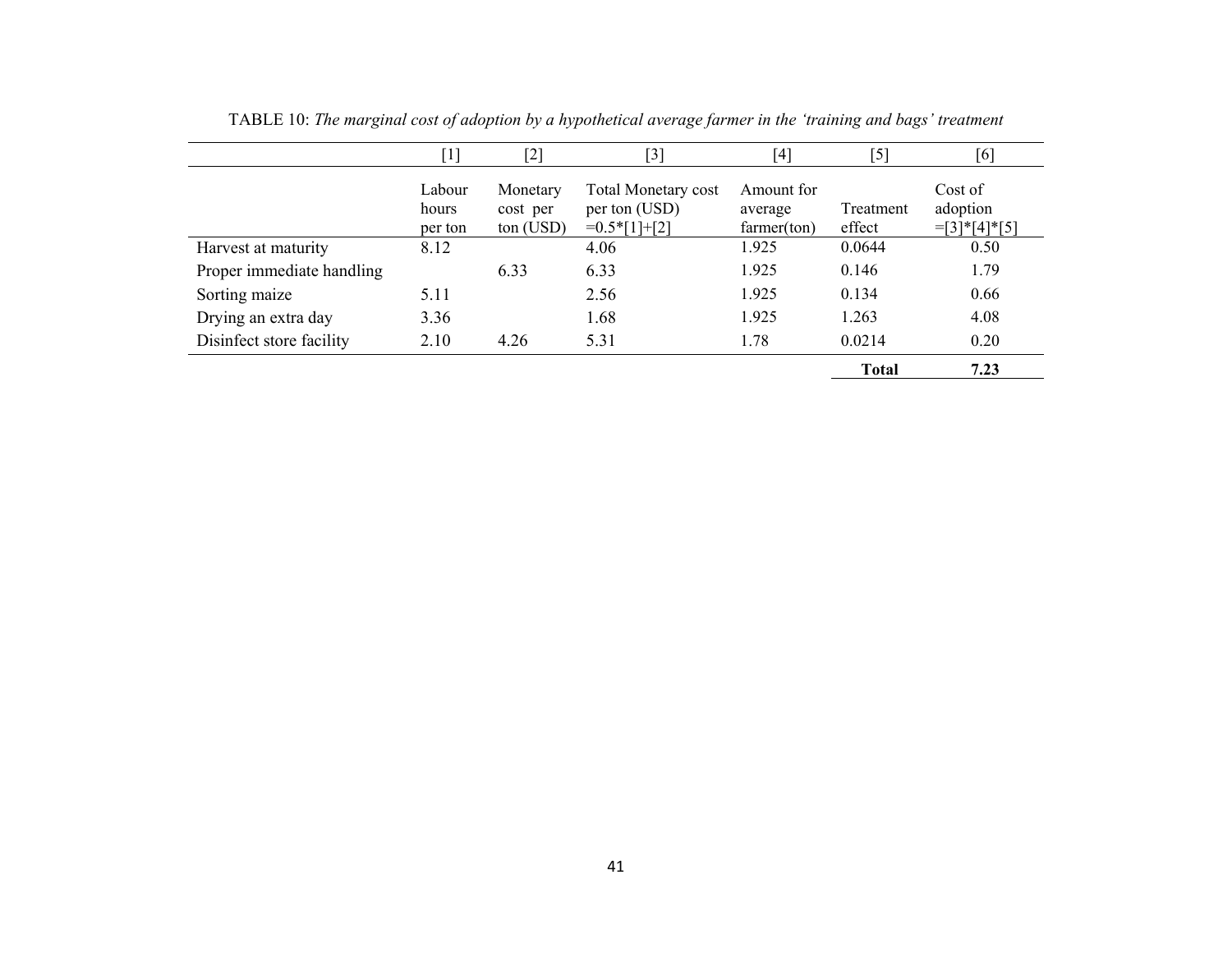# **Appendix**



**Figure A1: Timeline of field events**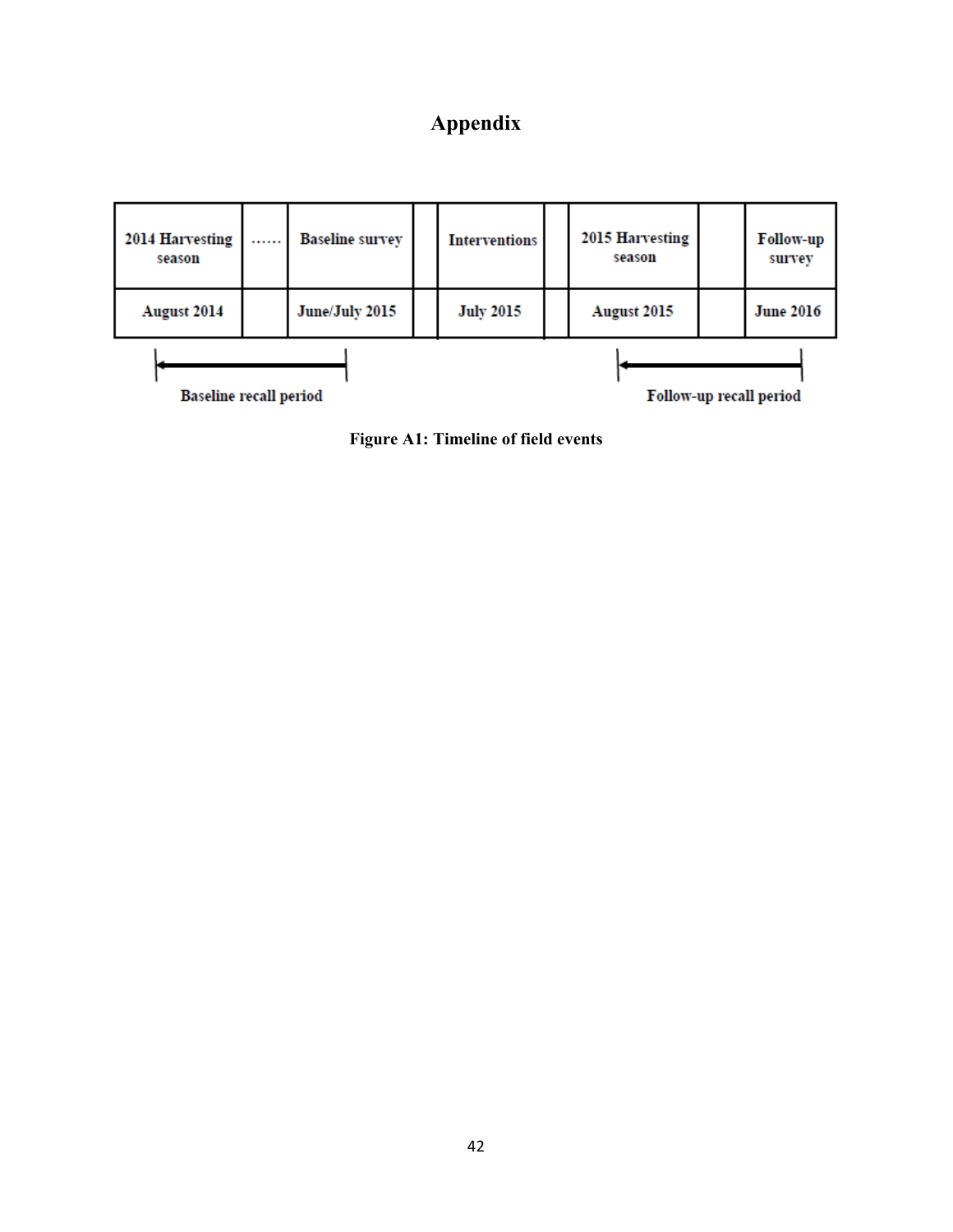

**Figure A2:** 

**Map of the study area showing the distribution of villages according to experimental groups**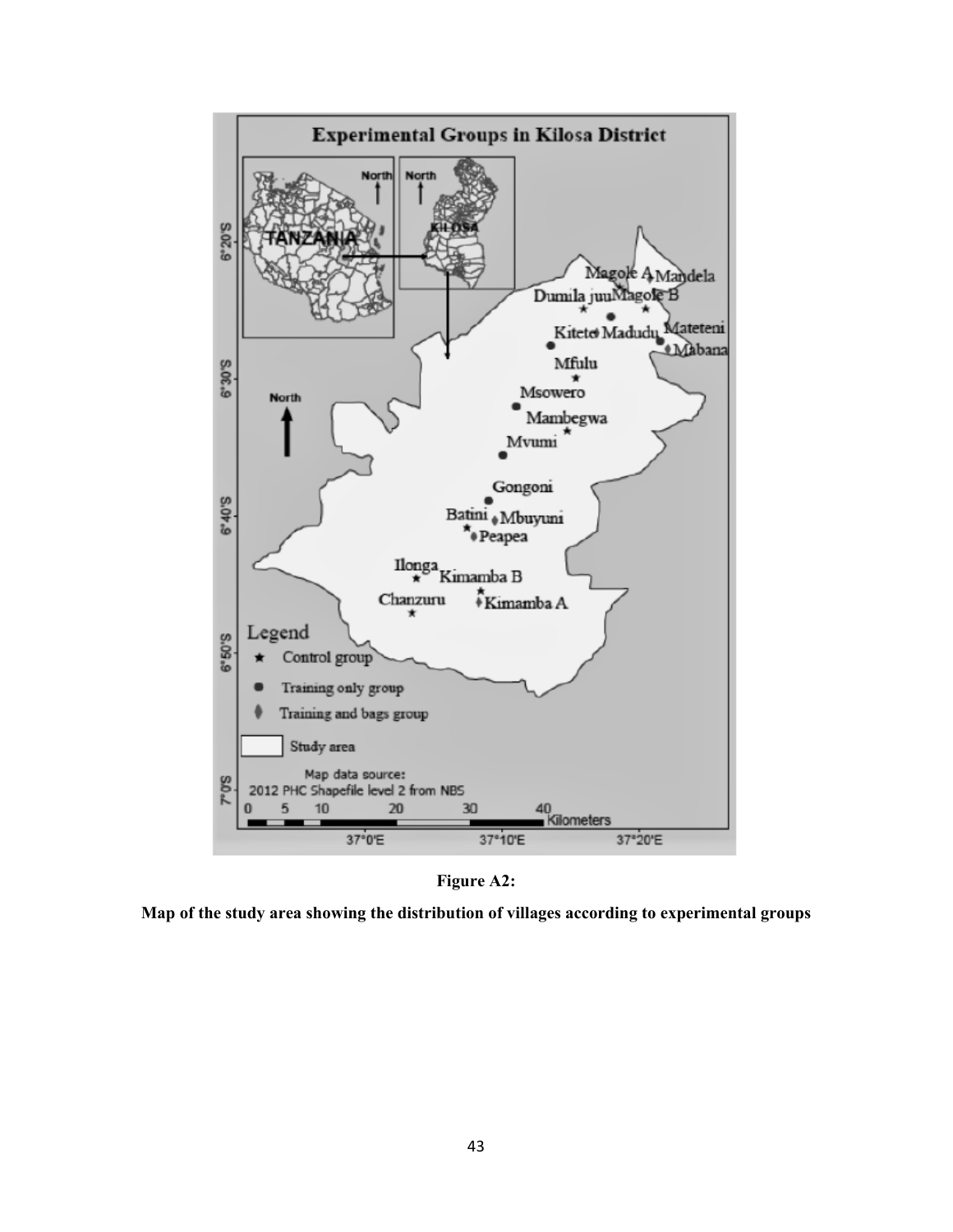|                               | $[1]$<br>Highest maize<br>price obtained per | $[2]$<br>Lowest maize<br>price obtained per | $[3]$<br>min-max average<br>price obtained per |
|-------------------------------|----------------------------------------------|---------------------------------------------|------------------------------------------------|
| <b>VARIABLES</b>              | ton                                          | ton                                         | ton                                            |
|                               |                                              |                                             |                                                |
| Quality Index                 | 1.45                                         | $-0.30$                                     | 0.58                                           |
|                               | (0.357)                                      | (0.834)                                     | (0.688)                                        |
| Share sold within 3 months    | $-56.02$                                     | $-42.33$                                    | $-49.17$                                       |
|                               | $(0.000)$ ***                                | $(0.000)$ ***                               | $(0.000)$ ***                                  |
| <b>Sex</b>                    | 9.57                                         | 5.16                                        | 7.36                                           |
|                               | (0.239)                                      | (0.504)                                     | (0.329)                                        |
| Age                           | $-0.55$                                      | $-0.45$                                     | $-0.50$                                        |
|                               | $(0.081)$ *                                  | (0.290)                                     | (0.140)                                        |
| Years of schooling            | 0.41                                         | 0.39                                        | 0.40                                           |
|                               | (0.686)                                      | (0.667)                                     | (0.637)                                        |
| No. of active workers         | 1.88                                         | $-0.12$                                     | 0.88                                           |
|                               | (0.126)                                      | (0.945)                                     | (0.398)                                        |
| Wealth $(USD) / 1000$         | 0.670                                        | 0.053                                       | 0.00                                           |
|                               | (0.283)                                      | (0.904)                                     | (0.446)                                        |
| Years of experience           | $-0.26$                                      | 0.07                                        | $-0.10$                                        |
|                               | (0.333)                                      | (0.852)                                     | (0.683)                                        |
| <b>Got PH Training Before</b> | 3.77<br>(0.438)                              | 14.90<br>$(0.022)$ **                       | 9.33<br>$(0.048)$ **                           |
| Observations                  | 310                                          | 310                                         | 310                                            |
| R-squared                     | 0.287                                        | 0.164                                       | 0.281                                          |

|  |  |  |  |  | TABLE A1: Effect of maize quality and opportunistic selling on maize price |  |  |
|--|--|--|--|--|----------------------------------------------------------------------------|--|--|
|--|--|--|--|--|----------------------------------------------------------------------------|--|--|

Note: A constant is included in all regressions. Wild cluster bootstrap-t p-values in parentheses. \*\*\* p<0.001, \*\* p<0.05, \* p<0.1.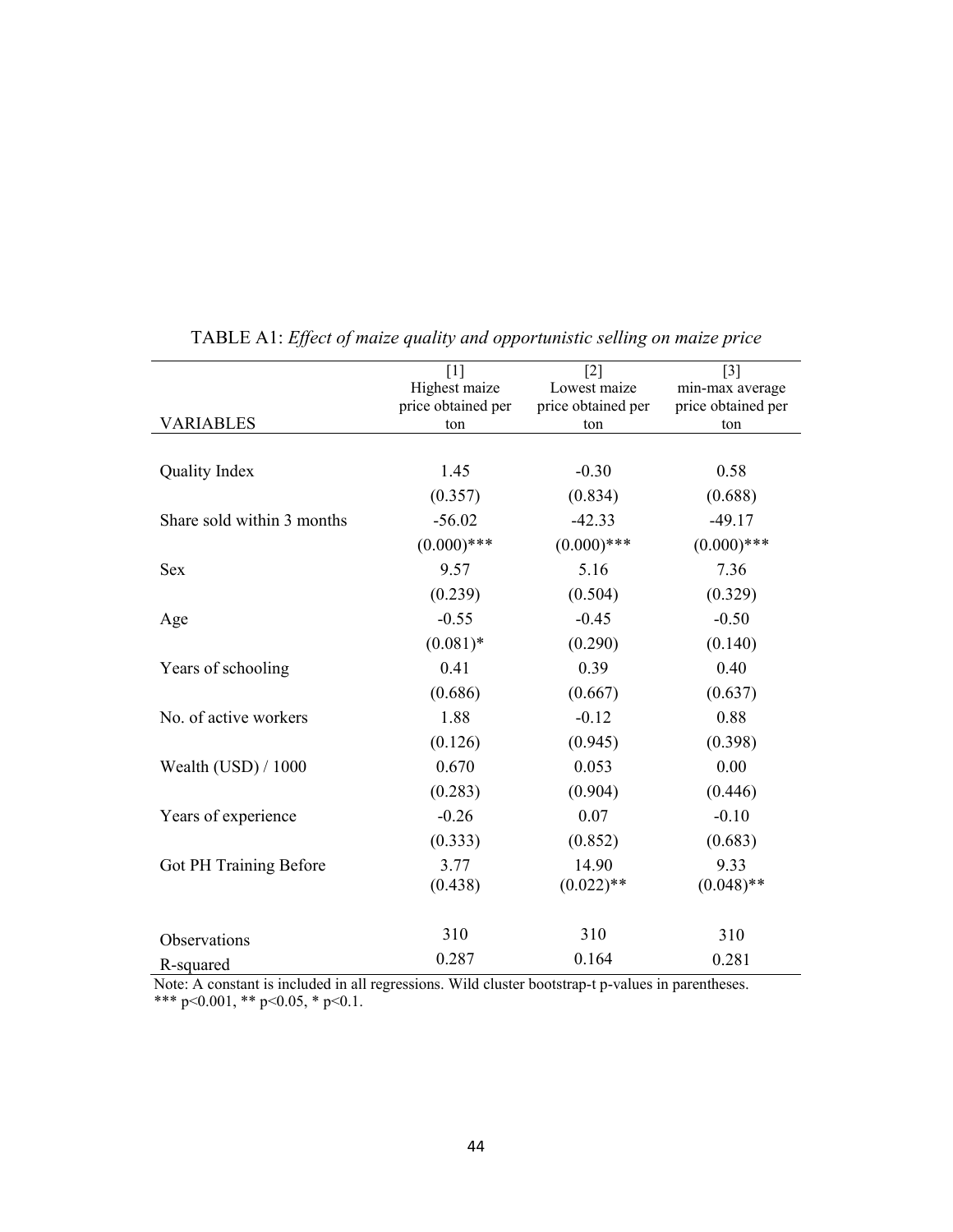### **NOTES**

 $\overline{a}$ 

<sup>1</sup> The Larger Grain Borer (*Prostephanus Trancatus*) spread from Central America to Africa in the late 1970s and has become one of the most destructive pests affecting stored maize (Boxall, 2002).

 $2$  Differences in farmgate prices (which we have used in this study) are likely to be less than whole sale price differences. The figure is also an average for the country which means it could be lower for maize surplus areas like our study area.

<sup>3</sup> The African Post-Harvest Losses Information System, APHLIS, was created within the framework of the project 'Postharvest Losses Database for Food Balance Sheet Operations', initiated and financed by the European Commission's Joint Research Centre, led by the national natural resources experts.

<sup>4</sup> Alliance for a Green Revolution in Africa (AGRA) and the NAFAKA project are the NGOs that were consulted. They work closely with maize farmers. Consultation was also done with researchers at Sokoine University of Agriculture in Morogoro, Tanzania.

 $<sup>5</sup>$  As pointed out by an anonymous reviewer this approach may also have served as a commitment</sup> device mechanism, i.e., if selling early is related to a self-control problem our instructions may have encouraged more and longer storage. It may also have reduced "social depreciation", when neighbors and relatives ask for maize from those who managed to store longer (Basu and Wong, 2015). These two factors may have induced larger and longer savings for bag farmers, and if so, would imply higher PHL. Hence, our estimates may in this respect be underestimates of the PHL reduction associated with bag storage as compared to traditional storage, holding storage time and other farmer decisions constant. It should also be noted that the bags provided would only store about 60% of the farmers' expected harvest, and the commitment device referred only to the use of the bags. The remaining 40% of the harvest may not have been much affected by the

45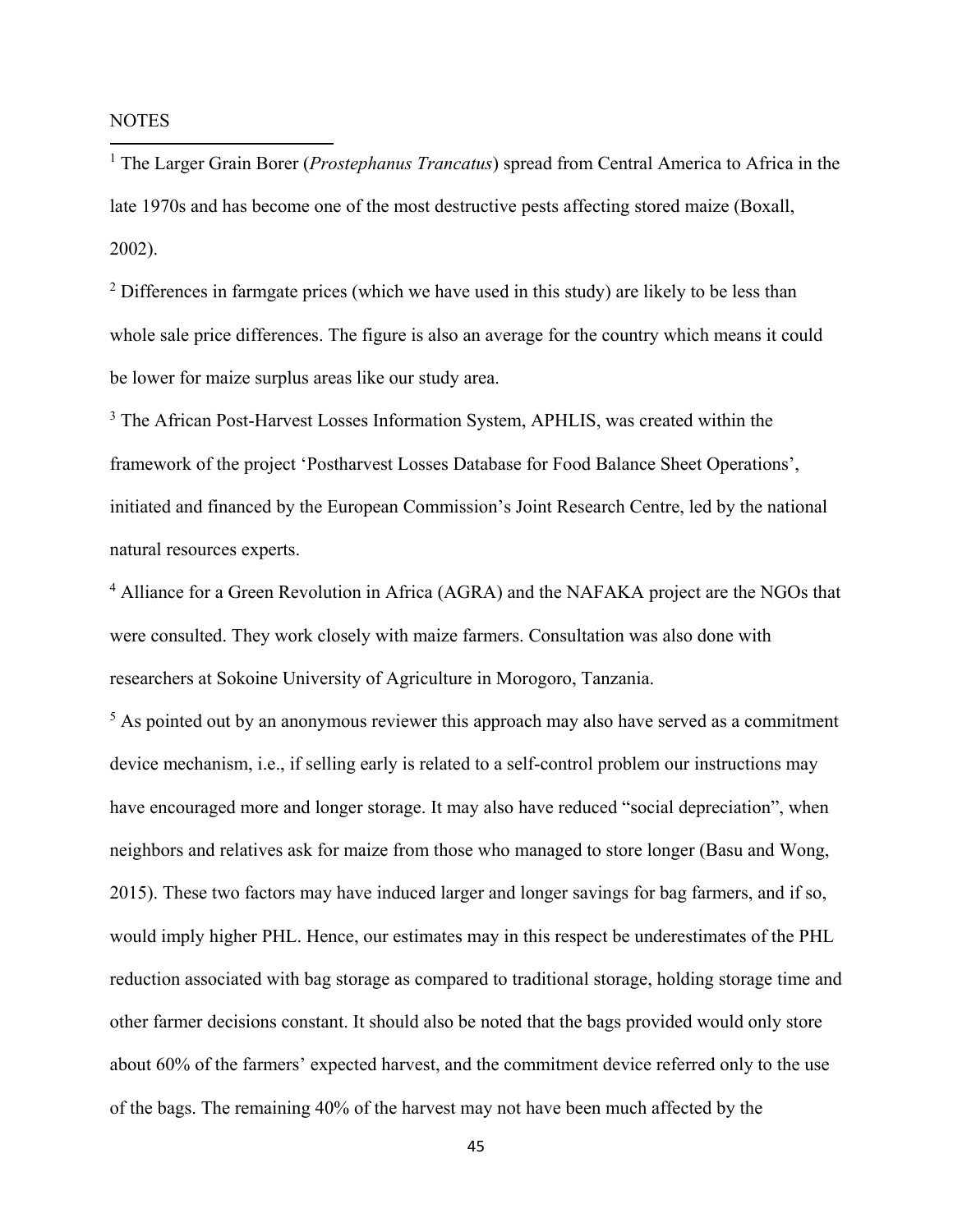<span id="page-45-0"></span>commitment device, in which case the overall effect on quantity stored would be small or even non-existent.

 $\overline{a}$ 

<sup>6</sup> The attrition rates were 3.9%, 7.6% and 5% for the control group, the *training only* treatment group, and the *training and bags* group, respectively.

<span id="page-45-1"></span> $<sup>7</sup>$  It is useful to disaggregate the losses since there are different drivers and mechanisms for</sup> mitigation for different stages of losses (Chegere, 2018).

<span id="page-45-2"></span><sup>8</sup> In each village, we explored the weights of maize when put in different vessels used by farmers in carrying maize. We also probed whether farmers knew how much maize weighs when put in those vessels. In most cases, their responses were the same as our measurements.

 $9$  We define active workers as household members aged 15 to 64 years without health or physical impediment to working.

<span id="page-45-3"></span><sup>10</sup> We used the Stata code "boottest", which computes the standard errors using the wild-bootstrap cluster-t procedure after OLS estimation and reports the p-values of tests of the null that the coefficient estimate is 0.

<span id="page-45-4"></span> $11$  We thank an associate editor and an anonymous reviewer for this suggestion. We use the command "randmcmd", developed and discussed by Young (2019).

 $12$  We made no attempt to obtain data that would enable us to compute that average maize prices faced by farmers over a longer time period. Obtaining data on the highest and lowest prices proved feasible, but clearly these data do not form a good basis for the calculation of average prices.

 $13$  The price would vary year by year, but on average during the lean season, the price of 100 kg bag of maize will be around USD 22 and during the harvest season around USD 18 based on information collected from farmers and the Focus group discussions with traders.

46